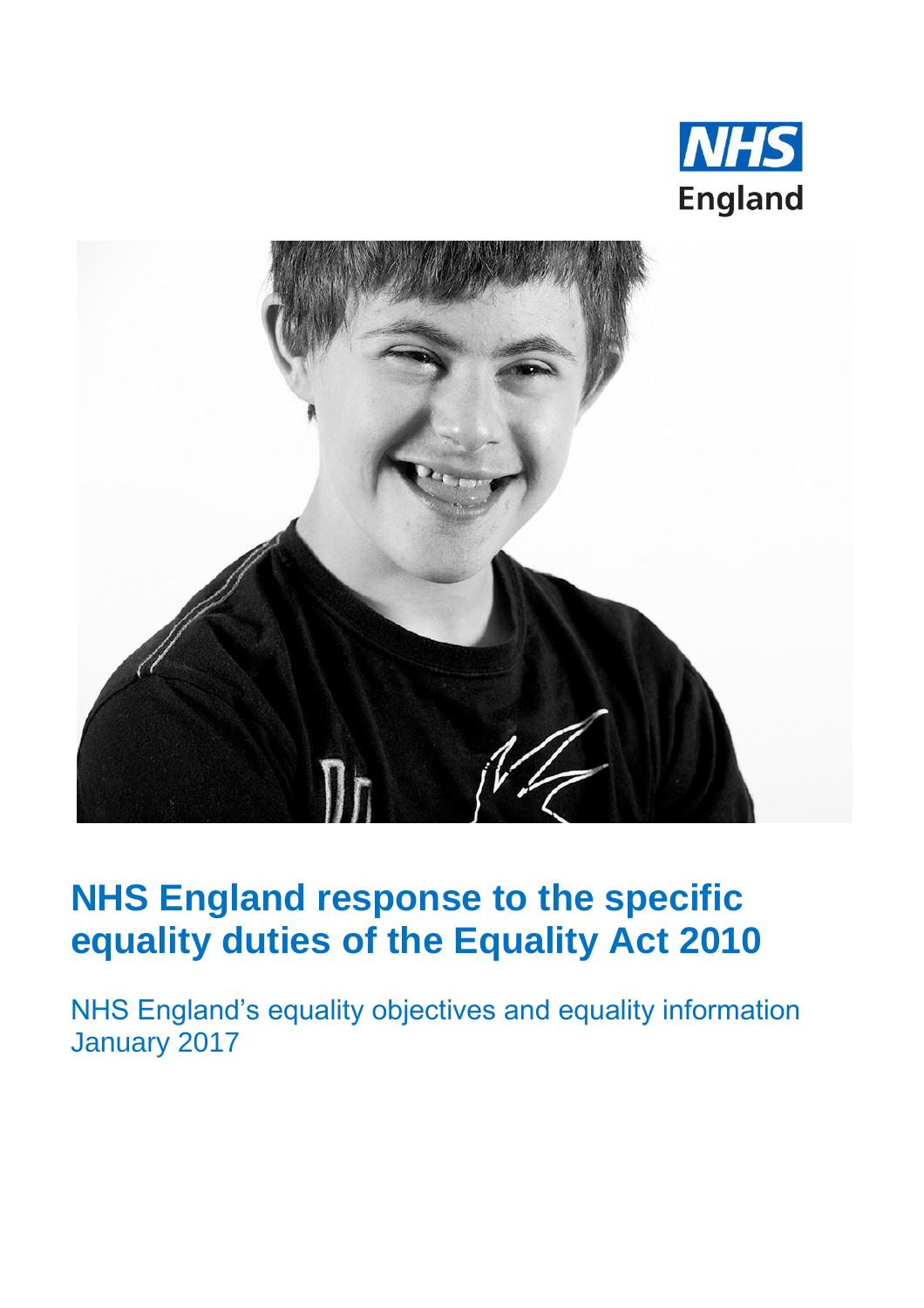#### **NHS England INFORMATION READER BOX**

| <b>Directorate</b> |                            |                               |
|--------------------|----------------------------|-------------------------------|
| Medical            | Operations and Information | Specialised Commissioning     |
| Nursing            | Trans. & Corp. Ops.        | <b>Commissioning Strategy</b> |
| l Finance          |                            |                               |

| <b>Publications Gateway Reference:</b>       | 6527                                                                                                                                                                                                                                                                                                              |
|----------------------------------------------|-------------------------------------------------------------------------------------------------------------------------------------------------------------------------------------------------------------------------------------------------------------------------------------------------------------------|
| <b>Document Purpose</b>                      | Report                                                                                                                                                                                                                                                                                                            |
| <b>Document Name</b>                         | NHS England response to the specific duties of the equality act 2010:<br>NHS England's equality objectives in equality information                                                                                                                                                                                |
| <b>Author</b>                                | Equality and Health Inequalities Unit                                                                                                                                                                                                                                                                             |
| <b>Publication Date</b>                      | 03 March 2017                                                                                                                                                                                                                                                                                                     |
| <b>Target Audience</b>                       | The general public and Equality and Human Rights Commission                                                                                                                                                                                                                                                       |
| <b>Additional Circulation</b><br>List        | Care Trust CEs, Foundation Trust CEs, NHS equality leads, wider NHS<br>staff, NHS Trust CEs                                                                                                                                                                                                                       |
| <b>Description</b>                           | In order to meet our statutory obligations, NHS England must publish<br>equality information annually and equality objectives at least every four<br>years. This document will ensure legal compliance. Is intended to be<br>read by the public. This is the third publication of annual equality<br>information. |
| <b>Cross Reference</b>                       | Health Inequalities annex of the NHS England Annual report - to be<br>published in spring 2017                                                                                                                                                                                                                    |
| <b>Superseded Docs</b><br>(if applicable)    | Equality information relating to public facing functions, Gateway<br>reference 04660                                                                                                                                                                                                                              |
| <b>Action Required</b>                       | N/A                                                                                                                                                                                                                                                                                                               |
| <b>Timing / Deadlines</b><br>(if applicable) | N/A                                                                                                                                                                                                                                                                                                               |
| <b>Contact Details for</b>                   | Dr Leander Neckles                                                                                                                                                                                                                                                                                                |
| further information                          | Lead - Equality and Health Inequalities                                                                                                                                                                                                                                                                           |
|                                              | Equality and Health Inequalities Unit,                                                                                                                                                                                                                                                                            |
|                                              | Nursing Directorate, NHS England                                                                                                                                                                                                                                                                                  |
|                                              | Skipton house, London, SE1 6LH                                                                                                                                                                                                                                                                                    |
|                                              | 01138253627                                                                                                                                                                                                                                                                                                       |
|                                              | https://www.England.NHS.uk/about/equality/                                                                                                                                                                                                                                                                        |
| <b>Document Status</b>                       |                                                                                                                                                                                                                                                                                                                   |

#### ยแ อเสเนธ

This is a controlled document. Whilst this document may be printed, the electronic version posted on the intranet is the controlled copy. Any printed copies of this document are not controlled. As a controlled document, this document should not be saved onto local or network drives but should always be accessed from the intranet.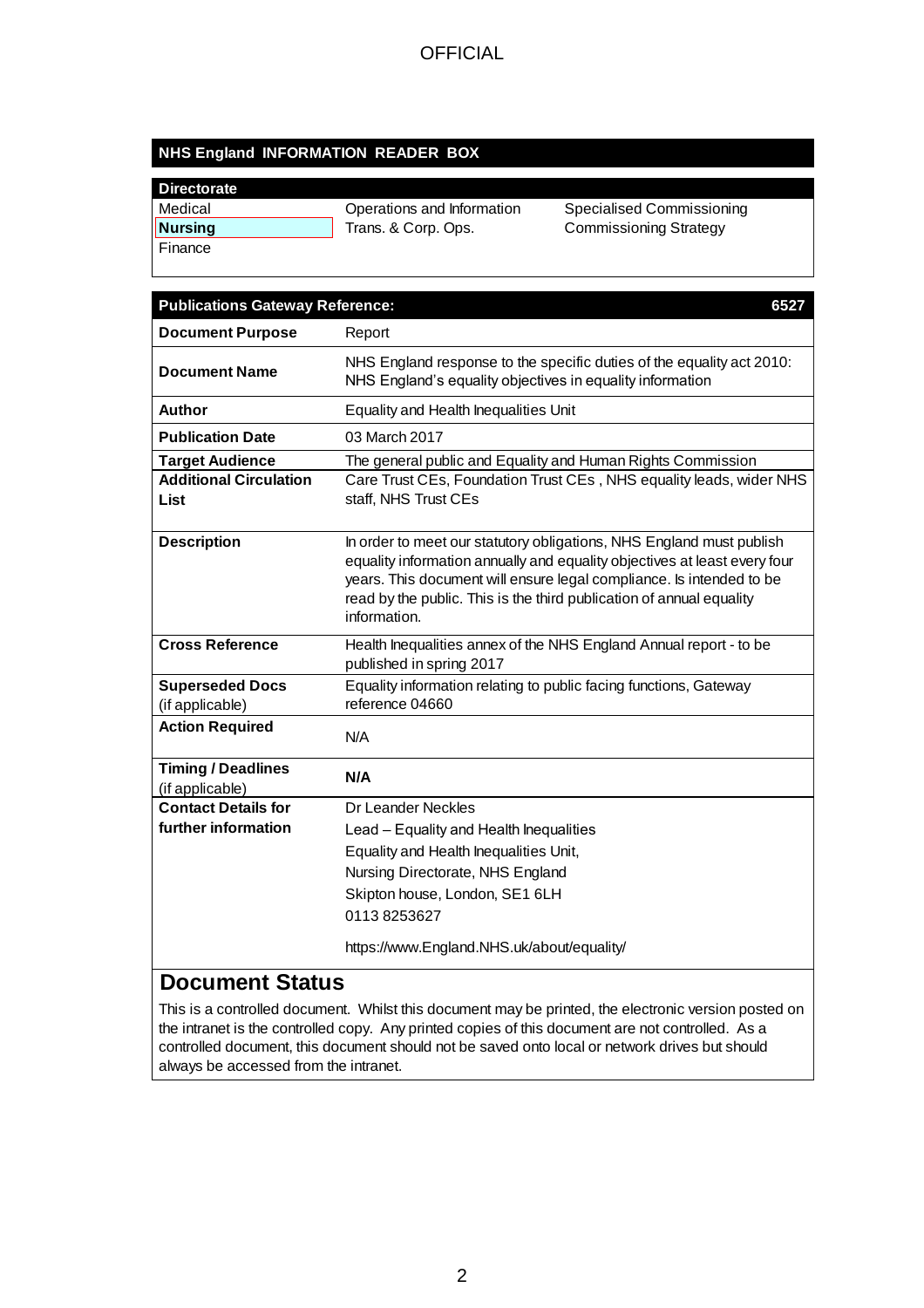# **Document Title: NHS England's response to the specific equality duties of the Equality Act 2010**

Version number: 4.0

First published: March 2017

Prepared by: The Equality and Health Inequalities Unit

This information can be made available in alternative formats, such as easy read or large print, and may be available in alternative languages, upon request. Please email [england.eandhi@nhs.net](mailto:england.eandhi@nhs.net)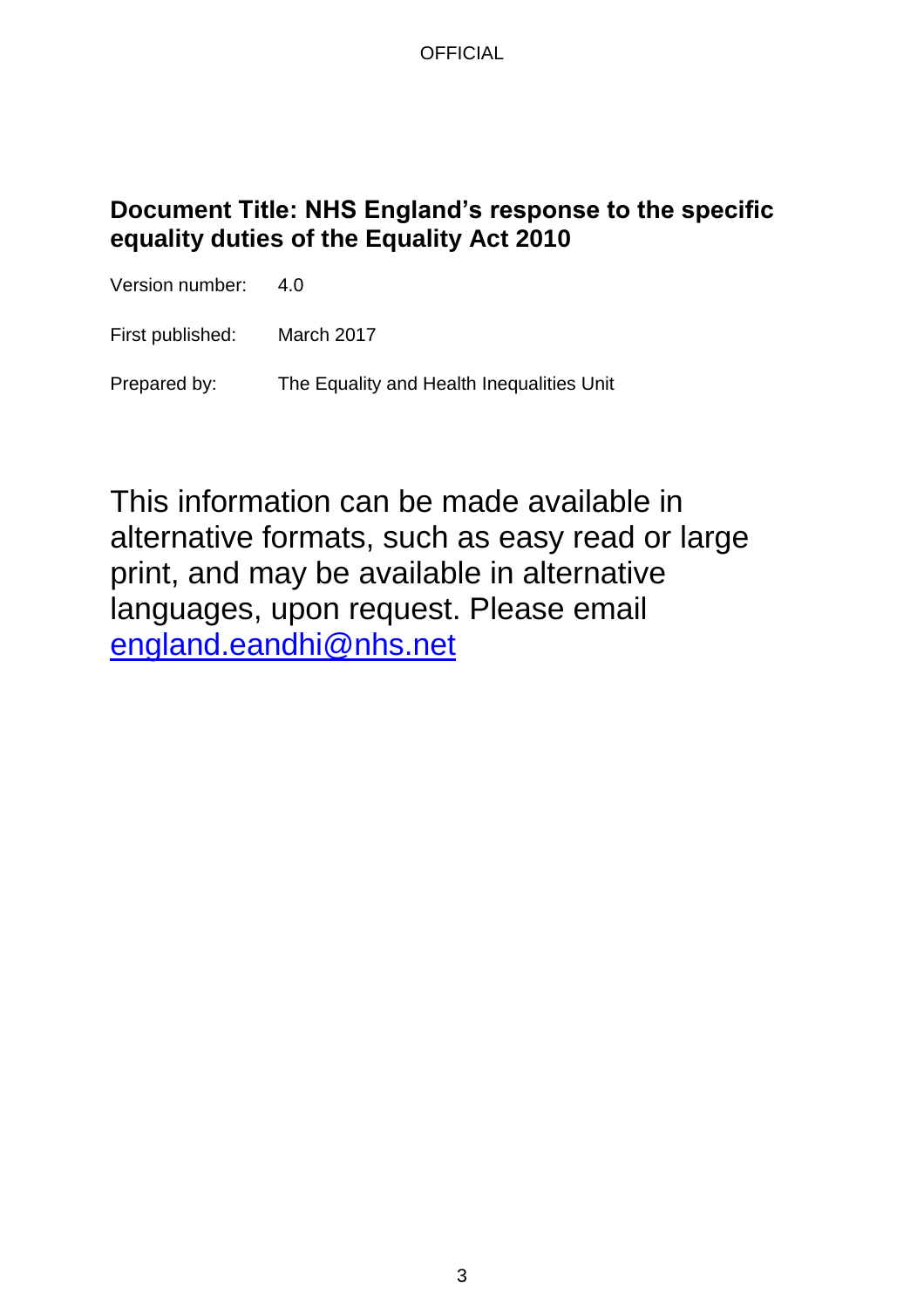# <span id="page-3-0"></span>**Contents**

| 1<br>1.1<br>1.2<br>1.3<br>1.4<br>The general and specific public sector Equality Duties, the health inequalities<br>$\overline{2}$<br>2.1<br>2.2<br>2.3<br>2.4<br>2.5<br>2.6<br>3<br>3.1<br>NHS England's equality objectives published in 2014 14<br>3.2<br>Developing our new equality objectives for 2016 to 2020 14<br>3.3<br>4<br>Our work as a system leader, the Equality and Diversity Council, standards,<br>5<br>The importance of NHS England's role as a system leader and equalities . 19<br>5.1<br>5.2<br>Our approach to standard development and embedding equality through our<br>5.3<br>5.4<br>5.5<br>The Equality and Delivery System Version - EDS and EDS2 23<br>5.6<br>5.7<br>5.8<br>5.9<br>The Sexual Orientation Monitoring Standard (SOM) 25<br>5.10<br>Equality information published on NHS England's webpages 26<br>5.11<br>6<br>6.1<br>6.2<br>The EDC Inclusion health and lived experience subgroup  28<br>6.3<br>6.4<br>$\overline{7}$ |     |  |
|-----------------------------------------------------------------------------------------------------------------------------------------------------------------------------------------------------------------------------------------------------------------------------------------------------------------------------------------------------------------------------------------------------------------------------------------------------------------------------------------------------------------------------------------------------------------------------------------------------------------------------------------------------------------------------------------------------------------------------------------------------------------------------------------------------------------------------------------------------------------------------------------------------------------------------------------------------------------------|-----|--|
|                                                                                                                                                                                                                                                                                                                                                                                                                                                                                                                                                                                                                                                                                                                                                                                                                                                                                                                                                                       |     |  |
|                                                                                                                                                                                                                                                                                                                                                                                                                                                                                                                                                                                                                                                                                                                                                                                                                                                                                                                                                                       |     |  |
|                                                                                                                                                                                                                                                                                                                                                                                                                                                                                                                                                                                                                                                                                                                                                                                                                                                                                                                                                                       |     |  |
|                                                                                                                                                                                                                                                                                                                                                                                                                                                                                                                                                                                                                                                                                                                                                                                                                                                                                                                                                                       |     |  |
|                                                                                                                                                                                                                                                                                                                                                                                                                                                                                                                                                                                                                                                                                                                                                                                                                                                                                                                                                                       |     |  |
|                                                                                                                                                                                                                                                                                                                                                                                                                                                                                                                                                                                                                                                                                                                                                                                                                                                                                                                                                                       |     |  |
|                                                                                                                                                                                                                                                                                                                                                                                                                                                                                                                                                                                                                                                                                                                                                                                                                                                                                                                                                                       |     |  |
|                                                                                                                                                                                                                                                                                                                                                                                                                                                                                                                                                                                                                                                                                                                                                                                                                                                                                                                                                                       |     |  |
|                                                                                                                                                                                                                                                                                                                                                                                                                                                                                                                                                                                                                                                                                                                                                                                                                                                                                                                                                                       |     |  |
|                                                                                                                                                                                                                                                                                                                                                                                                                                                                                                                                                                                                                                                                                                                                                                                                                                                                                                                                                                       |     |  |
|                                                                                                                                                                                                                                                                                                                                                                                                                                                                                                                                                                                                                                                                                                                                                                                                                                                                                                                                                                       |     |  |
|                                                                                                                                                                                                                                                                                                                                                                                                                                                                                                                                                                                                                                                                                                                                                                                                                                                                                                                                                                       |     |  |
|                                                                                                                                                                                                                                                                                                                                                                                                                                                                                                                                                                                                                                                                                                                                                                                                                                                                                                                                                                       |     |  |
|                                                                                                                                                                                                                                                                                                                                                                                                                                                                                                                                                                                                                                                                                                                                                                                                                                                                                                                                                                       |     |  |
|                                                                                                                                                                                                                                                                                                                                                                                                                                                                                                                                                                                                                                                                                                                                                                                                                                                                                                                                                                       |     |  |
|                                                                                                                                                                                                                                                                                                                                                                                                                                                                                                                                                                                                                                                                                                                                                                                                                                                                                                                                                                       |     |  |
|                                                                                                                                                                                                                                                                                                                                                                                                                                                                                                                                                                                                                                                                                                                                                                                                                                                                                                                                                                       |     |  |
|                                                                                                                                                                                                                                                                                                                                                                                                                                                                                                                                                                                                                                                                                                                                                                                                                                                                                                                                                                       |     |  |
|                                                                                                                                                                                                                                                                                                                                                                                                                                                                                                                                                                                                                                                                                                                                                                                                                                                                                                                                                                       |     |  |
|                                                                                                                                                                                                                                                                                                                                                                                                                                                                                                                                                                                                                                                                                                                                                                                                                                                                                                                                                                       |     |  |
|                                                                                                                                                                                                                                                                                                                                                                                                                                                                                                                                                                                                                                                                                                                                                                                                                                                                                                                                                                       |     |  |
|                                                                                                                                                                                                                                                                                                                                                                                                                                                                                                                                                                                                                                                                                                                                                                                                                                                                                                                                                                       |     |  |
|                                                                                                                                                                                                                                                                                                                                                                                                                                                                                                                                                                                                                                                                                                                                                                                                                                                                                                                                                                       |     |  |
|                                                                                                                                                                                                                                                                                                                                                                                                                                                                                                                                                                                                                                                                                                                                                                                                                                                                                                                                                                       |     |  |
|                                                                                                                                                                                                                                                                                                                                                                                                                                                                                                                                                                                                                                                                                                                                                                                                                                                                                                                                                                       |     |  |
|                                                                                                                                                                                                                                                                                                                                                                                                                                                                                                                                                                                                                                                                                                                                                                                                                                                                                                                                                                       |     |  |
|                                                                                                                                                                                                                                                                                                                                                                                                                                                                                                                                                                                                                                                                                                                                                                                                                                                                                                                                                                       |     |  |
|                                                                                                                                                                                                                                                                                                                                                                                                                                                                                                                                                                                                                                                                                                                                                                                                                                                                                                                                                                       |     |  |
|                                                                                                                                                                                                                                                                                                                                                                                                                                                                                                                                                                                                                                                                                                                                                                                                                                                                                                                                                                       |     |  |
|                                                                                                                                                                                                                                                                                                                                                                                                                                                                                                                                                                                                                                                                                                                                                                                                                                                                                                                                                                       |     |  |
|                                                                                                                                                                                                                                                                                                                                                                                                                                                                                                                                                                                                                                                                                                                                                                                                                                                                                                                                                                       |     |  |
|                                                                                                                                                                                                                                                                                                                                                                                                                                                                                                                                                                                                                                                                                                                                                                                                                                                                                                                                                                       |     |  |
|                                                                                                                                                                                                                                                                                                                                                                                                                                                                                                                                                                                                                                                                                                                                                                                                                                                                                                                                                                       |     |  |
|                                                                                                                                                                                                                                                                                                                                                                                                                                                                                                                                                                                                                                                                                                                                                                                                                                                                                                                                                                       |     |  |
|                                                                                                                                                                                                                                                                                                                                                                                                                                                                                                                                                                                                                                                                                                                                                                                                                                                                                                                                                                       |     |  |
|                                                                                                                                                                                                                                                                                                                                                                                                                                                                                                                                                                                                                                                                                                                                                                                                                                                                                                                                                                       |     |  |
|                                                                                                                                                                                                                                                                                                                                                                                                                                                                                                                                                                                                                                                                                                                                                                                                                                                                                                                                                                       |     |  |
|                                                                                                                                                                                                                                                                                                                                                                                                                                                                                                                                                                                                                                                                                                                                                                                                                                                                                                                                                                       |     |  |
|                                                                                                                                                                                                                                                                                                                                                                                                                                                                                                                                                                                                                                                                                                                                                                                                                                                                                                                                                                       |     |  |
|                                                                                                                                                                                                                                                                                                                                                                                                                                                                                                                                                                                                                                                                                                                                                                                                                                                                                                                                                                       | 7.1 |  |
| 7.2<br>Cancer – BME communities, poorer experiences and outcomes 30                                                                                                                                                                                                                                                                                                                                                                                                                                                                                                                                                                                                                                                                                                                                                                                                                                                                                                   |     |  |
| 7.3                                                                                                                                                                                                                                                                                                                                                                                                                                                                                                                                                                                                                                                                                                                                                                                                                                                                                                                                                                   |     |  |
| 7.4                                                                                                                                                                                                                                                                                                                                                                                                                                                                                                                                                                                                                                                                                                                                                                                                                                                                                                                                                                   |     |  |
| 7.5                                                                                                                                                                                                                                                                                                                                                                                                                                                                                                                                                                                                                                                                                                                                                                                                                                                                                                                                                                   |     |  |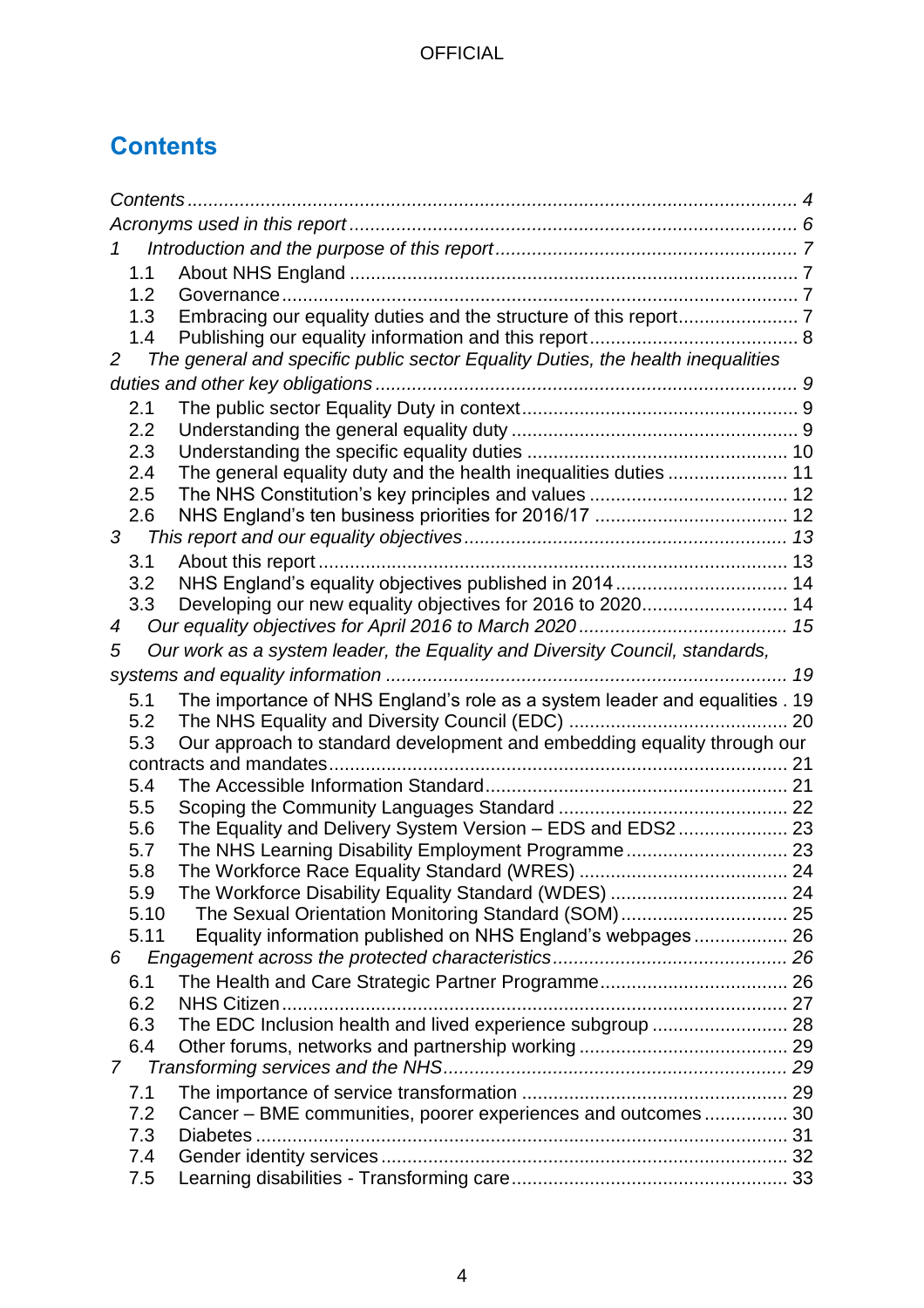<span id="page-4-0"></span>

| 7.6 |                                                                         |  |
|-----|-------------------------------------------------------------------------|--|
| 7.7 |                                                                         |  |
| 7.8 |                                                                         |  |
| 7.9 |                                                                         |  |
| 8   |                                                                         |  |
| 8.1 | Our people commitments in support of our public sector Equality Duty 37 |  |
| 8.2 |                                                                         |  |
| 8.3 |                                                                         |  |
| 8.4 |                                                                         |  |
|     |                                                                         |  |
|     |                                                                         |  |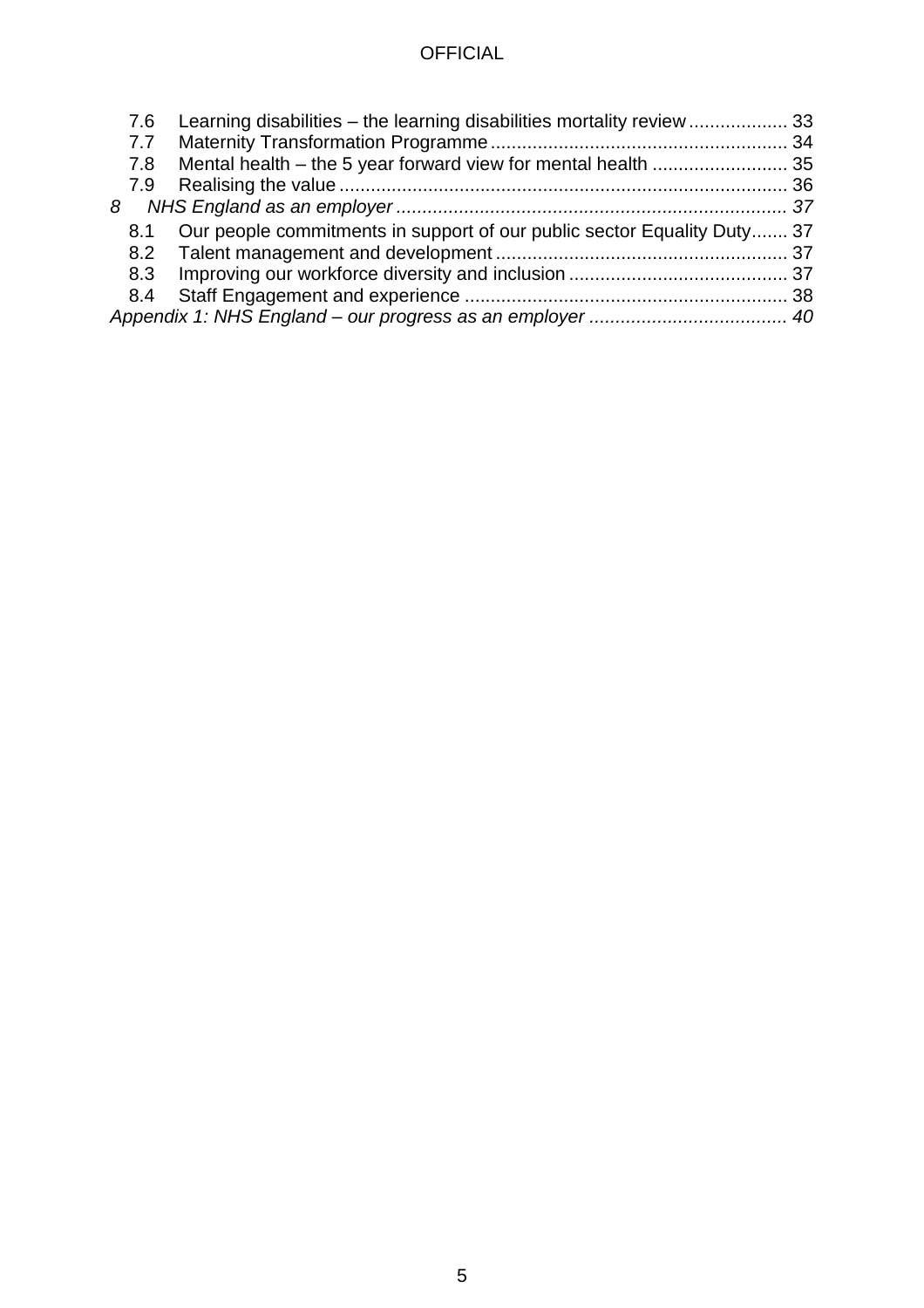# **Acronyms used in this report**

| <b>ADASS</b>     | <b>Association of Adult Social Services</b>                           |
|------------------|-----------------------------------------------------------------------|
| <b>BME</b>       | <b>Black and Minority Ethnic</b>                                      |
| <b>CCGs</b>      | <b>Clinical Commissioning Groups</b>                                  |
| <b>CIPOLD</b>    | Confidential Inquiry into Premature Deaths of People with Learning    |
|                  | <b>Disabilities</b>                                                   |
| CQC              | <b>Care Quality Commission</b>                                        |
| <b>CSV</b>       | <b>Community Service Volunteers</b>                                   |
| <b>DAWN</b>      | <b>Disability and Wellbeing Network</b>                               |
| DH               | Department of Health                                                  |
| <b>DWP</b>       | Department for Work and Pensions                                      |
| <b>EDC</b>       | <b>Equality and Diversity Council</b>                                 |
| <b>EDS</b>       | <b>NHS Equality Delivery System</b>                                   |
| EDS <sub>2</sub> | <b>NHS Equality Delivery System 2</b>                                 |
| <b>EMG</b>       | <b>Executive Management Group</b>                                     |
| EHI              | <b>Equality and Health Inequalities</b>                               |
| <b>EHIU</b>      | <b>Equality and Health Inequalities Unit</b>                          |
| <b>EHRC</b>      | <b>Equality and Human Rights Commission</b>                           |
| <b>GICs</b>      | <b>Adult Gender Identity Clinics</b>                                  |
| GP               | <b>General Practitioner</b>                                           |
| <b>HEE</b>       | <b>Health Education England</b>                                       |
| <b>HQIP</b>      | <b>Healthcare Quality Improvement Partnership</b>                     |
| <b>LGA</b>       | <b>Local Government Association</b>                                   |
| <b>LGB</b>       | Lesbian, Gay, Bisexual                                                |
| <b>LGBT</b>      | Lesbian, Gay, Bisexual and Transgender                                |
| <b>NAVCA</b>     | National Association for Voluntary and Community Action               |
| <b>NHS</b>       | <b>National Health Service</b>                                        |
| <b>ONS</b>       | <b>Office for National Statistics</b>                                 |
| <b>PPI</b>       | Patient and public involvement                                        |
| <b>PSED</b>      | <b>Public sector Equality Duty</b>                                    |
| <b>PSEDs</b>     | <b>Public sector Equality Duties</b>                                  |
| <b>SEDs</b>      | Specific equality duties                                              |
| <b>SMARTER</b>   | Specific, measurable, attainable, realistic, time-specific, evaluate, |
|                  | review/revise                                                         |
| <b>SOM</b>       | <b>Sexual Orientation Monitoring</b>                                  |
| <b>TCDB</b>      | <b>Transforming Care Delivery Board</b>                               |
| <b>VCS</b>       | <b>Voluntary and Community Sector</b>                                 |
| <b>VCSE</b>      | <b>Voluntary, Community and Social Enterprise</b>                     |
| <b>WESC</b>      | Women and Equalities Select Committee                                 |
| <b>WDES</b>      | <b>Workforce Disability Equality Standard</b>                         |
| <b>WHO</b>       | <b>World Health Organisation</b>                                      |
| <b>WRES</b>      | <b>Workforce Race Equality Standard</b>                               |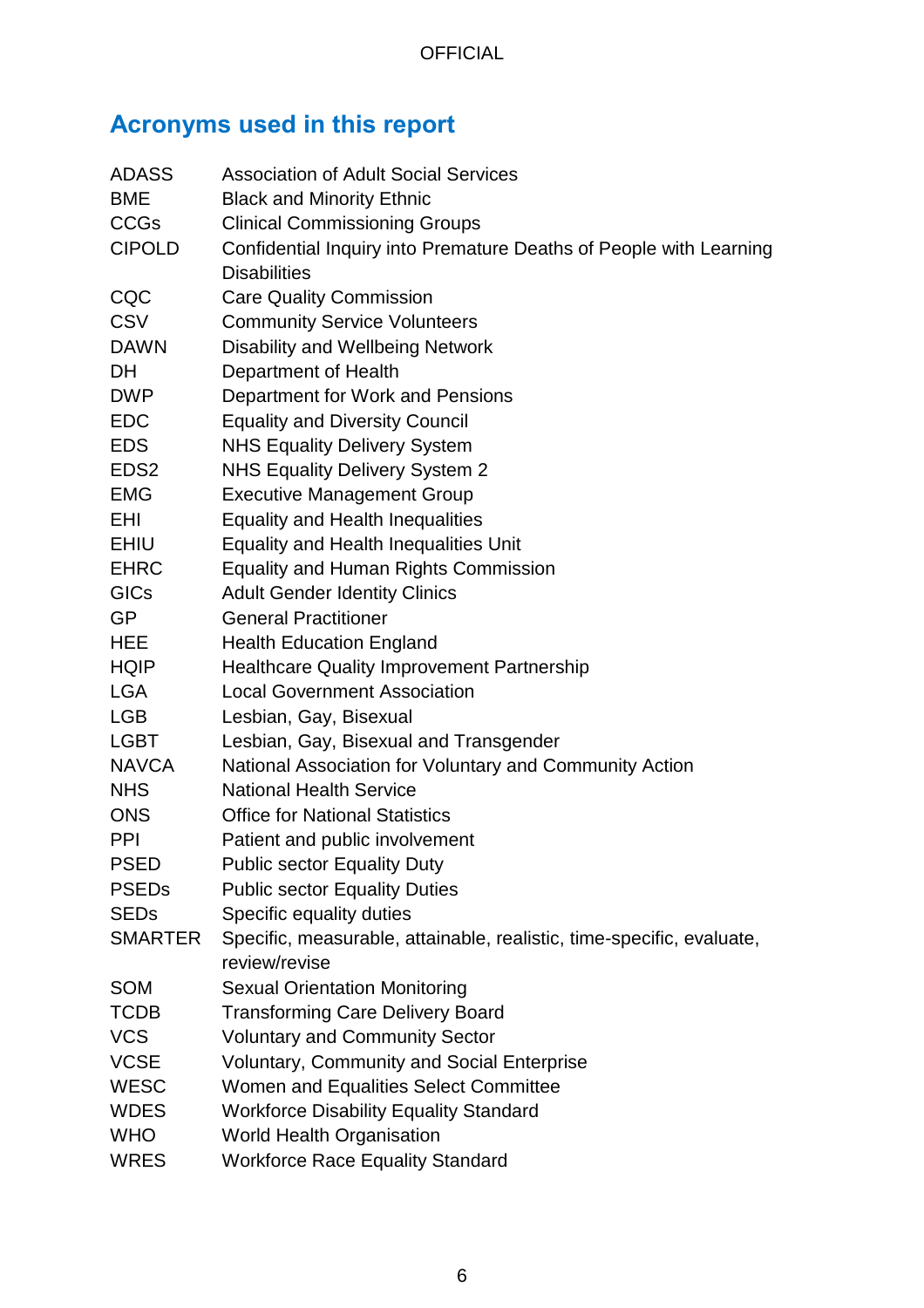# <span id="page-6-0"></span>**1 Introduction and the purpose of this report**

# <span id="page-6-1"></span>1.1 **About NHS England**

NHS England was established by Parliament under the Health and Social Care Act 2012; NHS England is charged with the stewardship of the NHS. NHS England leads the National Health Service (NHS) in England. We set the priorities and direction of the NHS and encourage and inform the national debate to improve health and care. As an independent organisation, NHS England works at arm's length from Government.

NHS England shares out more than £100 billion in funds and holds organisations to account for spending this money effectively for patients and efficiently for the tax payer. A lot of the work we do involves the commissioning of health care services in England. We commission the contracts for GPs, pharmacists, and dentists and we support local health services that are led by groups of GPs called Clinical Commissioning Groups (CCGs). CCGs plan and pay for local services such as hospitals and ambulance services.

We have devised a strategic vision for the NHS, along with our partners in health, called the Five Year Forward View. And now, with our partners, we are delivering that vision. This vision shows that we are serious about prevention, identifying and delivering improvements in health care, redesigning the NHS so it continues to meet the needs of patients, ensuring the NHS is financially sustainable and engaging the public in this whole process. For more information about us please visit [our website.](https://www.england.nhs.uk/about/)

# <span id="page-6-2"></span>1.2 **Governance**

Ultimate responsibility for the affairs of NHS England including compliance with the public sector Equality Duty and our other legal duties rests with NHS England's Board. Our Board consists of a Chair and eight non-executive directors and four voting executive directors. A number of non-voting executive directors regularly attend Board meetings. Board members bring a range of complementary skills and experience in areas such as finance, governance, health policy, health inequalities and equalities. Key areas of the Board's governance responsibilities support effective compliance with the duties to reduce health inequalities and the public sector Equality Duty. NHS England then assigns staff internally to give effect to this agenda and work programme.

# <span id="page-6-3"></span>1.3 **Embracing our equality duties and the structure of this report**

As the title of our [2015/16 Annual Report](https://www.england.nhs.uk/publications/annual-report/) makes clear NHS England is committed to 'high quality care for all, now and for future generations.' We know from evidence that we cannot successfully achieve this vision without advancing equality and reducing health inequalities. Our values-based commitments embrace important legal duties in relation to equality of opportunity and reducing health inequalities that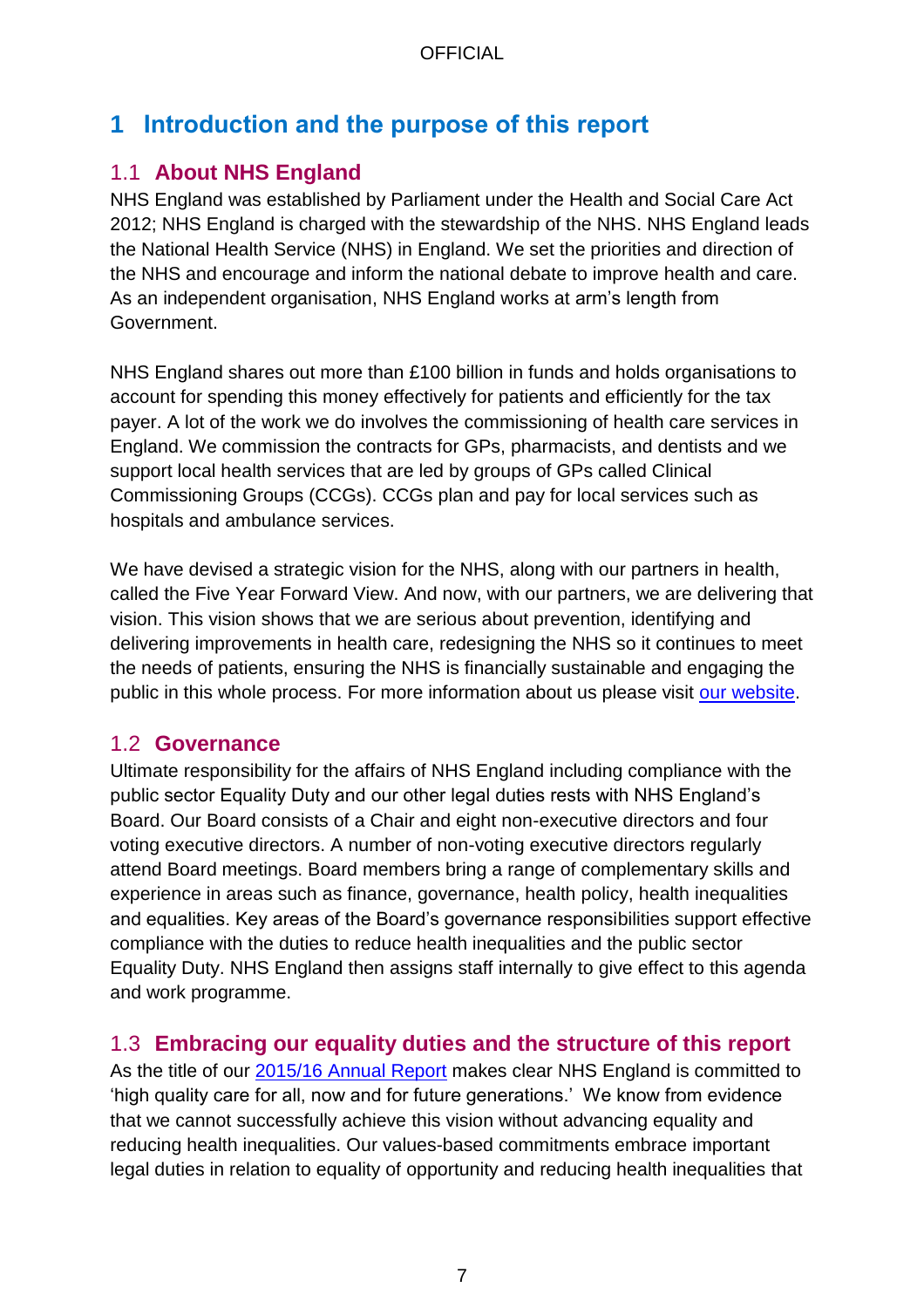are provided by the Equality Act 2010 and the Health and Social Care Act 2012; these duties are explained in part two.

Part two of this report explains and comments on the relationship between the NHS Constitution's principles and values, NHS England's ten business priorities and our duties in relation to publishing equality objectives and equality information.<sup>1</sup> We also briefly examine the relationship between the general and specific public sector Equality Duties and our duties in relation to reducing health inequalities provided under the Health and Social Care Act 2012.<sup>2</sup>

Part three of this report sets out our equality objectives published in April 2014. It also sets out our equality objectives for 2016 to March 2020 and the associated targets including those related to NHS England's own workforce and workforce matters. We have also explained how we have addressed key guidance from the Equality and Human Rights Commission (EHRC) and feedback received from stakeholders. In accordance with the EHRC guidance, we have sought to develop objectives which are specific, measurable and have clear timelines and deliverables. The equality objectives will be presented to the NHS England Board during the first quarter of 2017 and will be reviewed periodically.

# <span id="page-7-0"></span>1.4 **Publishing our equality information and this report**

This report assists NHS England to comply with the Specific Equality Duties (SEDs) that support the public sector Equality Duty (PSED). Our approach draws on feedback from those consulted about the development of our equality objectives. It also draws on guidance published by the Equality and Human Rights Commission (EHRC) on developing equality objectives and equality information.

Parts five to eight of this report provide equality information on progress towards the public sector Equality Duty (PSED) under four main headings: i) system leadership, systems, the Equality and Diversity Council, standards and equality information; ii) engagement across the protected characteristics; iii) transforming services and the NHS; and iv) NHS England as an employer. Appendix one provides relevant workforce data for NHS England.

 $\overline{a}$  $1$  The 10 business priorities were set out in NHS England's business plan for [2016/17.](https://www.england.nhs.uk/publications/business-plan/) The business plan was published on 31 March 2016.<br><sup>2</sup> Detailed information on complished on 31 March 2016.

Detailed information on compliance with our duties under the Health and Social Care Act 2012 is set out in NHS England's annual reports and associated documents.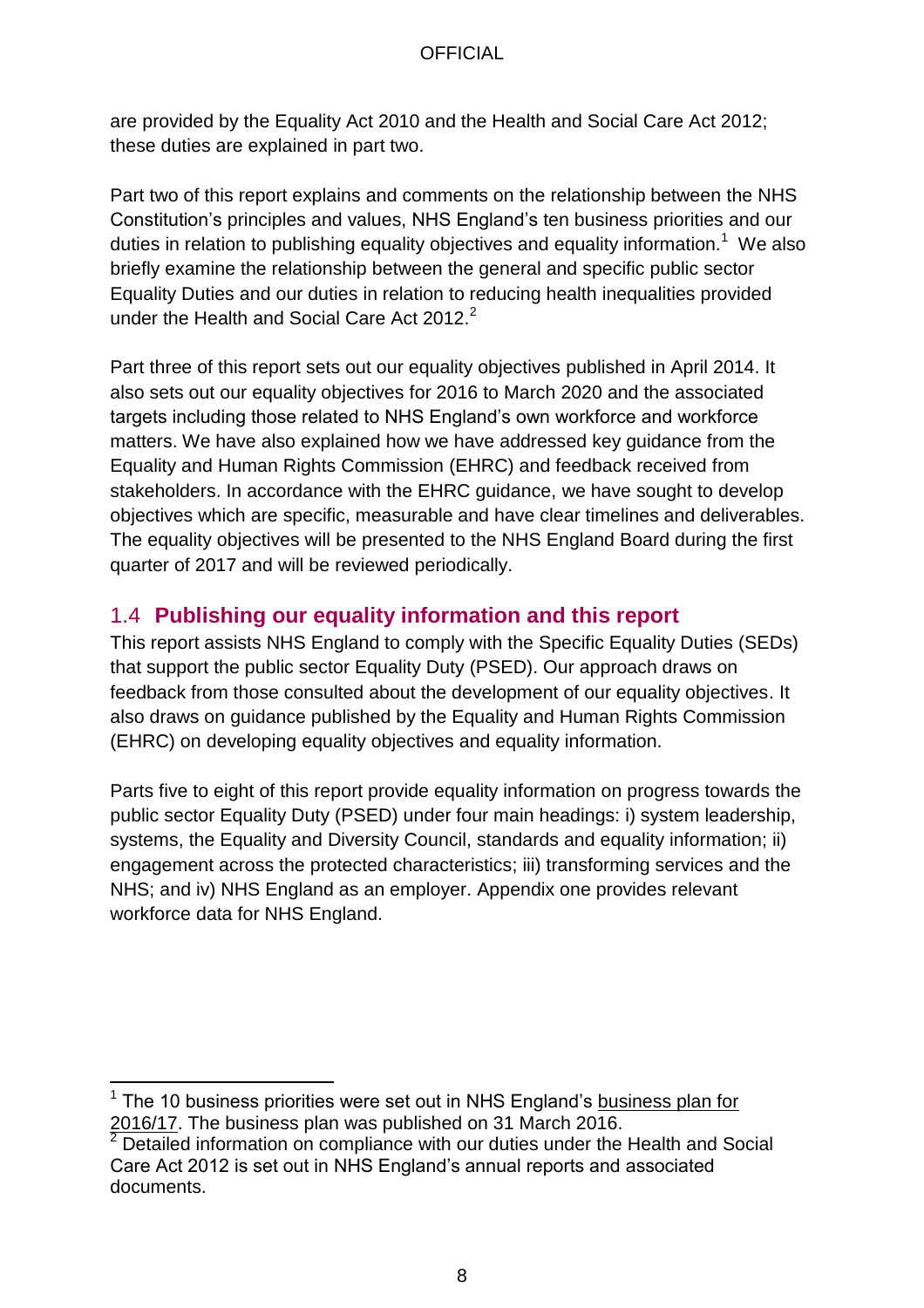# <span id="page-8-0"></span>**2 The general and specific public sector Equality Duties, the health inequalities duties and other key obligations**

# <span id="page-8-1"></span>2.1 **The public sector Equality Duty in context**

The public sector Equality Duty (PSED) is made up of a general Equality Duty and specific equality duties (SEDs). The general public sector Equality Duty is set out in primary legislation as section 149(1) of the Equality Act 2010. This general duty is supported by secondary legislation in the form of statutory regulations. These statutory regulations are called the specific equality duties (SEDs). The PSED is supported by non-statutory guidance and technical guidance issued by the Equality and Human Rights Commission (EHRC).

The EHRC encourages organisations to consider how the public sector Equality Duty (PSED) informs all of their relevant roles. To assist readers, this part of our report briefly overviews NHS England's general and specific equality duties, the duties in relation to health inequalities, the principles and values enshrined in the NHS Constitution and NHS England's key business priorities. The legal duties, on equalities and health inequalities, are important in their own right but they also are relevant to the achievement of the key principles and the values enshrined in the NHS Constitution and NHS England's key business priorities.

# <span id="page-8-2"></span>2.2 **Understanding the general equality duty**

The general public sector Equality Duty, section 149 (1) of the Equality Act 2010, is one of 'due regard' or proper consideration. The general Duty is supported by specific equality duties (SEDs), secondary legislation or statutory rules, designed to facilitate the better performance of the general Duty. In exercising our functions, NHS England is required to 'have due regard to the need to' address three equality aims set out below.

- **Equality aim 1: 'a) eliminate discrimination, harassment, victimisation and any other conduct** that is prohibited by or under this Act'.
- **Equality aim 2: 'b) advance equality of opportunity** between persons who share a relevant protected characteristic and persons who do not share it'.
- **Equality aims 3: 'c) foster good relations** between persons who share a relevant protected characteristic and persons who do not share it.<sup>3</sup>

The general Duty means that NHS England has to properly consider all three equality aims in all the activities that it undertakes – for example, employing staff, commissioning and procurement, planning services and fulfilling our statutory and legal obligations. This report explains the key actions that we are taking to address this Duty. The general Duty's three equality aims engage eight of the nine protected

 $\overline{a}$  $3$  Equality Act 2010, section 149 (1)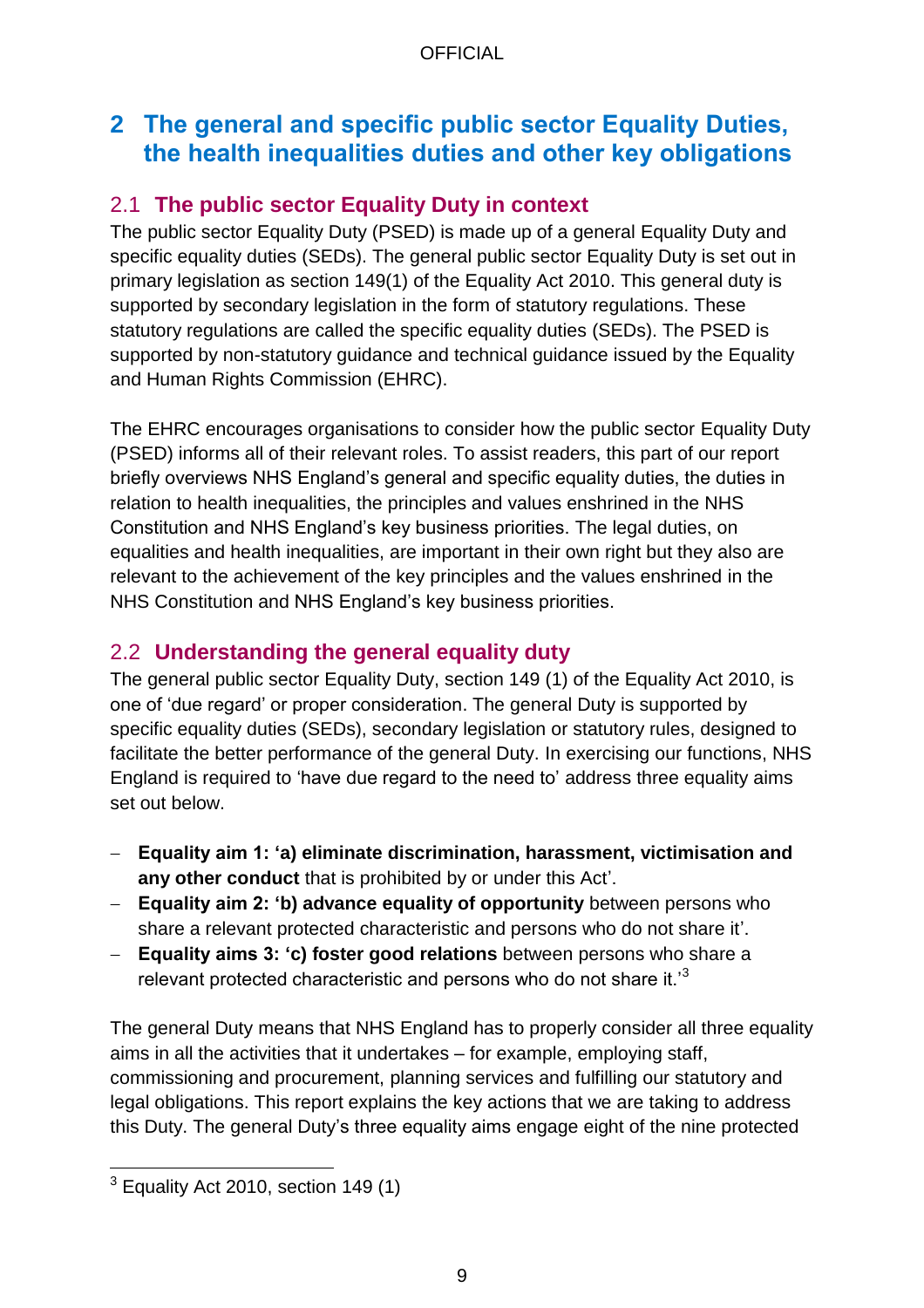characteristics set out in the Equality Act 2010. These protected characteristics are age, disability, gender reassignment, pregnancy and maternity, race (i.e. colour, ethnic or national origins and nationality), religion or belief, sex and sexual orientation.

With respect to one of the nine protected characteristic listed in the 2010 Act (marriage and civil partnership), the PSED partially covers this protected characteristic. In this case, public bodies are required to give due regard to the first equality aim, the elimination of discrimination, harassment, victimisation and any other conduct prohibited by the Equality Act 2010; but public bodies are not required to advance equality of opportunity or foster good relations in relation to marriage and civil partnership. 4

# <span id="page-9-0"></span>2.3 **Understanding the specific equality duties**

The specific equality duties (SEDs) for England require NHS England to publish equality objectives at least every four years.<sup>5</sup> The SEDs also require the annual publication of equality information by 31 January each year. NHS England was first required to publish equality objectives by 6 April 2013 and to publish equality information by 31 January 2014.

The EHRC has published non-statutory and technical guidance to assist public bodies to comply with the general and specific equality duties. In producing this report, consideration has been given to the EHRC's guidance issued since we published our equality objectives in April 2014.<sup>6</sup> Our equality information, published annually, is intended to inform readers about the progress made towards these equality objectives and more broadly towards the general Duty. Our new equality objectives, which cover 2016 to 2020, are designed to make it clearer what NHS England is seeking to achieve in working towards the equality aims set out in the general Duty.

The Equality Act 2010 provided Ministers with the power to 'impose' specific legal duties by way of statutory regulation to enable 'the better performance' of the three equality aims set out in the general Duty.<sup>7</sup> Secondary legislation for England, in the form of statutory regulations, was published in 2012 and in 2013.  $^8$  These statutory regulations require each designated public body in England to:

l

 $4$  The Equality Act 2010, section 149 (7)

<sup>&</sup>lt;sup>5</sup> We refer to the specific equality duties (SEDs) for England because there are separate and different SEDs for Scotland and Wales.

 $6$  [Objectives and the Equality Duty:](https://www.equalityhumanrights.com/en/publication-download/objectives-and-equality-duty-guide-public-authorities) A guide for public authorities England (and nondevolved public authorities in Scotland and Wales), EHRC, September 2014. [Technical Guidance on the Public Sector Equality Duty: England,](https://www.equalityhumanrights.com/en/publication-download/technical-guidance-public-sector-equality-duty-england) EHRC, August 2014.

 $7$  The Equality Act 2010, section 153.

<sup>&</sup>lt;sup>8</sup> The Equality Act (2010) (Specific Duties) Regulations 2011. The National Treatment Agency (Abolition) and the Health and Social Care Act 2012 (Consequential,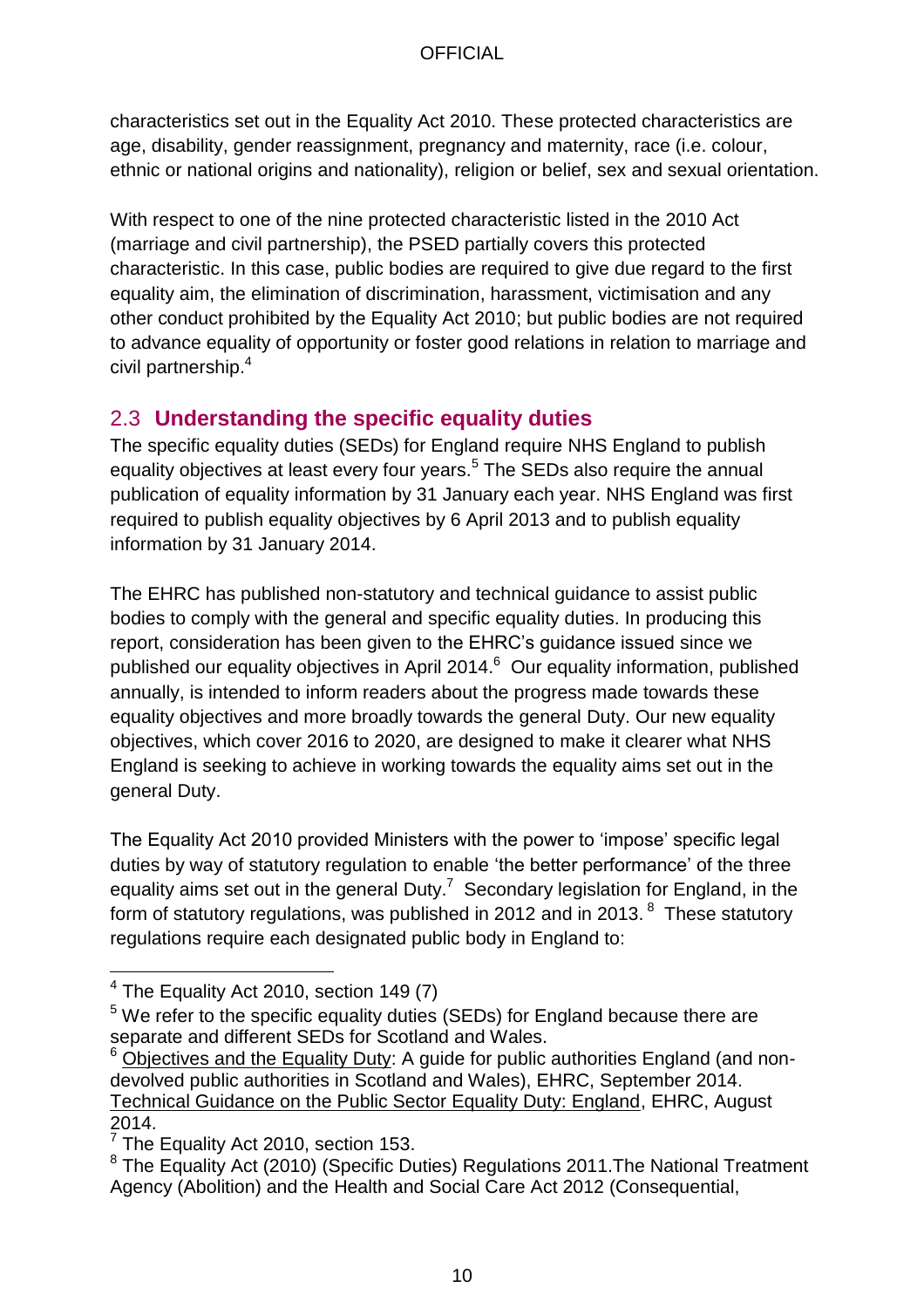- prepare and publish 'one or more objective that it thinks it should achieve' in order to address one or more of the three equality aims set out in the PSED;
- publish 'information to demonstrate compliance' with the PSED annually by 31st January;
- ensure that the equality information published annually includes 'information relating to persons who share a relevant protected characteristic' who are a) 'its employees' and b) 'other persons affected by its policies and practices'.<sup>9</sup>

# <span id="page-10-0"></span>2.4 **The general equality duty and the health inequalities duties**

The World Health Organisation (WHO) defines health inequities or health inequalities as 'avoidable inequalities in health between groups of people within countries and between countries.' Such inequities arise from inequalities within and between societies.<sup>10</sup> NHS England is subject to legal duties in relation to reducing health inequalities which are set out in the Health and Social Care Act 2012. According to the WHO 'social and economic conditions and their effects on people's lives determine their risk of illness and the actions taken to prevent them becoming ill or treat illness when it occurs.' Health inequalities can cut across a range of social and demographic indicators including socio economic status, occupation, geographical location and the protected characteristics set out in the Equality Act 2010.

The Health and Social Care Act 2012 sets out a range of legal obligations including duties that require NHS England, and others, to give regard to the need to reduce inequalities in access to health and health outcomes. The legal duties took effect from 1 April 2013. NHS England is required to assess its own compliance with these duties and the compliance of Clinical Commissioning Groups (CCGs). NHS England is also required to publish an annual report which assesses how effectively both it and CCGs have discharged these duties.<sup>11</sup>

 $\overline{a}$ 

Transitional and Saving Provisions) Order 2013, schedule 3, article 12, subsection 25, 26, 27.

<sup>&</sup>lt;sup>9</sup> The Equality Act (2010) (Specific Duties) Regulations 2011. The National Treatment Agency (Abolition) and the Health and Social Care Act 2012 (Consequential, Transitional and Saving Provisions) Order 2013 amended the timetable for certain NHS bodies, including NHS England, for complying with these specific equality duties.

 $10$  The World Health Organisation, social determinants of health, key concepts, [http://www.who.int/social\\_determinants/thecommission/finalreport/key\\_concepts/en/](http://www.who.int/social_determinants/thecommission/finalreport/key_concepts/en/) accessed 31 January 2017.

 $11$  The Health and Social Care Act 2012 contains a number of important provisions in relation to reducing health inequalities, performance assessment, reviews and annual reporting. Key provisions include sections 13G, 13T, 13U and 14Z16.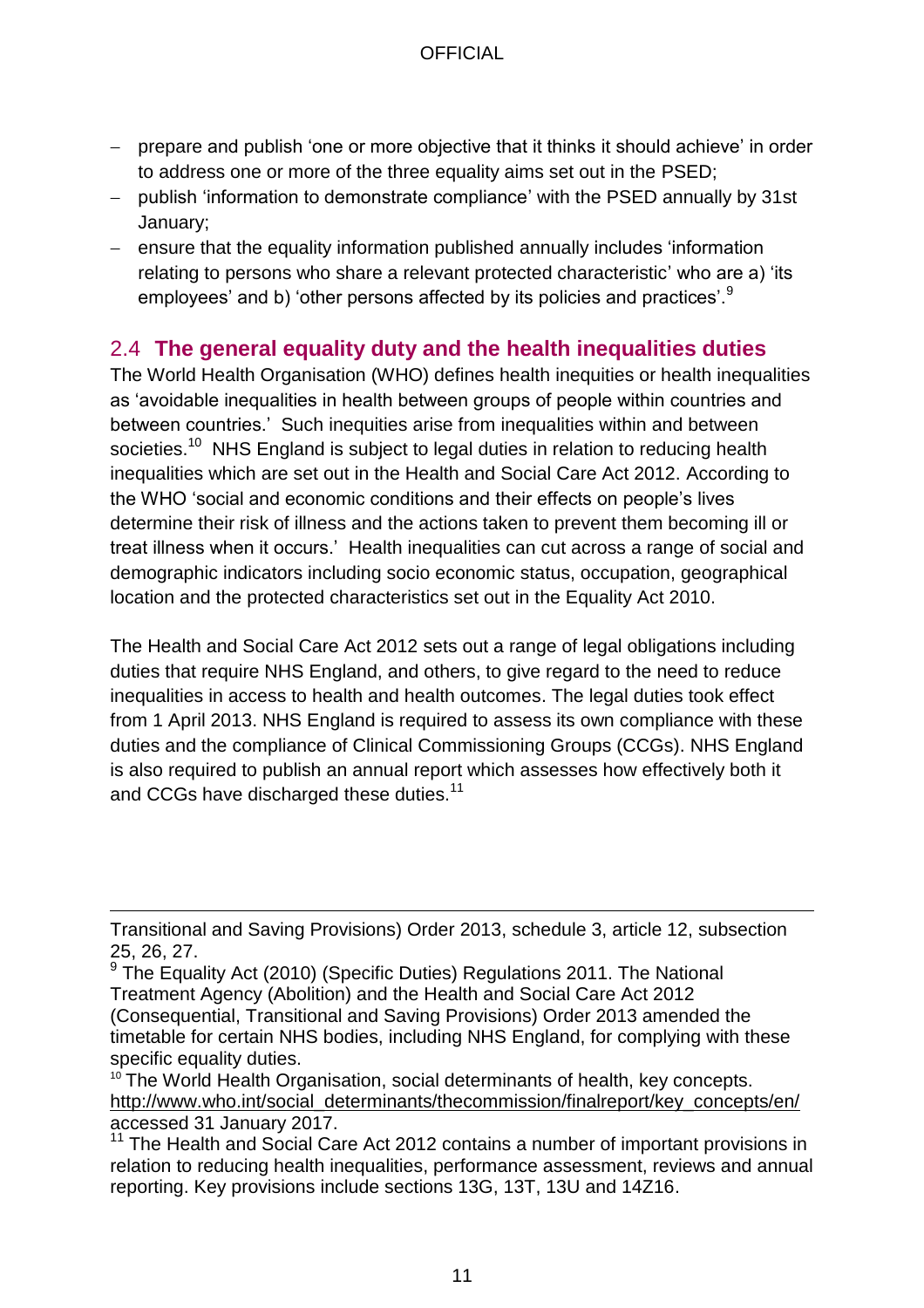# <span id="page-11-0"></span>2.5 **The NHS Constitution's key principles and values**

The EHRC advises that public bodies should consider how the equality duties complement and support the achievement of the organisation's core purpose. The [NHS Constitution](https://www.gov.uk/government/publications/the-nhs-constitution-for-england) for England, first published in 2012, sets out seven key principles and important values for the NHS. Embracing the public sector Equality Duty and duties to reduce health inequalities are pivotal to the realisation of these principles and values.

- 1. The NHS provides a comprehensive service available to all.
- 2. Access to NHS services is based on clinical need, not an individual's ability to pay.
- 3. The NHS aspires to the highest standards of excellence and professionalism.
- 4. The NHS aspires to put patients at the heart of everything it does.
- 5. The NHS works across organisational boundaries and in partnership with other organisations in the interests of patients, local communities and the wider population.
- 6. The NHS is committed to providing best value for taxpayers money and the most effective, fair and sustainable use of finite resources.
- 7. The NHS is accountable to the public, communities and patients that it serves.

In terms of the values set out in the NHS Constitution, NHS England recognises that equality, diversity and reducing health inequalities are central to meeting pledges made to patients and the public and achieving the values enshrined in the NHS Constitution: i) working together for patients; ii) respect and dignity; iii) commitment to quality of care; iv) compassion; v) improving lives; iv) everyone counts.<sup>12</sup>

# <span id="page-11-1"></span>2.6 **NHS England's ten business priorities for 2016/17**

Our [business plan for 2016/17](https://www.england.nhs.uk/publications/business-plan/) sets out 10 business priorities grouped under three themes – improving health, transforming care and controlling costs – that embody the agenda of the Five Year Forward View and reflect the main themes of the government mandate.<sup>13</sup> These priorities detail how we will improve health and secure high quality healthcare for the people of England, now and for future generations.

- 1: Improving the quality of care and access to cancer treatment.
- 2: Upgrading the quality of care and access to mental health and dementia services.
- 3: Transforming care for people with learning disabilities.
- 4: Tackling obesity and preventing diabetes.
- 5: Strengthening primary care services.
- 6: Redesigning urgent and emergency care services.

 $\overline{a}$ <sup>12</sup> The NHS Constitution for England

[https://www.gov.uk/government/publications/the-nhs-constitution-for-england/the](https://www.gov.uk/government/publications/the-nhs-constitution-for-england/the-nhs-constitution-for-england)[nhs-constitution-for-england](https://www.gov.uk/government/publications/the-nhs-constitution-for-england/the-nhs-constitution-for-england) accessed 31 January 2017. <sup>13</sup> NHS England Business Plan 2016/17

<https://www.england.nhs.uk/publications/business-plan/> accessed 31 January 2017.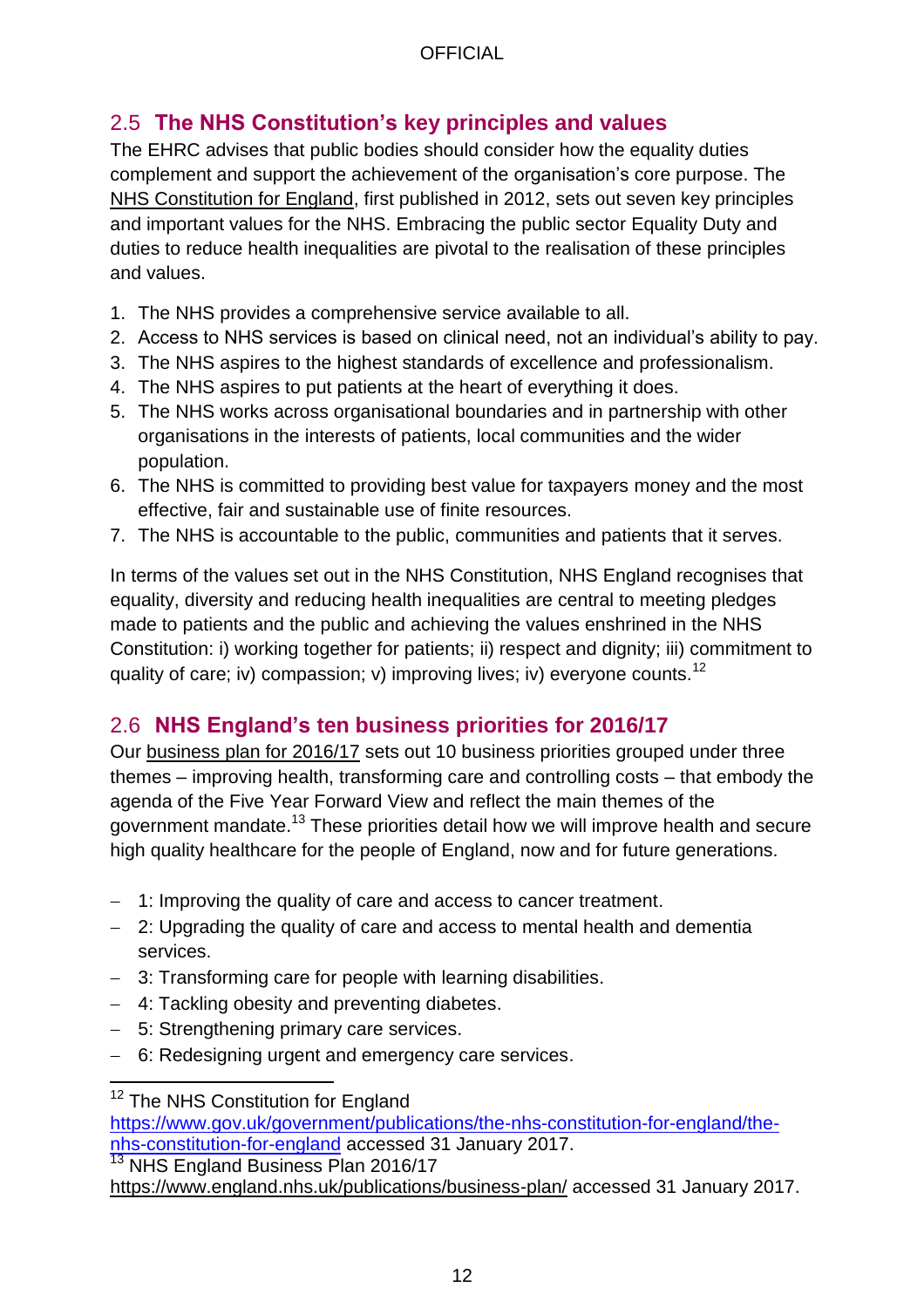- 7: Providing timely access to high-quality elective care.
- 8: Ensuring high quality and affordable specialised care.
- 9: Transforming commissioning.<sup>14</sup>
- 10: Personalisation and choice.

The first four priorities seek to address the needs of specified groups of disabled people or those at risk of disability and adverse health outcomes. In the case of dementia, service transformation in this area would specifically benefit older people, again a protected characteristic under the Equality Act 2010.

Priorities 6, 7, 9 and 10 – service redesign, transforming commissioning and personalisation and choice – all have the potential to better address the needs of groups of people who share a protected characteristic, particularly disabled people. This report provides information on proactive steps being taken that support progress in relation to the PSED. However, we do not underestimate the profound challenges that face NHS, NHS England, Social Care and other partner agencies. Whilst we have made positive progress, there is much still to be done.

# <span id="page-12-0"></span>**3 This report and our equality objectives**

# <span id="page-12-1"></span>3.1 **About this report**

 $\overline{a}$ 

This year, in designing this more comprehensive report, we have given careful consideration to the guidance and advice issued since we last published our equality objectives in April 2014. By bringing together our equality objectives and the publication of our equality information in a single more comprehensive report, we hope to:

- promote a better understanding of our equality objectives and what NHS England is seeking to achieve in pursuance of the PSED;
- encourage feedback about our equality objectives from key stakeholders;
- provide information about key developments and initiatives in relation to the PSED;
- promote greater transparency and greater accountability;
- secure greater understanding across NHS England of developments in relation to the PSED;
- better address the EHRC's advice on the development of SMARTER equality objectives.

 $14$  'To deliver the changes necessary for the Five Year Forward View, we need to design new models for delivering patient services, drive greater integration of services at local level through devolving more activity to local commissioners, and enable patients to have more choice and control over the services they need.' Our Business Plan 2016/17, page 34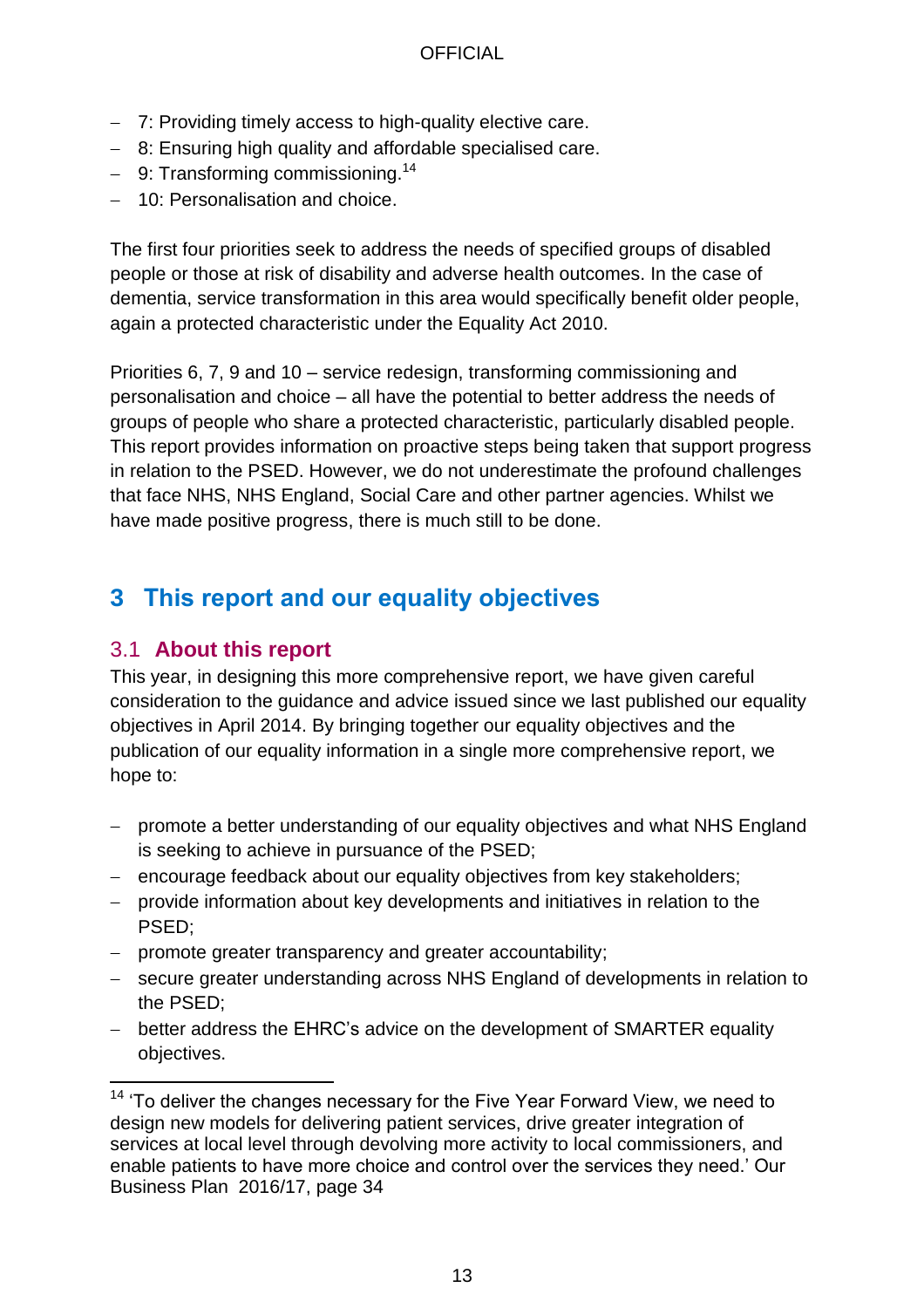# <span id="page-13-0"></span>3.2 **NHS England's equality objectives published in 2014**

We set out four equality objectives in April 2014 which built on the interim objectives published in April and December 2013. These equality objectives were intended to focus NHS England on outcomes to be achieved through advancing equality, rather than the written documents and processes to evidence legal compliance.

#### **Our equality objectives published in April 2014**

- 1. To oversee and support the implementation of the Equality Delivery System (EDS2), so that by 31 March 2016 there is a minimum of 95% implementation across all NHS Trusts, NHS Foundation Trusts, and Clinical Commissioning Groups across England.
- 2. During 2014/15, to help support CCGs to plan and commission for equality by embedding equality at the heart of key system levers identified by the Equality and Diversity Council, including the CCG assurance regime.
- 3. By March 2015, to develop an Accessible Information Standard to help disabled patients, service users and carers to receive accessible information and appropriate communication support when in contact with healthcare services, to be implemented by March 2016.
- 4. NHS England is committed to implementing the Equality, Diversity and Inclusion in the Workplace Strategy 2013 to 2015, to ensure an engaged workforce that is more representative at all levels.

# <span id="page-13-1"></span>3.3 **Developing our new equality objectives for 2016 to 2020**

The development of our equality objectives has been informed by the equality information contained within this report and consultation and engagement across NHS England about priorities. We consulted and engaged with a range of stakeholders on the development of our new equality objectives. The process involved consultation across NHS England and through NHS England's agreed governance and consultative mechanisms for equalities and health inequalities. Part one of this report provides information about our governance arrangements in relation to equality. Key consultation and engagement activities involved the internal publication of draft revised equality objectives in April 2016 for consultation, a consultation event, webinars and consultation with NHS England's external partners. Our equality objectives have also been considered by the Equality and Health Inequalities Programme Board and will be considered by NHS England's Board. Key events and activities are summarised below.

- NHS England's EDS2 implementation group contributed to the process by identifying a number of potential equality objectives and issues for consideration. [April 2016].
- Seeking feedback from senior managers across NHS England. [April 2016]
- An internal consultation document was published on NHS England's intranet (SharePoint) and feedback was sought from across NHS England. The document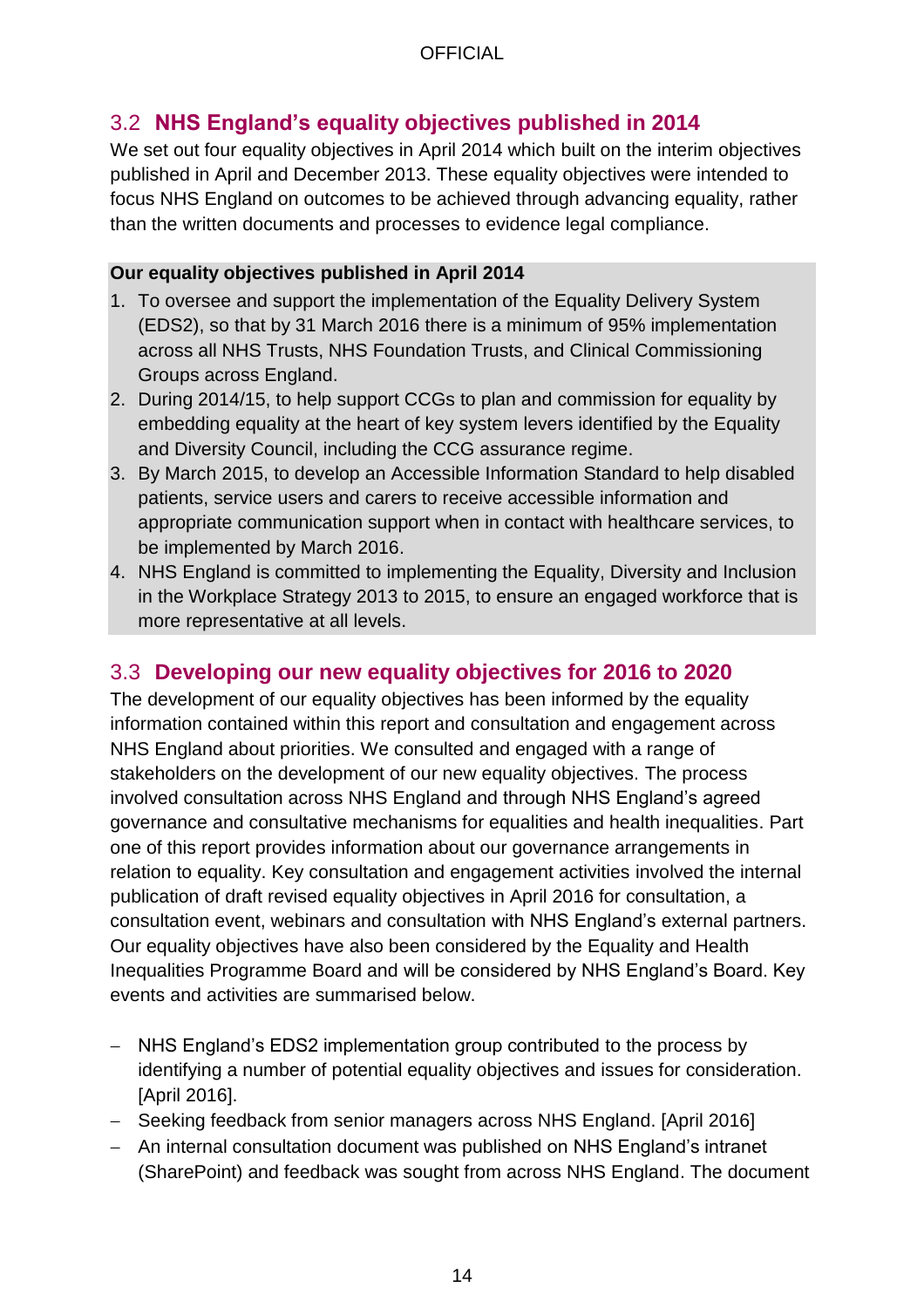set out four draft equality objectives and associated activities and deliverables for the period April 2016 to March 2020. [April – June 2016]

- Drawing together key feedback. [April June 2016]
- Holding an internal consultation event on the draft equality objectives and actioning the recommendations re: further engagement and consultation. [April – June 2016]
- Consultation with members of NHS England's Strategic Partners' Equality Subgroup. [June 2016]
- Consideration and agreement of equality objectives by the Equality and Health Inequalities Programme Board subject to further feedback. [June 2016]
- Holding webinar discussions with NHS England staff. [June & November 2016]
- Consulting with, and receiving feedback from, the EDC Data Measurement Subgroup about the proposed new equality objective (equality objective 5) on the mapping, quality and extent of equality information. [December 2016]
- Consideration by, and agreement from, the Equality and Health Inequalities Programme Board to further improvement to the equality objectives for 2017 – 2020 and the reporting framework for 2017. [December 2016 and January 2017]

There was a separate internal process of consultation around NHS England's equality objective as an employer.

# <span id="page-14-0"></span>**4 Our equality objectives for April 2016 to March 2020**

The improved and SMARTER equality objectives, developed through this process of reflection and consultation, build on the equality objectives published in April 2014 and key work undertaken in pursuance of those four objectives. We have set six equality objectives for 2016 to 2020 and each is supported and strengthened by three or more associated targets.

The first five equality objectives focus on NHS England's broader functions including our role as a system leader and do not cover our internal workforce matters.<sup>15</sup> Our internal workforce matters are covered by our sixth equality objective.

**Equality objective 1: To improve the capability of NHS England's commissioners, policy staff and others to understand and address the legal obligations under the Public Sector Equality Duty and duties to reduce health inequalities introduced by the Health and Social Care Act 2012.**

Target 1: To deliver an open in-house capability programme to NHS England staff through a mixture of 1 and 2 day sessions (2016/17).

 $\overline{a}$ <sup>15</sup> Our role as an NHS system leader is explained in part five of this report.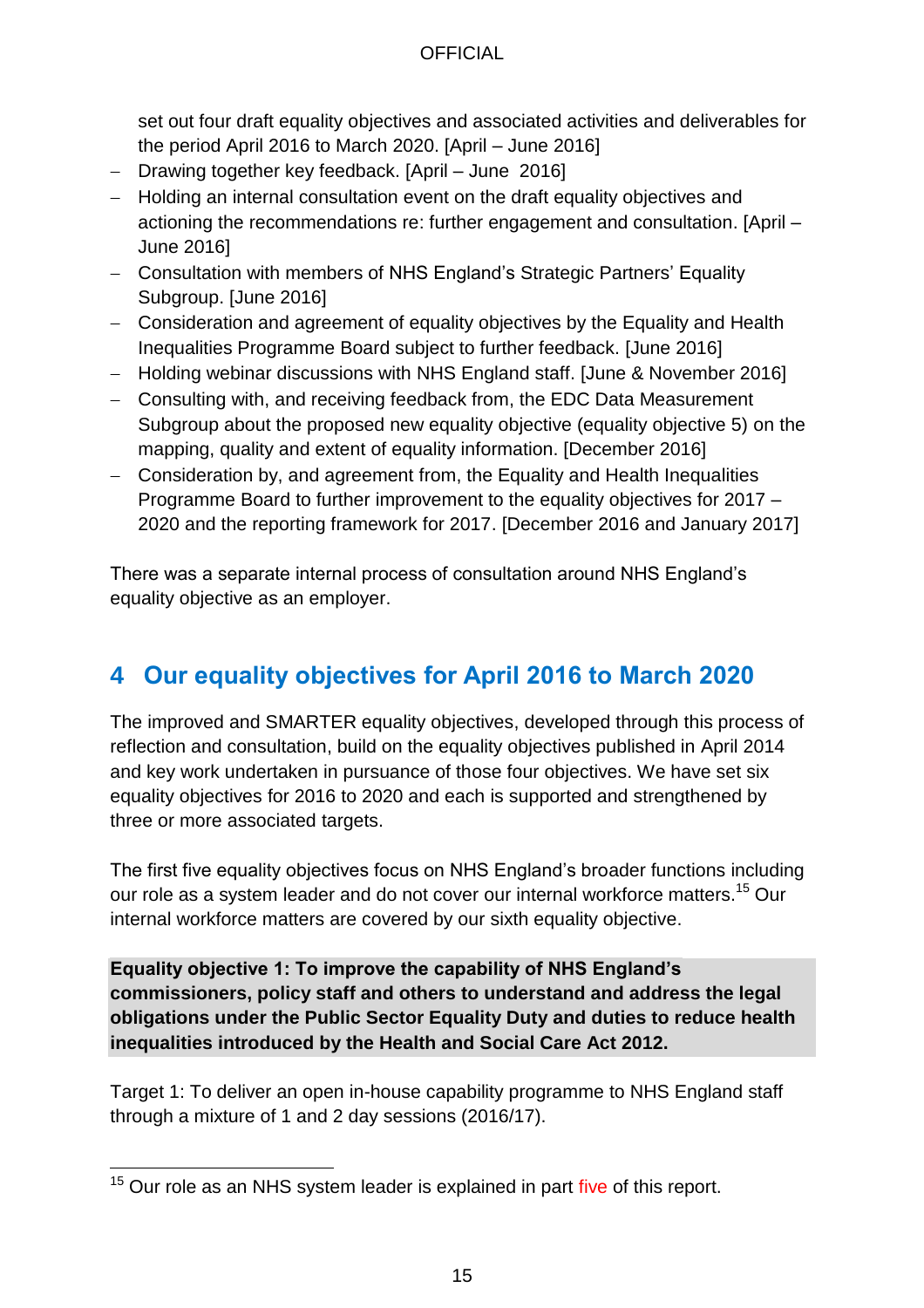Target 2: To evaluate the open in-house capability programme delivered in 2016/17 and assess how to improve access to the programme, via targeting and delivering customised programmes to improve the achievement of key programme outcomes (2016/17).

Target 3: Subject to the evaluation of the programme, to deliver an open in-house programme, customised in-house programmes and, as appropriate, use other effective delivery models (e.g. WebExes) to develop individual capability (2017/18, 2018/19 & 2019/20).

Target 4: To explore how best to build the capacity of other teams with culturechanging remits and influence over others in relation to the PSED and the duties to reduce health inequalities. This will be done by evaluating where co-production has worked effectively and has enabled teams to better embed this work into their areas (2017/18, 2018/19 & 2019/20)

#### **Equality objective 2: To improve disabled staff representation, treatment and experience in the NHS and their employment opportunities within the NHS.**

Target 1: To develop the Workforce Disability Equality Standard (2016/17).

Target 2: To ensure that the Disability Equality Standard is mandated as part of the NHS Standard Contract and that an information and engagement programme supports the process (2016/17 and 2017/18).

Target 3: To monitor the implementation of the Standard and evaluate what meaningful targets can be set. To identify any additional opportunities for embedding the Standard (2017/18, 2018/19 and 2019/20).

Target 4: To facilitate and drive effective ongoing leadership at national, regional and local levels to maintain the programme's implementation and impact (2016/17, 2017/18, 2018/19 and 2019/20).

#### **Equality objective 3: To improve the experience of LGBT patients and improve LGBT staff representation**.

Target 1: To further develop the Sexual Orientation Monitoring (SOM) Standard (2016/17).

Target 2: To facilitate the development of the LGBT Action Plan (2016/17).

Target 3: To facilitate the effective implementation of the LGBT Action Plan (2017/18).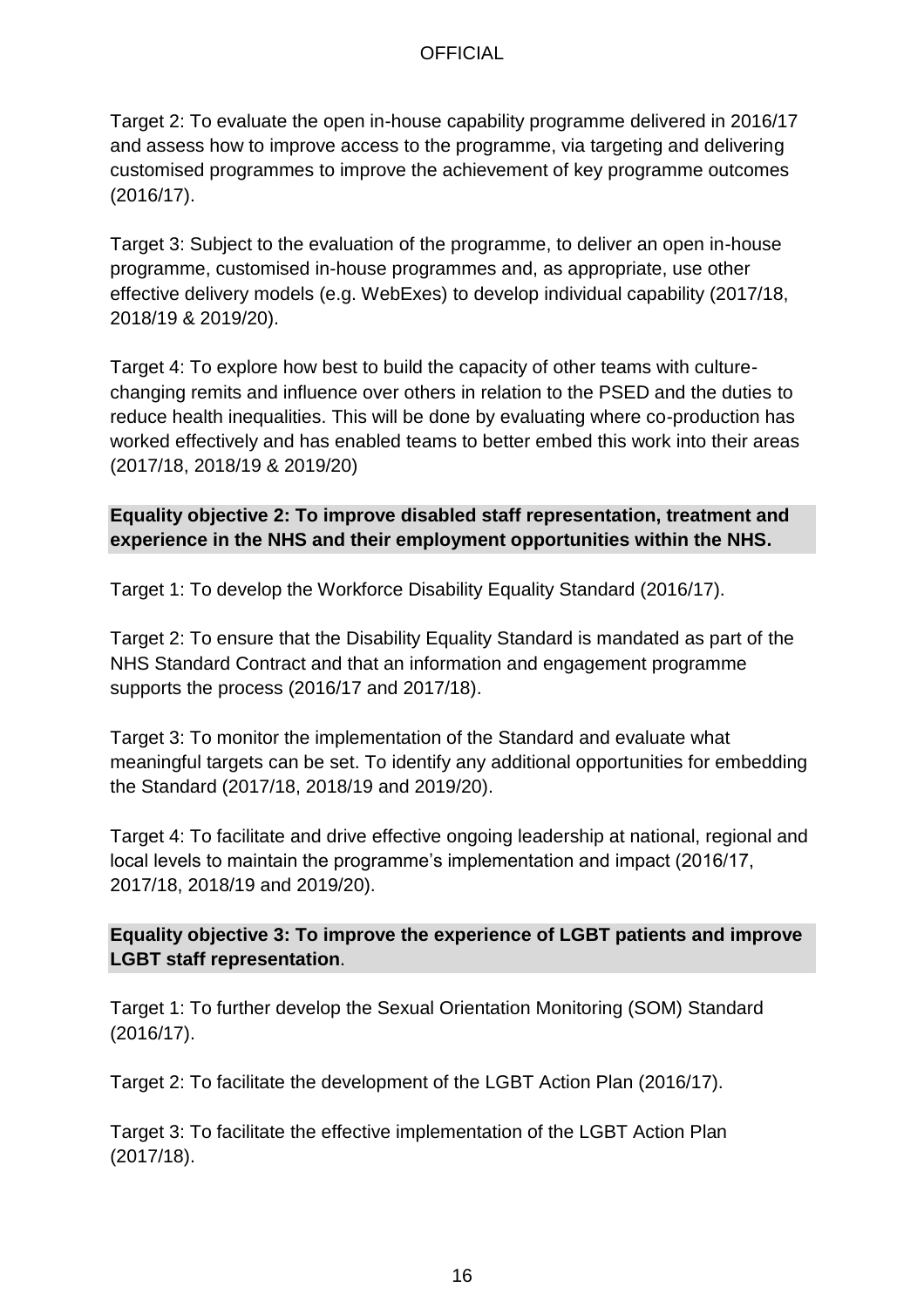Target 4: To develop and deliver an effective engagement programme and secure feedback on the roll-out and take up of the SOM Standard within NHS England and across the NHS (2017/18).

Target 5: To support and facilitate appropriate monitoring of the implementation and take up of the SOM Standard within NHS England and across the NHS (2017/18, 2018/19 & 2019/20).

Target 6: To draw on the lessons learnt from the Workforce Race Equality Standard, the Workforce Disability Equality Standard and the SOM's roll-out, to identify the most effective ways to embed the SOM across the NHS and maintain the necessary momentum and leadership (2017/18).

**Equality objective 4: To reduce language barriers experienced by individuals and specific groups of people who engage with the NHS with specific reference to identifying how to address issues in relation to health inequalities and patient safety.** 

Target 1: Develop a scoping document on developing a Community Languages Information Standard ensuring alignment with NHS England's Interpreting and Translation Principles (2016/17).

Target 2: To consult on a draft community language information standard, moving towards implementation subject to sponsorship and resources (2017/18).

Target 3: To explore associated issues around health literacy among target communities and whether these can be addressed as part of this programme (2017/18).

Target 4: To identify potential good practice examples from NHS providers and voluntary and community sector providers in a range of settings and whether and/or how these examples can be publicised (2017/18).

Target 5: To examine the practical and associated cost implications of introducing the main options identified and secure effective leadership and ownership. This will recognise that a one size fits all approach is unlikely to work, given the number and diversity of community languages spoken in some urban/city areas and the different challenges posed by dispersed populations speaking community languages, for example in some rural areas (2017/18).

Target 6: To work with selected NHS and voluntary and community sector providers to review and develop their practices and explore how to introduce, develop and share good practice and good practice models (2018/19 and 2019/20).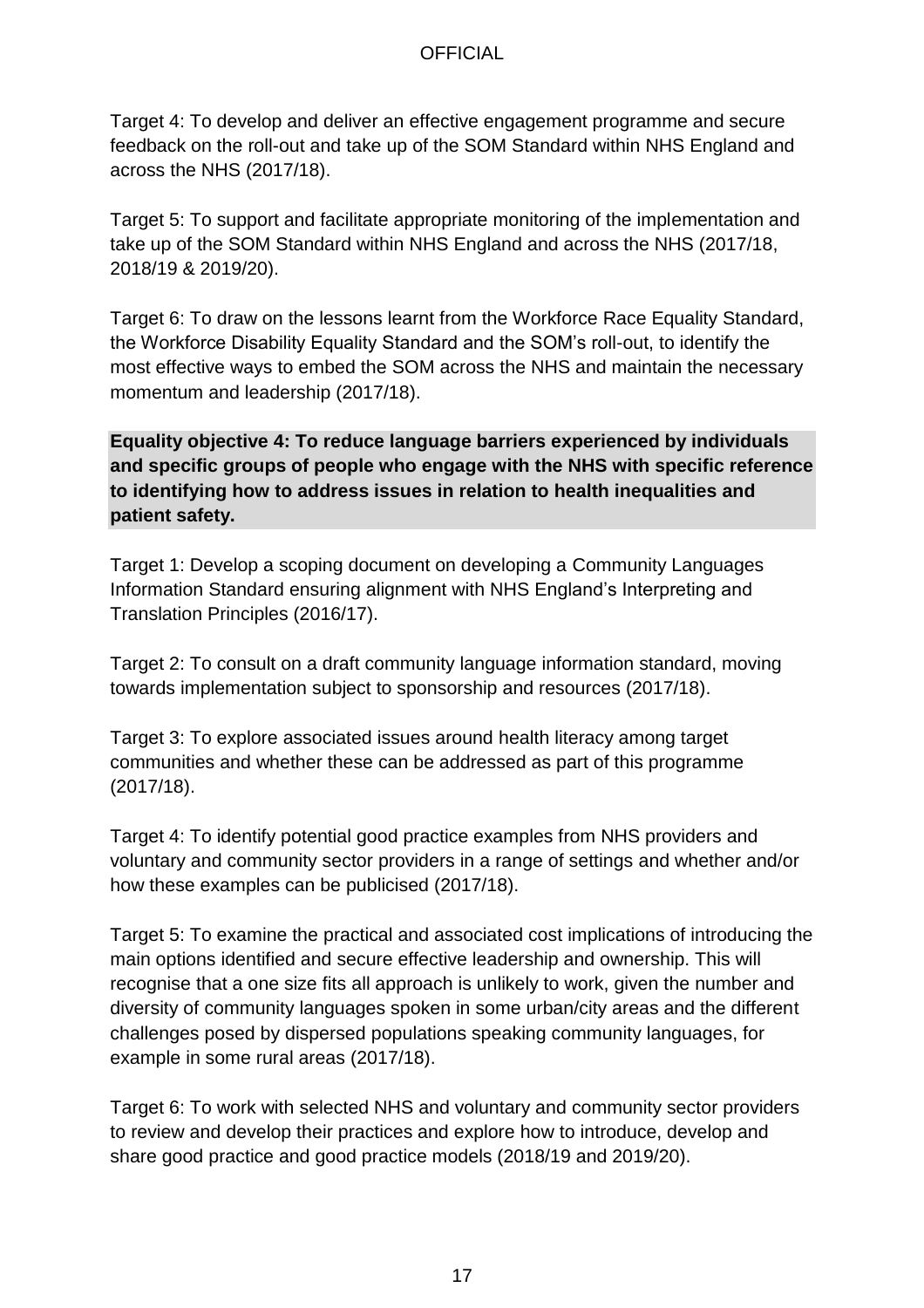#### **Equality objective 5: To improve the mapping, quality and extent of equality information in order to better facilitate compliance with the public sector Equality Duty in relation to patients, service-users and service delivery.**

Target 1: To use the development work examining a Unified Information Standard to identify how best to address definitional issues around monitoring protected characteristics (final quarter 2016/17 to end 2nd quarter 2017/18).

Target 2: To map what equality information is gathered by reference to protected characteristics and identify key gaps in information gathering processes that may be valuable in identifying differences in access to healthcare or health outcomes for different protected characteristics (final quarter 2016/17 to end 2nd quarter 2017/18).

Target 3: To identify how improvements in relation to gathering equality data and the use of said data can be made and assess whether it would helpful to align this work with improvements to relevant NHS England workforce data (final quarter 2016/17 to 2018/19).

**Equality objective 6: To improve the recruitment, retention, progression, development and experience of the people employed by NHS England to enable the organisation to become an inclusive employer of choice.**

Target 1: To identify opportunities to promote and encourage employees to voluntarily disclose their self-classification diversity data to ensure NHS England's actions as an employer are evidence led and improvement focussed. To annually publish the NHS England workforce profile and outcomes for the 9 protected characteristics, where data is available, to inform improvement plans (2017-2020).

Target 2: To implement and report progress against the NHS England response, as an employer, to the Workforce Race Equality Standard (WRES) and Workforce Disability Equality Standard (WDES) (2017-2020).

Target 3: To actively engage with, promote, support and encourage the work of the NHS England staff networks (BME, LGBT+, Disability and Wellbeing (DAWN) and Women's Development Network) and recognised trade unions to ensure the lived experience of NHS England staff, represented by these networks and partners, directly contributes to improvement actions and organisational policy development (2017-2020).

Target 4: To ensure that the experience of NHS England staff, as measured via the NHS England staff survey and other relevant staff feedback mechanisms, is reviewed for variations based upon protected characteristics and for improvement actions to be taken (2017-2020).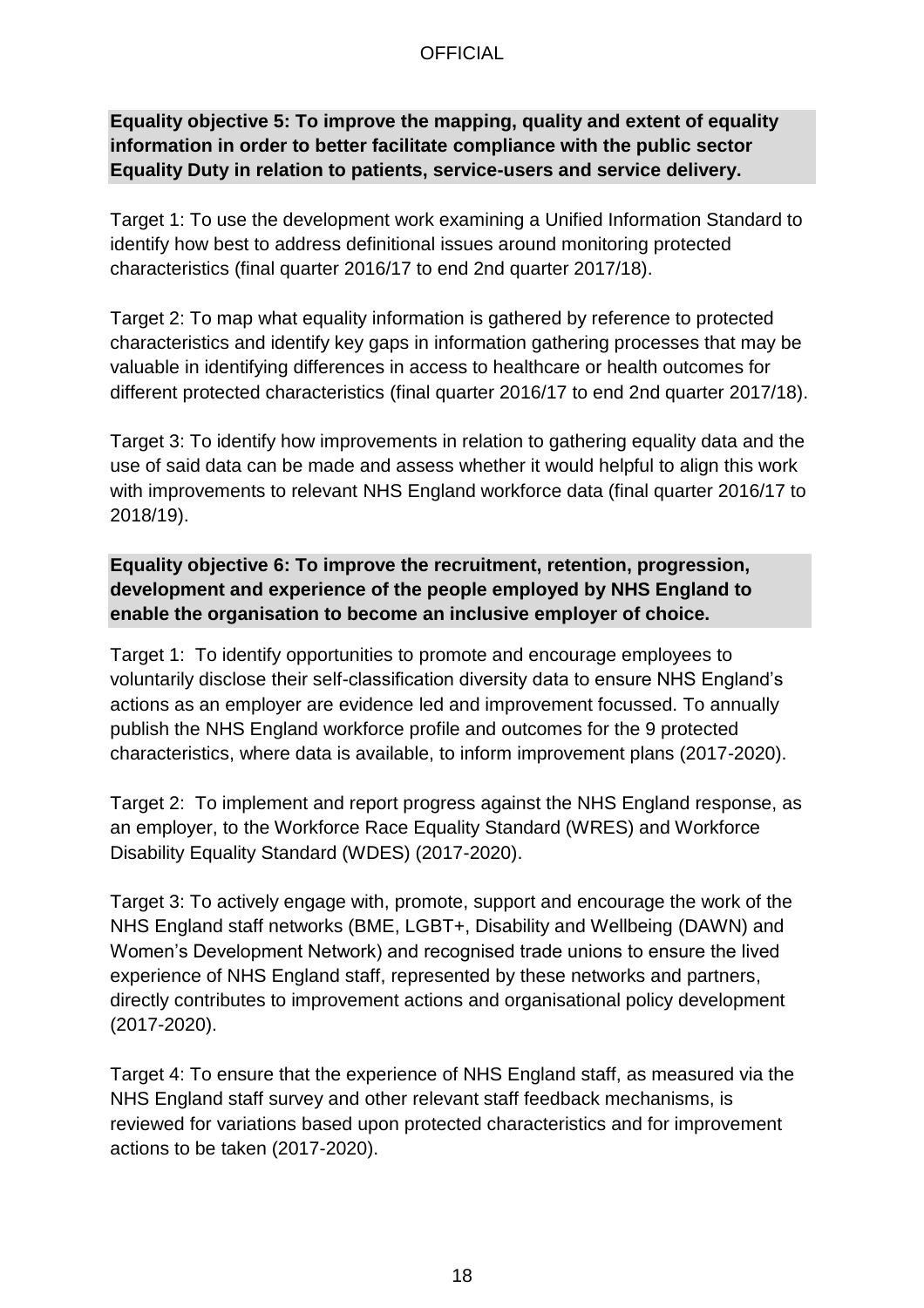Target 5: To review the equality impact of key organisational policies for differential impact in areas such as: recruitment and selection, learning and development, supporting attendance at work, respect at work (anti-bullying and harassment); talent management; appraisal (performance development review) disciplinary, grievance and job evaluation (2017-2019).

Target 6: To seek external review, challenge and accreditation of NHS England's actions as an employer by actively participating with relevant equalities standards and benchmarks (e.g. the Stonewall Workplace Equality Index, the Disability Confident Standard, the Workplace Wellbeing Charter, etc.) (2017- 2020).

# <span id="page-18-0"></span>**5 Our work as a system leader, the Equality and Diversity Council, standards, systems and equality information**

# <span id="page-18-1"></span>5.1 **The importance of NHS England's role as a system leader and equalities**

NHS England takes its role as an NHS system leader seriously. In 2014, NHS England and other senior leaders from across health and social care formally committed to work together to promote equality. By signing the declaration on **'Advancing Equality and Tackling Health Inequalities across Health and Social Care',** NHS England, and other system partners, committed to taking a range of action. Key actions, in relation to equality, are set out below.<sup>16</sup>

- **Support** the Equality and Diversity Council to positively position itself as a body of influence in promoting equality across and beyond the health and care sector.
- **Create** the environment where everyone can contribute to the delivery of a responsive and equitable health and care service, built on the values of the NHS Constitution.
- **Raise** ambition at every level of the health care system by campaigning to inspire strong leadership, removing barriers to change, and celebrating success.
- **Empower** health care providers, commissioners, regulators, the NHS workforce, patients and the public to achieve a health and care system where "everyone counts", by supporting continuously improving performance.

 $\overline{a}$ 

 $16$  The NHS bodies that signed the declaration are: the Academy of Medical Royal Colleges; the Care Quality Commission; the Department of Health; the Foundation Trust Network; Health Education England; the Health and Social Care Information Centre; the local government Association; Monitor; the National Institute for Health and Care Excellence; NHS Clinical Commissioners; NHS Confederation; NHS Employers; NHS England; NHS Improving Equality; the NHS Leadership Academy; NHS Trust Development Authority; the Nursing and Midwifery Council; Public Health England; The Patients Association. The declaration can be found at https://www.england.nhs.uk/wp-content/uploads/2014/08/edc2-0514.pdf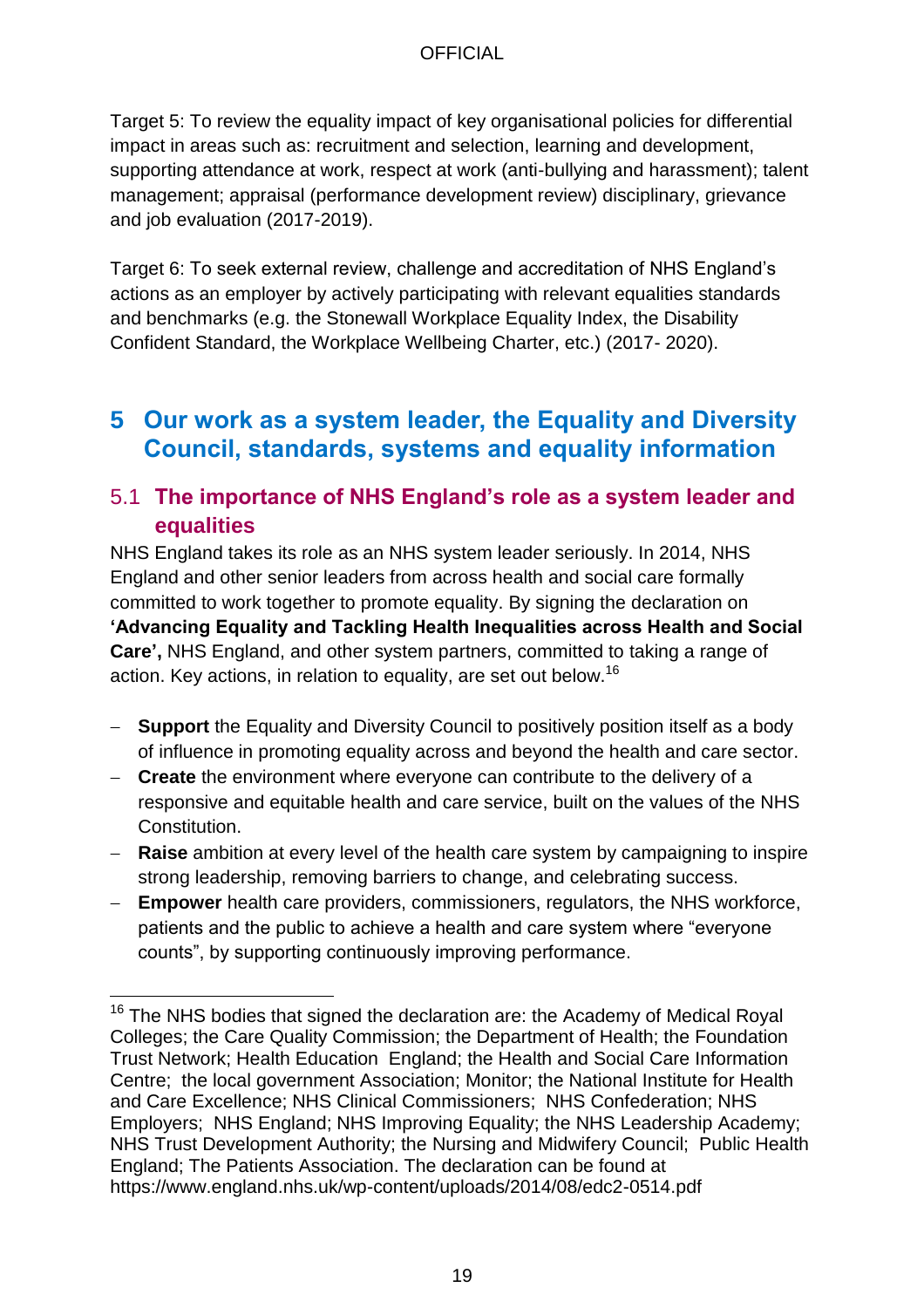- **Embed** the advancement of equality in the policies of the health and care architecture and in its day to day business; using our influence to help deliver positive change.
- **Impart** and share clear strategic direction, challenge and innovation; providing ongoing insight and a broad range of perspectives.

These commitments support compliance with the PSED and continue to inform NHS England's approach to addressing the PSED; they also inform our broader work in relation to tackling discrimination and advancing equality of opportunity.

# <span id="page-19-0"></span>5.2 **The NHS Equality and Diversity Council (EDC)**

The NHS Equality and Diversity Council (EDC) is co-chaired by Joan Saddler and Simon Stevens, the Chief Executive of NHS England. NHS England's Equality and Health Inequalities Unit (EHIU) provides the secretariat and co-ordinates key work initiated by NHS England and the EDC. The Council aims to provide visible leadership on equality issues across and beyond the health sector. Its purpose is to shape the future of health and social care from an equality and human rights perspective and to improve the access, experiences, health outcomes and quality of care for all who use and deliver health and care services. Its diverse membership is made up from across the NHS, social care, partner organisations as well patient, carer, and staff groups. The EDC's current remit is set out below.

- To improve understanding of how people's differences, cultural expectations and social status can affect their experiences, health outcomes and quality of care.
- To commission strategic pieces of work that support NHS England and partner organisations in fulfilling their responsibilities on promoting.
- To seek and raise ambition at every level of the health care system by campaigning to inspire strong leadership, removing barriers to change, celebrating success, bringing the NHS Constitution to life and championing reform.
- To help to empower health care providers, commissioners, regulators, the NHS workforce, patients and the public to achieve an NHS where "everyone counts", by supporting continuously improving performance.
- To describe what success looks like and advise on priorities for promoting equality.
- To use its influence to embed the promotion of equality in the policies of the NHS and its day to day business; identifying relevant system levers to ensure a consistency of approach within policy, strategy, and the delivery of services.
- To ensure that the wider health and care system continuously improves its performance on equality.

Key initiatives have been developed by NHS England working in partnership with the EDC. These initiatives include: the Accessible Information Standard; scoping the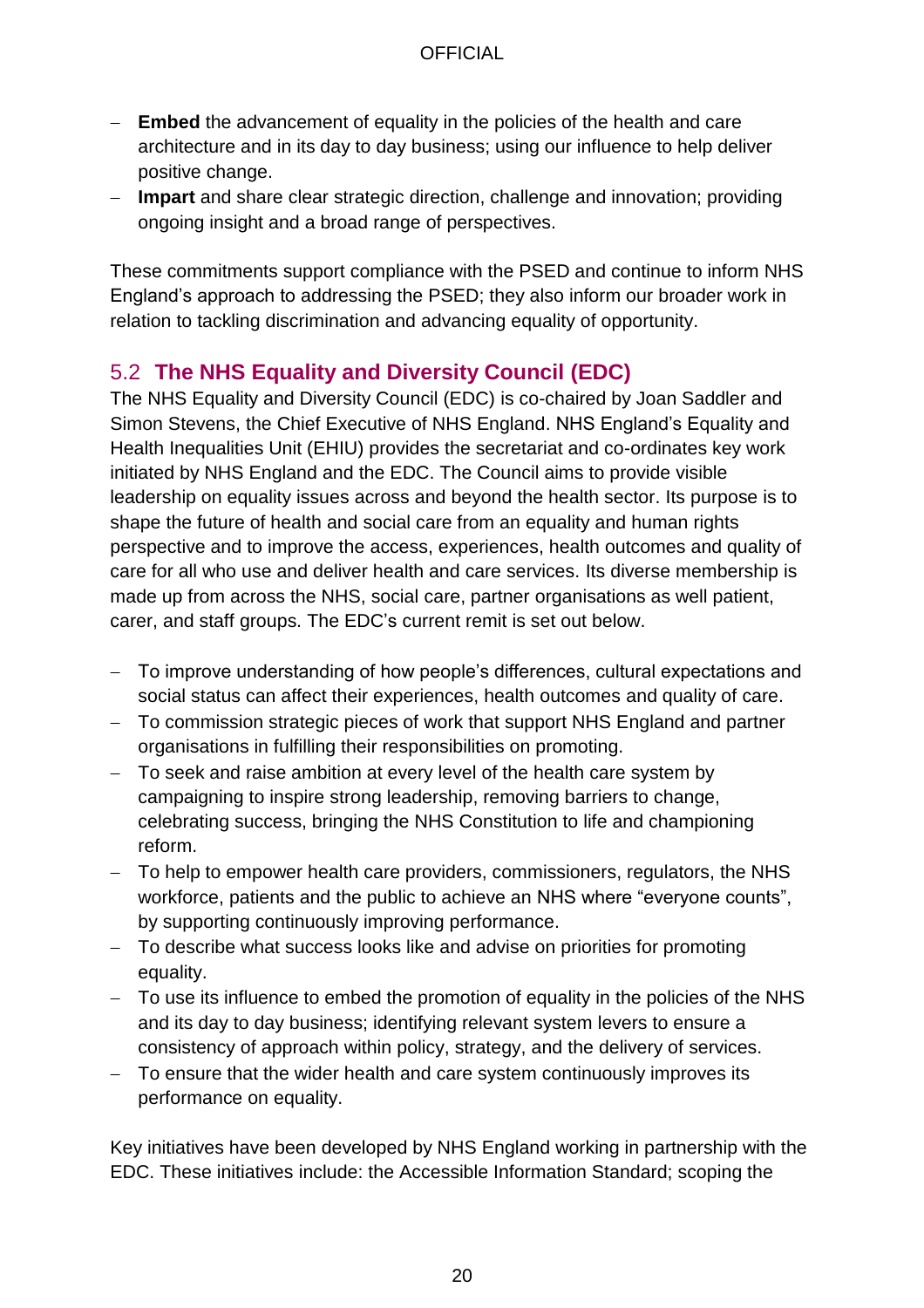Community Languages Standard; the Equality Delivery System (EDS); the Workforce Race Equality Standard (WRES); the Workforce Disability Equality Standard (WDES); and the Sexual Orientation Monitoring (SOM) Standard. The EHIU facilitates coordination and development in relation to key initiatives. Whilst a number of important initiatives commenced prior to 2016, all of the initiatives referenced in this part of this report developed and progressed in 2016. For more information on the EDC please visit our [webpages.](https://www.england.nhs.uk/about/equality/equality-hub/edc/)

# <span id="page-20-0"></span>5.3 **Our approach to standard development and embedding equality through our contracts and mandates**

NHS England recognises that a central way of advancing equality of opportunity is to develop standards to promote understanding, action and internal and external monitoring. In line with our role as a system leader and our commissioning functions, NHS England has carefully considered how to advance equality across the NHS through the development of standards, contracts and mandates. Key standards have been incorporated in the NHS Standard Contract issued annually by NHS England. The NHS Standard Contract is mandated by NHS England for use by commissioners for all contracts for healthcare services other than primary care. This Standard Contract requires compliance with relevant legal obligations which naturally includes equality requirements. Information standards are used across the health and social care system to help collect and process information. NHS England has also adopted and reports against the standards.

By requiring NHS bodies to adopt and report against equality related standards – including EDS (now EDS2), WDES and WRES – NHS England has addressed key recommendations by the EHRC in relation to ensuring that equalities considerations and requirements are embedded in procurement, commissioning and associated contracts. This part of the report briefly explains each key standard, its current status and key developments during 2016.

# <span id="page-20-1"></span>5.4 **The Accessible Information Standard**

The Accessible Information Standard (formally called SCCI1605 Accessible Information) aims to make sure that people who have a disability, impairment or sensory loss get information that they can access and understand, and any communication support that they need. All organisations that provide NHS care and / or publicly-funded adult social care must follow the Standard in full from 1st August 2016 onwards. Organisations that commission NHS care and / or adult social care, for example Clinical Commissioning Groups (CCGs), must also support implementation of the Standard by provider organisations.

The Standard sets out what patients, service users, carers and parents with a disability, impairment or sensory loss should be able to expect and organisations are required to: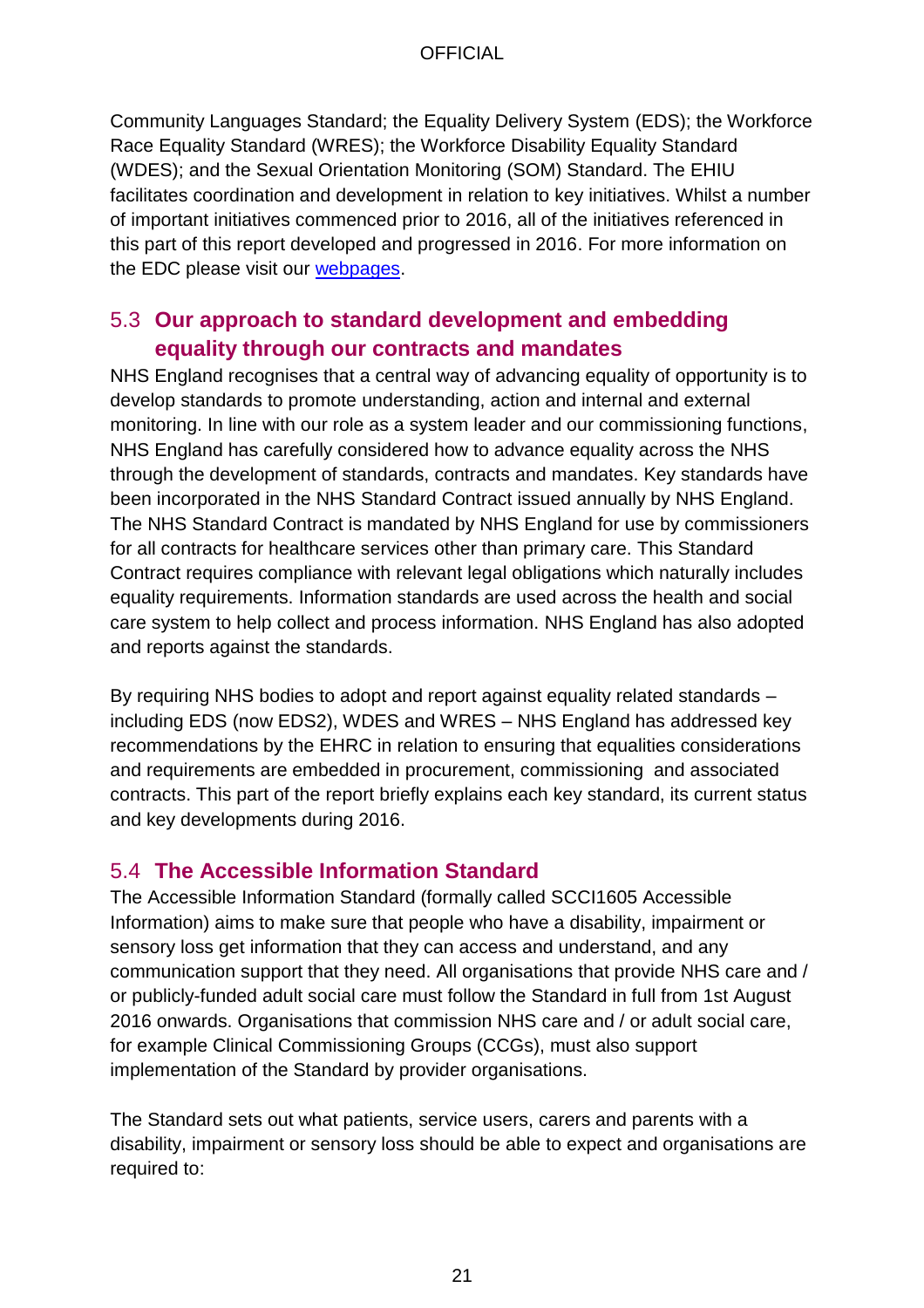- ask people if they have any information or communication needs, and find out how to meet their needs;
- $-$  record those needs clearly and in a set way;
- highlight or flag the person's file or notes so it is clear that they have information or communication needs and how to meet those needs;
- share information about people's information and communication needs with other providers of NHS and adult social care, when they have consent or permission to do so;
- take steps to ensure that people receive information which they can access and understand, and receive communication support if they need it.

To support implementation an extensive resource hub has been developed. This [resource hub](https://www.england.nhs.uk/ourwork/accessibleinfo/resources/) provides a wide range of resources including fact sheets, discussion notes, an online discussion forum, checklists, a glossary of information, guidance on formats and communication types. In 2016, NHS England agreed the Standard would be reviewed in 2017 to assess the impact and ensure it remains 'fit for purpose'.

For more information about the Accessible Information Standard please visit our [webpages.](https://www.england.nhs.uk/ourwork/accessibleinfo/)

# <span id="page-21-0"></span>5.5 **Scoping the Community Languages Standard**

In 2016, NHS England commissioned the Race Equality Foundation to scope the development of a Community Languages Information Standard. The purpose of the work, and the planned Standard, is to reduce language barriers experienced by individuals and specific groups of people when they engage with the NHS. This is particularly important where these language barriers adversely impact on patient safety and/or increase or prevent the reduction of health inequalities.

We worked with NHS commissioners, local health providers, voluntary and community organisations, patients and carers. During 2016, a series of engagement events were undertaken in Bristol, London, Manchester and Newcastle as well as a survey of health commissioners, providers and practitioners. This work builds upon the draft Principles for High Quality Interpreting and Translation Services and the Accessible Information Standard. The planned Standard is intended to encourage effective commissioning in relation to good quality interpreting services across the NHS.

During 2016, a draft Community Languages Information Standard was developed for consultation in accordance with NHS England's Interpreting and Translation Principles. Key next steps are included in the targets associated with equality objective 4.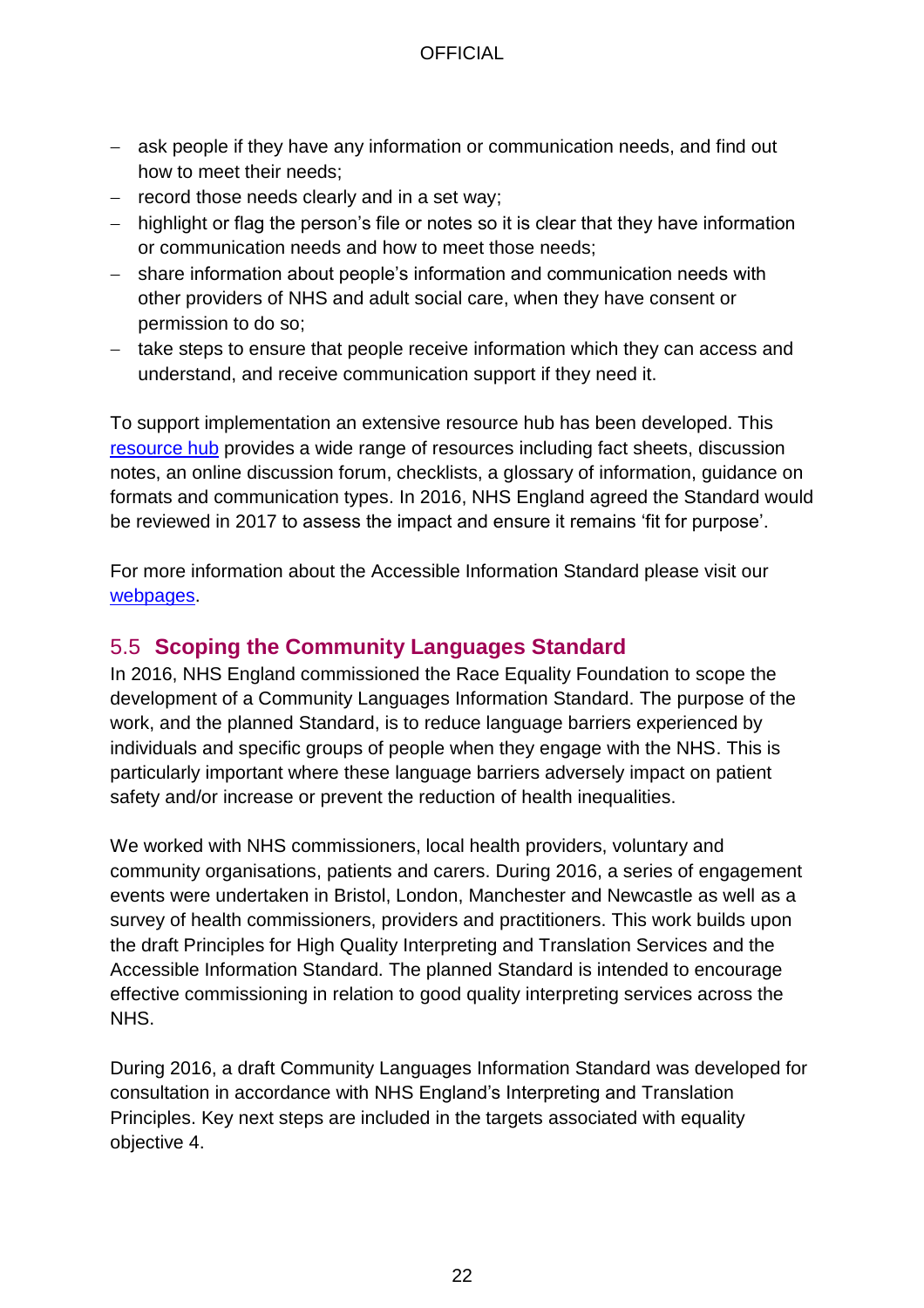For more information on NHS England's work in this area please visit our [webpages.](https://www.england.nhs.uk/about/equality/equality-hub/community-languages/)

# <span id="page-22-0"></span>5.6 **The Equality and Delivery System Version – EDS and EDS2**

The Equality and Delivery System (EDS) is designed to help NHS organisations to improve the services that they provide for their local communities and provide better working environments, free from discrimination, for those who work in the NHS, thereby helping to meet the requirements of the Equality Act 2010. The EDS was developed for the NHS taking inspiration from existing work and good practice, it was launched in July 2011. Following an evaluation, published in November 2012, EDS2 was launched in November 2013. EDS2 is supported by guidance and a range of resources.

Since April 2015, EDS2 has been mandated in the NHS Standard Contract. It has been cited within the CCG Assurance Framework as a key implementation requirement for NHS clinical commissioning groups (CCGs).

For more information on NHS England's work in this area please visit our [webpages.](https://www.england.nhs.uk/about/equality/equality-hub/eds/)

# <span id="page-22-1"></span>5.7 **The NHS Learning Disability Employment Programme**

In 2015, NHS England and NHS Employers developed the NHS Learning Disability Employment Programme. This three year programme is designed to support and encourage NHS organisations to develop local and national solutions to remove barriers facing, and increase the employment of, people with learning disabilities in the NHS. The NHS Learning Disability Employment Initiative aims to lay the foundations for sustaining long term improvements in the employment of people with learning disabilities through leadership, partnerships, systems and processes. The longer term aim is to significantly increase the number of people with learning disabilities employed by the NHS.

NHS England's Chief Executive launched a challenge to health care employers to make job opportunities available to people with learning disabilities in June 2015. Also in June 2015, the Chief Nursing Officer for England (Jane Cummings) and the Chief Executive of NHS Employers (Danny Mortimer) jointly wrote to, and called on, a wide range of NHS organisations, their Chief Executives and their HR Directors, to work together to drive change across the NHS workforce. Key elements of the programme include identifying how to remove employment barriers, identifying how to accelerate employment opportunities, facilitating local networks and peer-to-peer learning, developing practical tools and providing advice and guidance.<sup>17</sup> During 2015 and 2016, the Learning Disability Employment Programme Team supported internships and apprenticeships, tested different ways of developing brokerage services principally working in partnership with Mencap and Brook Street.

l <sup>17</sup> NHS Learning Disability Employment Programme visit https://www.england.nhs.uk/about/equality/equality-hub/ld-emp-prog/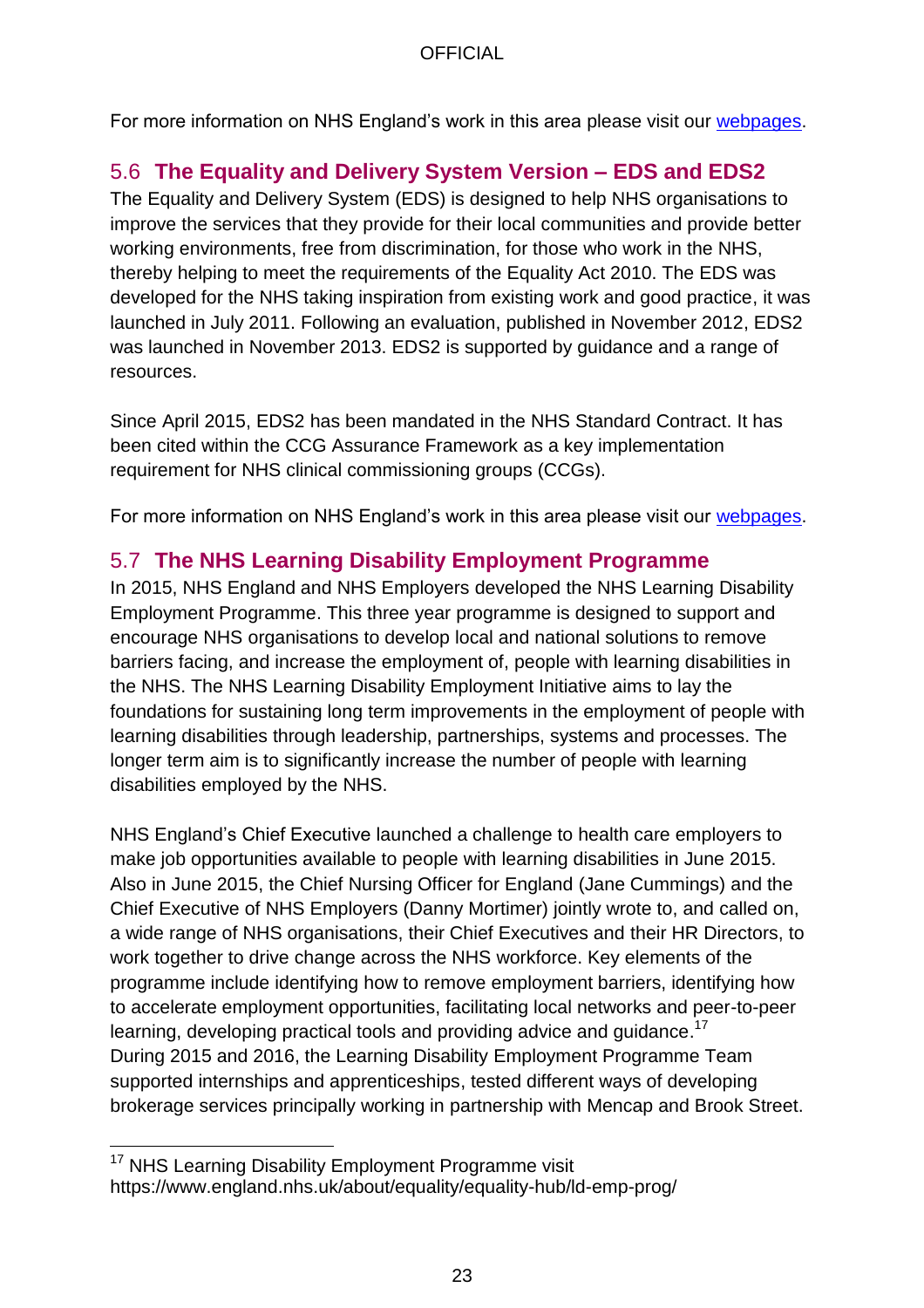The team has also worked in partnership with Guys and St Thomas' and Hampshire hospitals to promote engagement and the development of communities of practice. On 31 October 2016, DWP and DH published the **'Work, health and disability green paper: improving** lives' and launched a consultation on transforming employment prospects for disabled people and people with long-term health conditions. The paper references the NHS learning disability employment work as a leading example in the public sector.

For information on NHS England's work in this area please visit our [webpages.](https://www.england.nhs.uk/about/equality/equality-hub/ld-emp-prog/)

# <span id="page-23-0"></span>5.8 **The Workforce Race Equality Standard (WRES)**

The Workforce Race Equality Standard (WRES) was introduced in response to data demonstrating systemic patterns of less favourable treatment of Black and Minority Ethnic (BME) staff in the NHS which impacted adversely on staff health, organisational effectiveness and patient care and safety.

The WRES requires organisations employing almost the entire 1.4 million NHS workforce to demonstrate progress against nine workforce race equality indicators. These indicators include BME Board level representation and narrowing the gaps between the experience and treatment of White and BME staff in the NHS. The aim is to ensure employees from BME backgrounds have equal access to career opportunities and receive fair treatment in the workplace. Drawing on international and domestic evidence about interventions, most likely to impact on race inequality in the NHS, the WRES was introduced in April 2015 as a contractual requirement for NHS providers. Compliance with the WRES is inspected by the [CQC](https://www.cqc.org.uk/content/how-we-inspect-and-regulate-guide-providers) as part of the Well Led domain.

The WRES has led to the comprehensive collection, analysis, publication, and resultant action on race equality by NHS Trusts. The second annual report will be published in 2017. Providers are responding to the WRES with varying degrees of commitment and success nevertheless the WRES Team is increasingly clear about what interventions are being successful. Initially an NHS England initiative, the WRES is now being applied by Arm's Length Bodies and CCGs. This means that that the majority of the Boards of NHS organisations will have faced up to the evidence that the WRES metrics have highlighted for their own organisation. In turn, they should have taken action to improve the treatment and opportunities for the BME staff who make up almost one fifth of the NHS workforce.

For information on NHS England's work in this area please visit our [webpages.](https://www.england.nhs.uk/about/equality/equality-hub/equality-standard/)

# <span id="page-23-1"></span>5.9 **The Workforce Disability Equality Standard (WDES)**

In 2016, following a series of engagement events across England and feedback via the NHS Standard Contract consultation processes, a decision was taken by NHS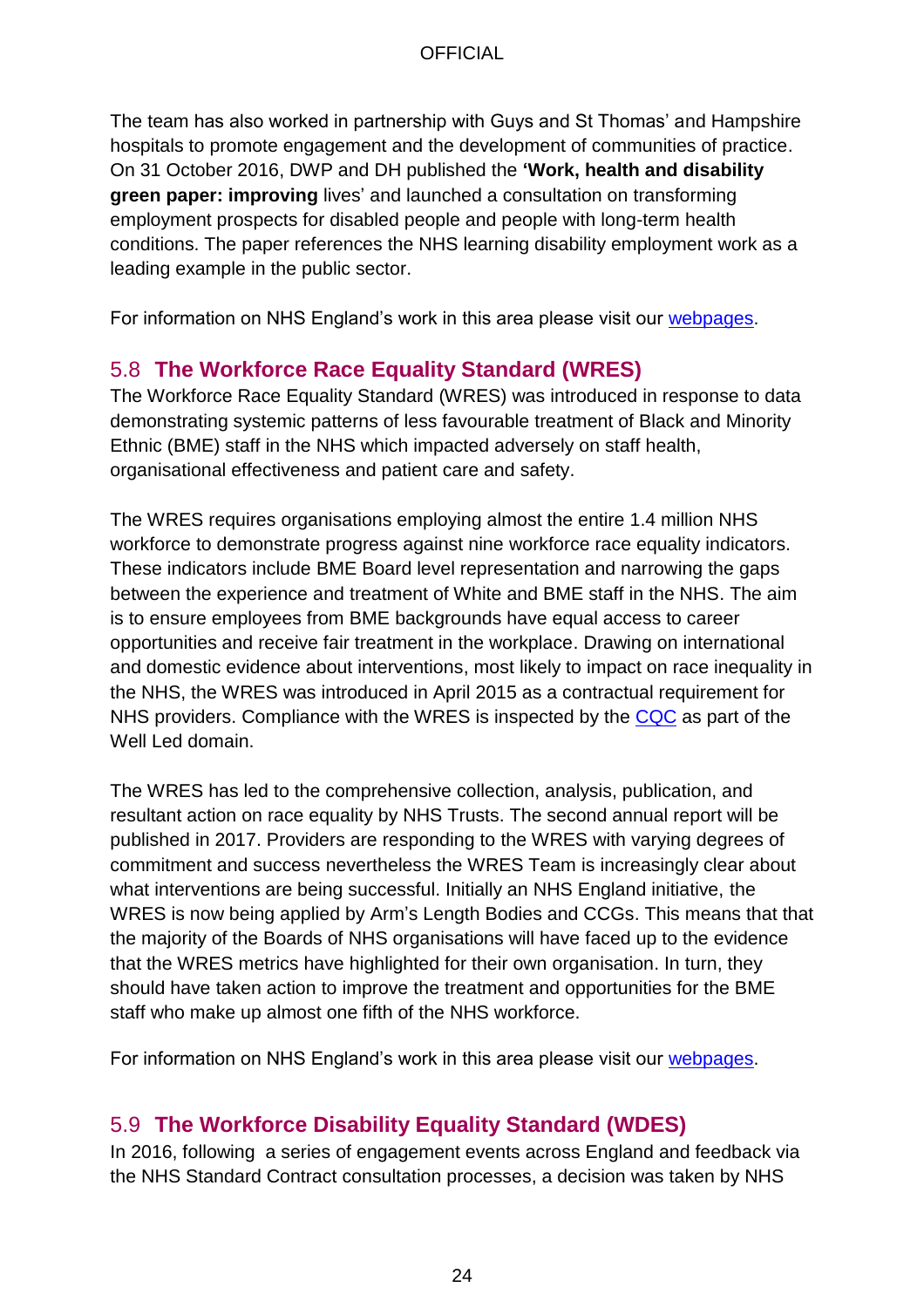England and the EDC to introduce a stand-alone Workforce Disability Equality Standard in order to improve disabled staff representation, treatment and experience in the NHS and deliver the change with disabled staff. The Workforce Disability Equality Standard (WDES) provides a framework for the collection of the data needed to assess how to advance equality of opportunity for disabled people. The theme of 'disability as an asset' runs throughout this initiative; employing people with lived experience of disability or long-term health conditions enables the NHS to increase the quality of its service and to attract diverse talent. The WDES embraces the concept of 'Disability as an Asset'. Rather than focusing on how disabled people can be 'levelled up' to the capabilities of a 'normally functioning workforce', 'Disability as an Asset' seeks to celebrate diversity and difference, turning perceived 'deficiency' into an asset.

The WDES builds on the Workforce Race Equality Standard (WRES) and research findings including the **['Experience of Disabled Staff in the NHS](http://eprints.mdx.ac.uk/18741/)**' carried out by Middlesex and Bedfordshire Universities as well as **['Different Choices, Different](http://www.nhsemployers.org/case-studies-and-resources/2015/05/different-voices-different-choices)  [Voices'](http://www.nhsemployers.org/case-studies-and-resources/2015/05/different-voices-different-choices)** carried out by Disability Rights UK and NHS Employers**.** This research found that disabled people had poorer experiences of working in the NHS in England than non-disabled colleagues.

In 2016, a WDES steering group and wider network were established to support disabled staff to drive forward change. This year has seen system leaders take a positive step in tackling persistent discrimination for disabled people. The WDES is to be mandated in England from April 2018 with a preparatory year in 2017/18.

For more information on this area of work please visit our [webpages.](https://www.england.nhs.uk/about/equality/equality-hub/wdes/)

# <span id="page-24-0"></span>5.10**The Sexual Orientation Monitoring Standard (SOM)**

In 2016, the LGBT Foundation was commissioned by NHS England to create an information standard for sexual orientation monitoring. This standard is designed to enable health and social care organisations to consistently monitor sexual orientation across the healthcare system. This is classed as a 'fundamental standard', meaning that it applies across health and social care. Collecting and analysing data on sexual orientation allows public sector bodies to better understand and respond to Lesbian, Gay and Bi-sexual (LGB) patients' service access, outcomes and experience and provide evidence of their compliance with the PSED. Monitoring sexual orientation will help to ensure that:

- health and social care organisations are able to demonstrate the provision of equitable access for LGB individuals;
- care providers have an improved understanding of the impact of inequalities on health and care outcomes for LGB people in England;
- policy makers, service commissioners and providers can better identify health risks at a population level.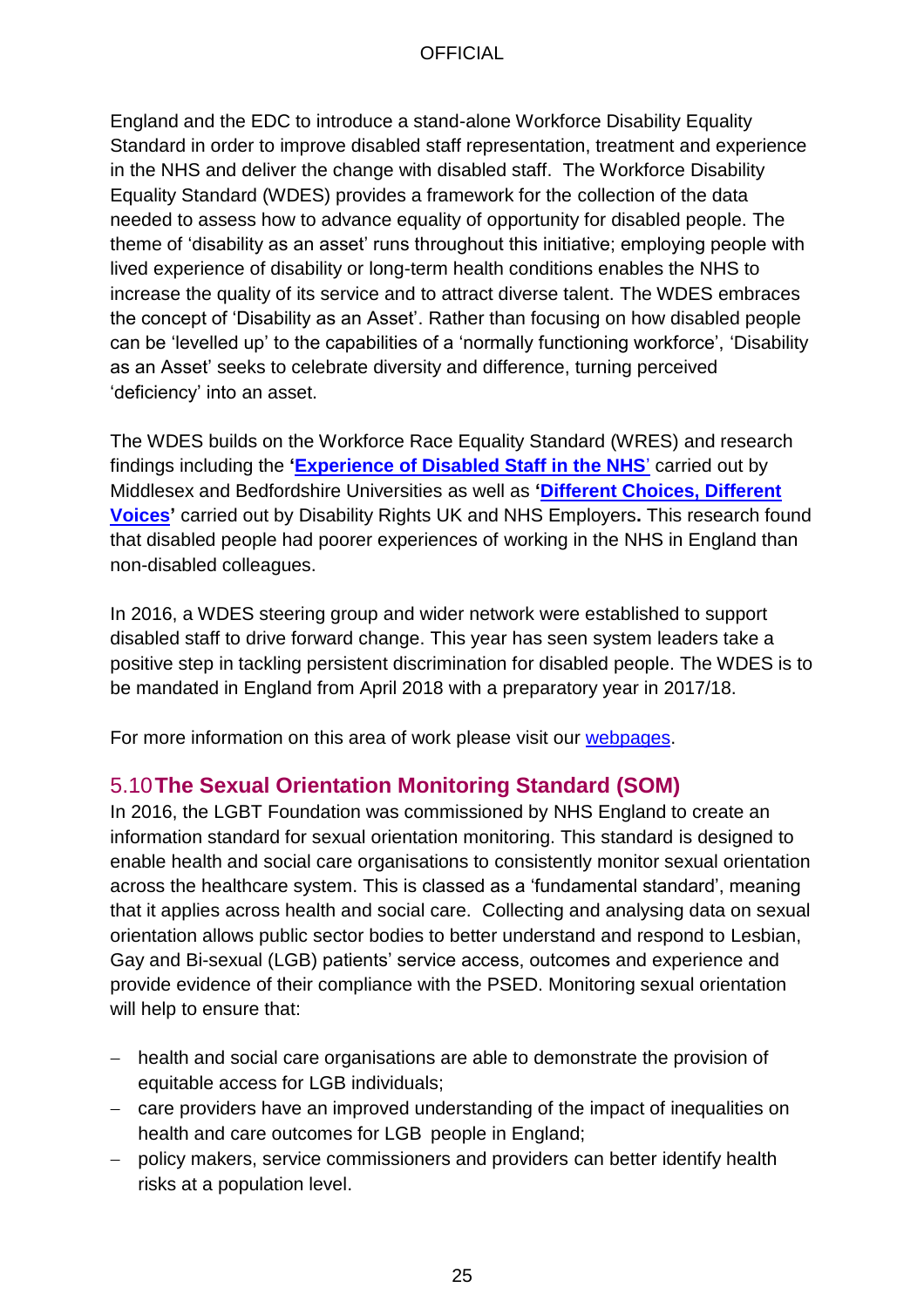The SOM will also support targeted preventative and early intervention work to address health inequalities for LGB people and may thereby reduce expenditure linked to treatment costs further down the line. The Standard will be implemented from April 2017. Once the Standard has been formally ratified and published, it will be accessible on NHS England's website.

# <span id="page-25-0"></span>5.11**Equality information published on NHS England's webpages**

In addition to publishing this report, NHS England publishes a range of equality information. NHS England's Equality and Health Inequalities Hub is designed to provide support and assistance to the NHS, and beyond, in promoting equality and tackling health inequalities for patients, communities and the NHS workforce. Our hub, and associated webpages, bring together equality and health inequalities resources and provide useful links and information for the sharing of good practice.

In addition to providing links to, and information on, the areas identified in this part of our report, our hub also provides information on relevant legislation, our partners, practice examples, tools, evidence and data and analytical resources. Nevertheless, we are committed to improving the quality and extent of our information in relation to the protected characteristics and this has informed the development of equality objective five and the associated targets. Equality objective five and the associated targets are designed to improve the robustness of the information and data made available to NHS England staff and compliance with the PSED.

For more information on the equality information published on our Equality and Health Inequalities Hub please visit our [webpages.](https://www.england.nhs.uk/about/equality/equality-hub/)

# <span id="page-25-1"></span>**6 Engagement across the protected characteristics**

# <span id="page-25-2"></span>6.1 **The Health and Care Strategic Partner Programme**

During 2016, NHS England and EHIU continued to work in partnership with the Department of Health, Public Health England and 22 partner organisations, from the Voluntary and Community Sector, in the Health and Care Strategic Partner Programme.<sup>18</sup> The programme increased capacity and capability within the Voluntary and Community Sector (VCS) to engage in improving health and care, public health and reducing health inequalities. It facilitated opportunities for sharing information on policy developments and key programmes thereby enabling VCS organisations to engage in the delivery of health, care and well-being objectives. The programme also enabled VCS organisations to work in equal partnership with the Department of

l  $18$  The programme developed from a partnership of 11 organisations establishing a robust model for working in partnership, to 22 organisations spanning the breadth and depth of the Voluntary and Community Sector. For more information please visit http://www.nationalvoices.org.uk/pages/strategic-partnerships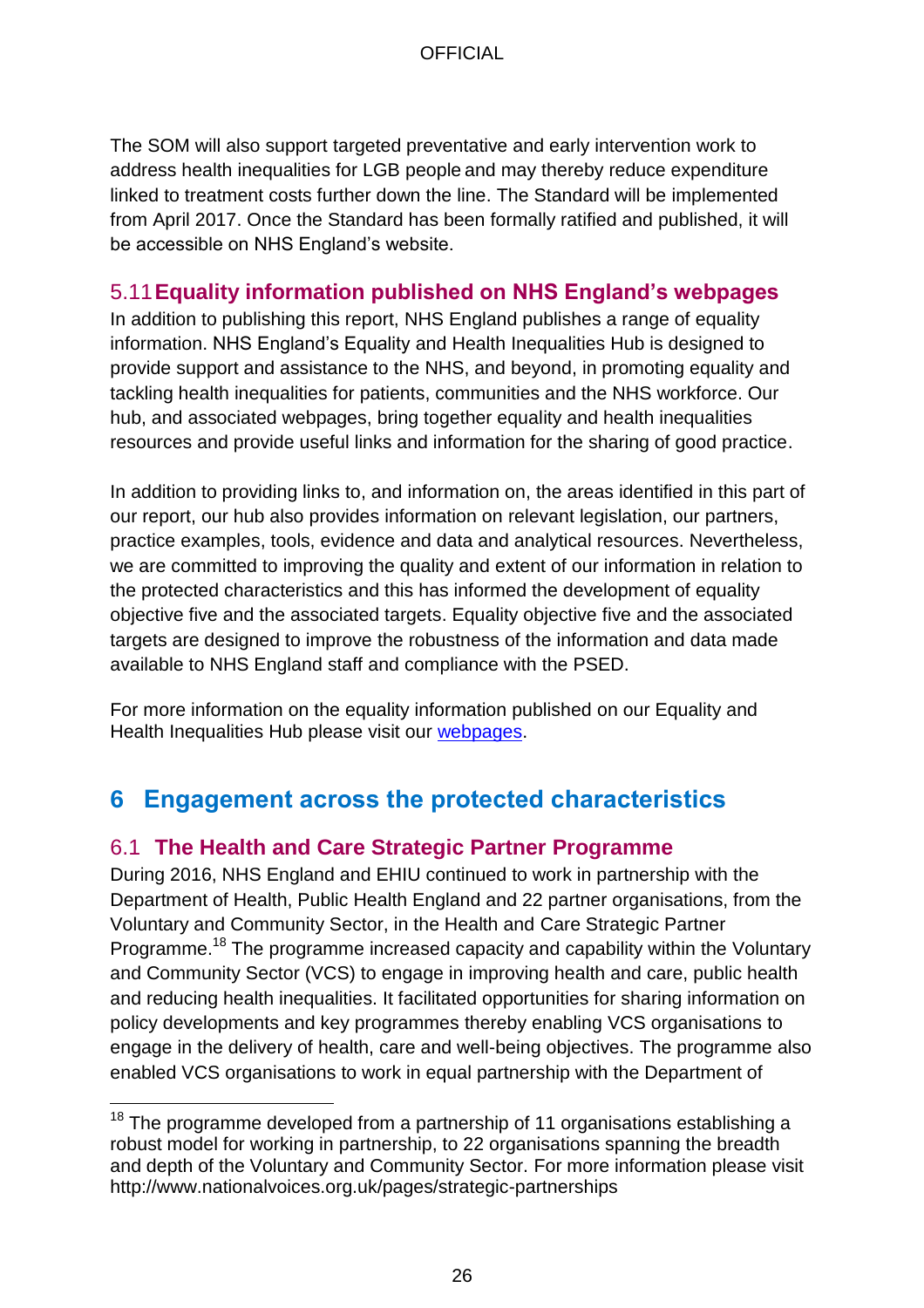Health (DH), the NHS and Social Care to help shape and deliver policies and programmes, for the benefit of the sector and improved health and well-being outcomes.<sup>19</sup> In terms of equality, the Voluntary Sector Strategic Partners focused on a range of protected characteristics for example age, disability, race and sexual orientation and women.

In 2016, the programme was reviewed in order to improve impact. As a result of the review, a new partnership arrangement called **the 'VCSE Health and Wellbeing Alliance'** will replace the '**Voluntary Sector Strategic Partners'** in 2017. The Alliance will continue to facilitate integrated working between the voluntary and statutory sectors and build on productive and transparent relationships with the Voluntary, Community and Social Enterprise (VCSE) sector; it will also bring the Sector's voice and expertise into national policy making. This initiative will be more closely aligned to the national priorities of the system partners and have a particular focus on promoting equality and reducing health inequalities.

For more information on the Voluntary Community and Social Enterprise (VCSE) Health and Wellbeing Alliance please visit these [webpages.](https://www.gov.uk/government/publications/vcse-health-and-wellbeing-alliance-application-form)

# <span id="page-26-0"></span>6.2 **NHS Citizen**

 $\overline{a}$ 

Patient voice is key to realising the engagement and involvement agendas central to the PSED. NHS Citizen is a national programme commissioned by NHS England to give citizens a voice and enable them to influence our work. To date, this has involved online and offline conversations and over 4000 have contributed to discussions about the work of NHS England. In February 2016, [full reports](http://www.involve.org.uk/blog/2016/02/04/full-reports-of-nhs-citizen-assembly-and-citizens-jury-now-published/) of NHS Citizen Assembly and Citizens' Jury, held in 2015, were published.<sup>20</sup> The Citizens' Jury was a randomly selected group of 15 jurors who voted for a number of issues, with equalities dimensions, to go forward to the NHS Citizen Assembly.

The NHS Citizen Assembly was a one day event held in East London featuring over 200 participants, at which citizens discussed five topics relating to healthcare in England with representatives from NHS England, including members of the NHS England Board.<sup>21</sup> The discussions, at the event, were focused on establishing what

<sup>&</sup>lt;sup>19</sup> The Department of Health Voluntary Sector Strategic Partner Programme please visit https://www.gov.uk/government/publications/the-department-of-health-voluntarysector-strategic-partner-programme

 $20$  The Citizens' Jury was a two day event held in October 2015 at which fifteen randomly selected members of the local population discussed which topics should be taken forward to the NHS Citizen Assembly in November 2015.

<sup>&</sup>lt;sup>21</sup> The five issues were: support for people with dementia post-diagnosis; comprehensive psychosocial approaches to mental health; improving health outcomes for looked after children and young people; transparency in Clinical Commissioning Group (CCG) decision making; preventing premature deaths.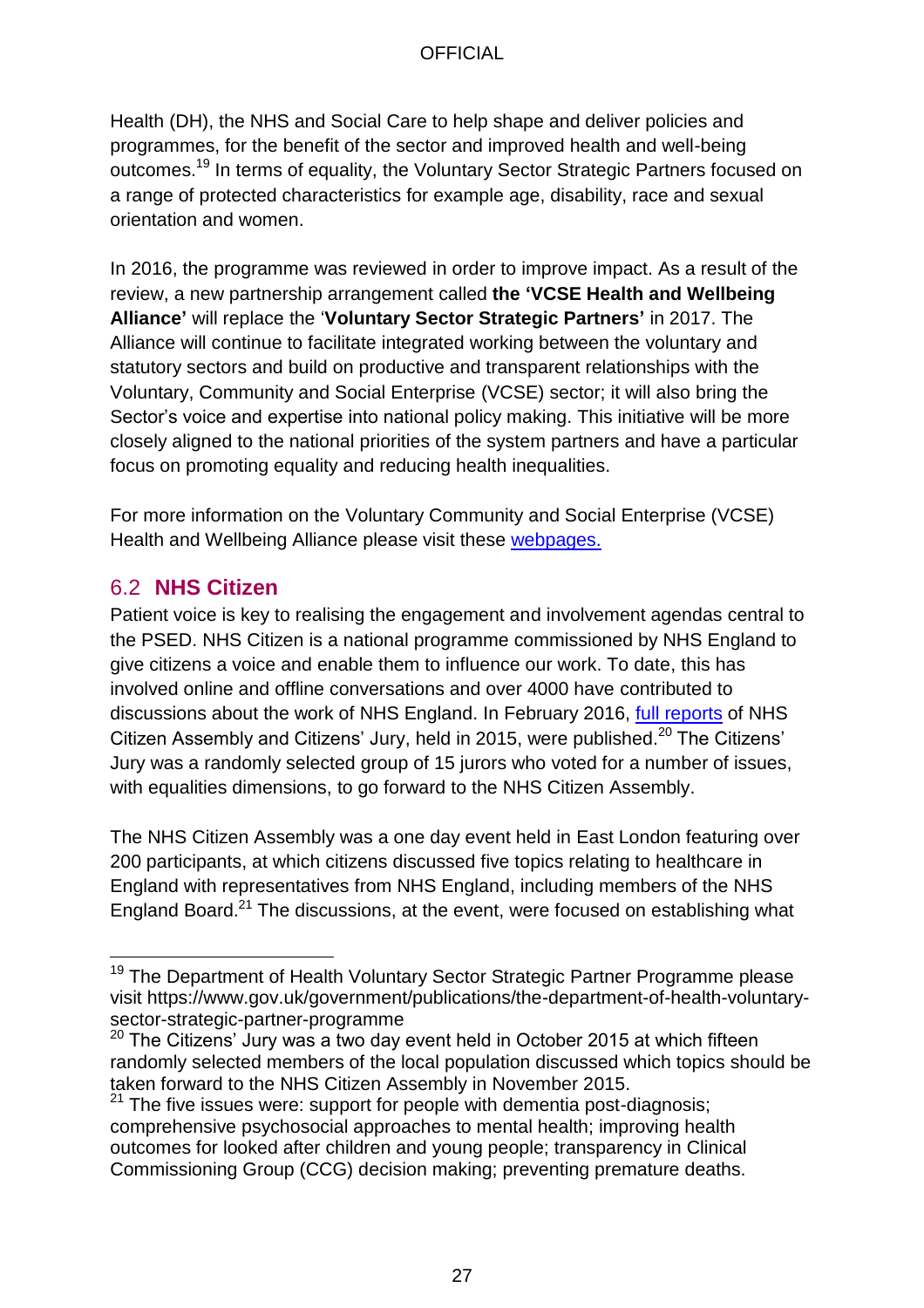citizens considered the current situation to be, what an improved situation might look like and what steps might be taken to improve matters. Following the publication of a learning report in 2016, NHS England decided to look at the next steps for NHS Citizen and consider how we ensure that it is thoroughly embedded in NHS England's decision making processes, and in our wider patient and public participation work. A workshop was held in September 2016 to discuss the future of NHS Citizen. The review session is available online.

For more information on NHS Citizen and the review meeting please see our [webpages,](https://www.england.nhs.uk/participation/get-involved/how/nhs-citizen/) [In Touch](http://nhs.mkt5643.com/intouchoptin) pages and the event webcast on the [NHS Citizen Youtube](https://www.youtube.com/playlist?list=PLvSb6gvbF_4nAYVNcPQ25rTo2MczT8-NY)  [channel.](https://www.youtube.com/playlist?list=PLvSb6gvbF_4nAYVNcPQ25rTo2MczT8-NY)

# <span id="page-27-0"></span>6.3 **The EDC Inclusion health and lived experience subgroup**

The purpose of the EDC Inclusion health and lived experience subgroup is to assist the shaping of the future of the NHS from an equality, health inequalities and human rights perspective. It works to improve equity of access to services and improved outcomes for the most disadvantaged groups, people with Lived Experience of stark inequalities and those with protected characteristics. The subgroup reports to the EDC. Key achievements during 2016 are set out below.

- The delivery of a 'Quick Wins' programme focussing on tackling barriers to primary care.
- Ensuring people with lived experience have a voice throughout the EDC and an influence in all its work, including through the introduction this year of remunerated roles as NHS England Patient and Public Voice partners.
- Work to strengthen workforce and organisational capability for identifying and addressing Equality and Health Inequalities impacts across EDC member organisations.
- The development of leaflets accompanying the refreshed principles for registering patients with GP practices to make it easier for patients from Inclusion Health groups to overcome barriers when accessing the healthcare they are entitled to. The leaflets are now available on NHS Choices.
- Supporting healthcare commissioners through focussed advice on the uplift of NHS England's CCG Engagement guidance.
- Lived Experience presentation with Heads of Digital Inclusion, Equality and Health Inequalities at Expo 2016 on tackling inequalities in access and health outcomes for the most vulnerable. The workshop showcased the effective use of lived experience to improve the planning, commissioning and delivery of integrated healthcare, ensuring that the voice of the most marginalised in society is heard.

For more information on the work of this subgroup please visit [our website.](https://www.england.nhs.uk/about/equality/equality-hub/edc/)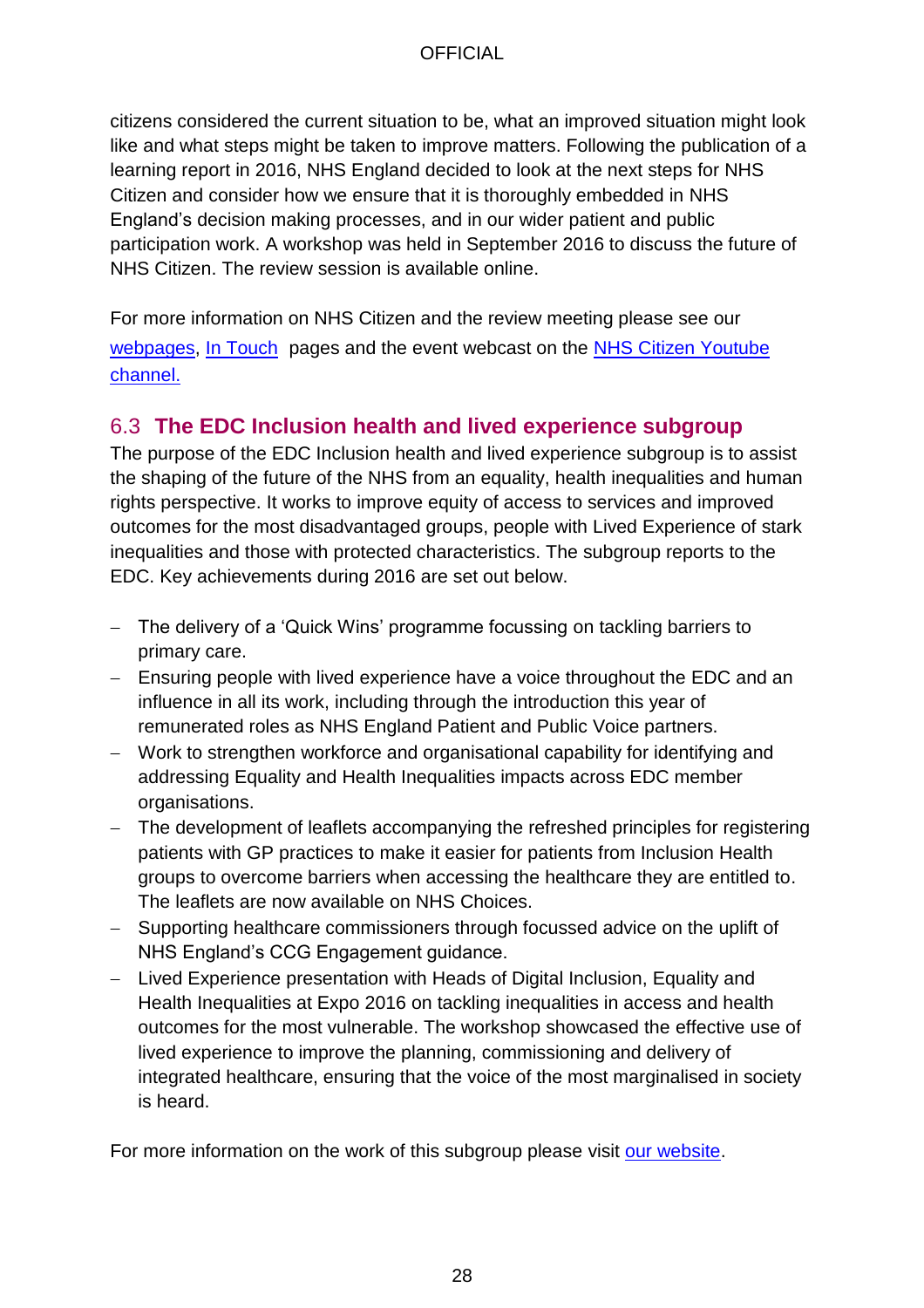# <span id="page-28-0"></span>6.4 **Other forums, networks and partnership working**

Forums, networks and partnerships are important to NHS England. They help us to engage with more patients and the public and to reach specific groups, such as seldom-heard communities. By working in partnership we are able to gather views, connect people and hear different perspectives. NHS England works with the [NHS](https://www.england.nhs.uk/participation/get-involved/how/forums/nhs-youth-forum/)  [Youth Forum,](https://www.england.nhs.uk/participation/get-involved/how/forums/nhs-youth-forum/) [CCG Patient and Public Involvement Lay Members' Network](https://www.england.nhs.uk/participation/get-involved/how/forums/ccglmnetwork/) and the [Forum for people with a learning disabilities and/or autism.](https://www.england.nhs.uk/learning-disabilities/get-involved/forum/)

The National Youth Forum: NHS England has a Youth Forum, made up of 25 young people from all over the country, who have a passion for improving health services for young people. The Youth Forum gives a voice to young people to express their thoughts on the health issues that matter most to them. It works directly with NHS England, Public Health England and Department of Health enabling the Forum to have a real impact on the health services that young people use.

The CCG Patient and Public Involvement Lay Members' Network: Patient and public involvement (PPI) lay members from Clinical Commissioning Groups (CCGs) have a network, supported by NHS England, which they use to share learning and public participation good practice from their local areas. The network also connects more widely with NHS Clinical Commissioners to link training, development, peer support and information sharing with other lay member networks of audit and finance. PPI lay members have been invited to join the Steering Group to help shape the combined support to lay members.

Forum for people with a learning disabilities and/or autism: Our forum was set up to improve the health of people with a learning disability and/ or autism, and the quality of health services they receive. It does this by working in partnership with a range of people and organisations. There are regular meetings and workshops so that people with a learning disability can have their say in our work.

Alongside the networks and forums in this section, NHS England also works with other partners on public participation including, Healthwatch and the wider voluntary and community sector. More details about NHS England's partnerships are available on our **website**.

# <span id="page-28-1"></span>**7 Transforming services and the NHS**

# <span id="page-28-2"></span>7.1 **The importance of service transformation**

The NHS Five Year Forward View, published on 23 October 2014, set out a new shared vision for the future of the NHS based around new models of care and service transformation. It was developed jointly by NHS England and other partner organisations that deliver and oversee health and care services including Care Quality Commission, Public Health England and NHS Improvement (previously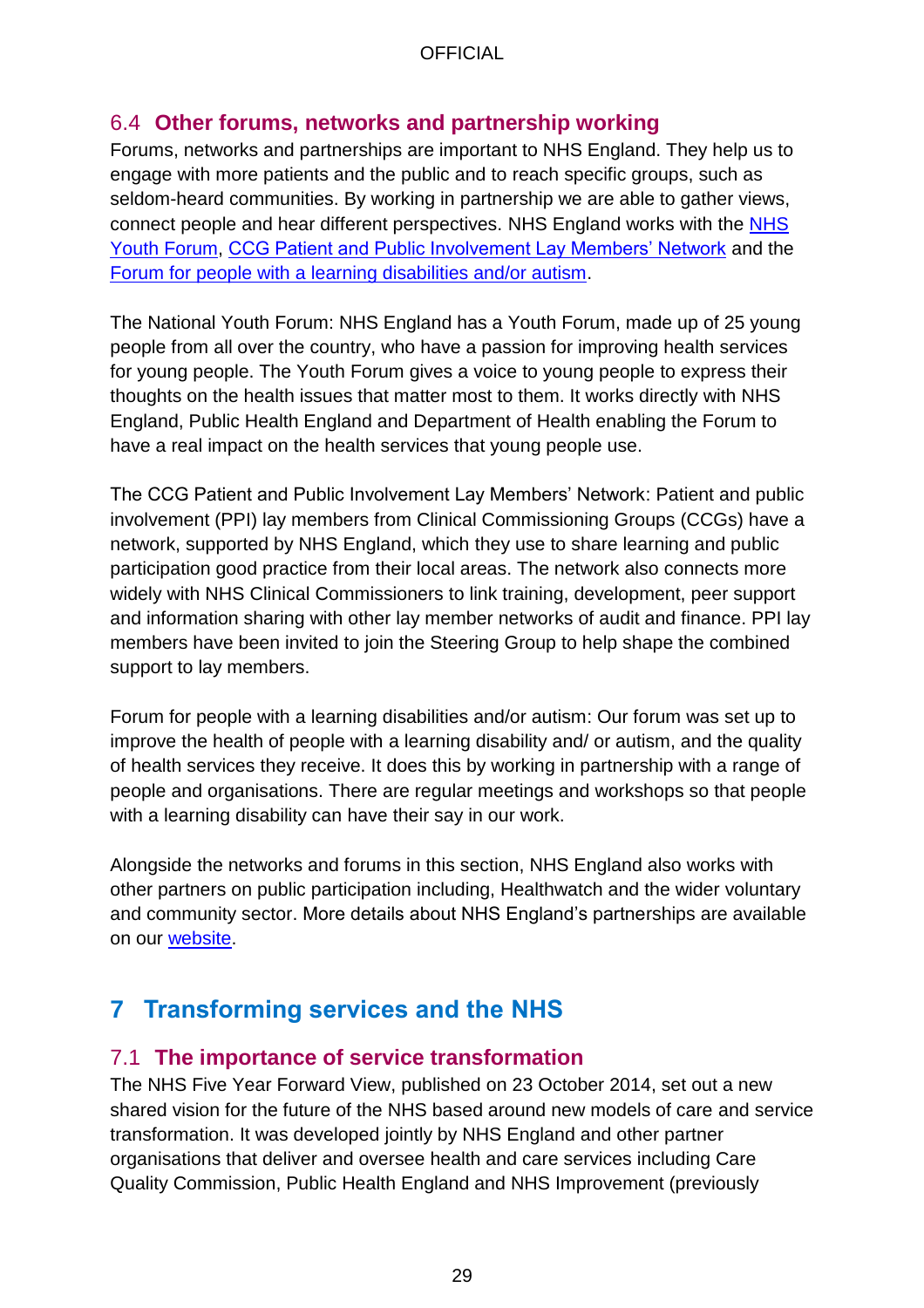Monitor and the National Trust Development Authority). The Five Year Forward View emphasised the importance of service transformation between 2015 and 2020 in order to close the widening gaps in the health of the population, quality of care and the funding of services.

In this part of our report, we highlight some of our important equality focused developments and work in relation to service development and transformation. These initiatives and developments further NHS England's broader goals and priorities and contribute to meeting the PSED. A number of other NHS England programmes, areas of work and teams specifically focus on matters related to specific groups of disabled people. The EHIU aims to improve our equalities resource hub to make this information more accessible.

For information from our resource hub, please visit our [webpages.](https://www.england.nhs.uk/about/equality/equality-hub/edc/) For information on the Five Year Forward View please visit our [webpages.](https://www.england.nhs.uk/ourwork/futurenhs/)

### <span id="page-29-0"></span>7.2 **Cancer – BME communities, poorer experiences and outcomes**

A series of reports over recent years have identified that people from a number of BME communities report poorer experiences of care, than white British people, when using cancer services. The 2015 cancer strategy also recognised that there is a lower response rate to the Cancer Patient Experience Survey from BME communities than from white British people. The survey recommended that NHS England act to identify strategies to address this. In the [Cancer Strategy Implementation Plan,](https://www.england.nhs.uk/cancer/strategy/) NHS England committed to undertaking work in 2016/17 to identify approaches to reducing these inequalities through commissioning. The aim of the project is to identify:

- how equality monitoring is undertaken by CCGs for the cancer services they commission;
- the improvements could be made to equality monitoring in cancer services to improve the quality assurance of patients' experiences and outcomes;
- how CCGs can commission for equality of experience in cancer services and how this works in practice.

A face-to-face meeting with 6 CCGs involved was held in November 2016. The discussions focused on the gaps that the CCGs identified with regard to the experience of BME communities in cancer care. The meeting discussed shared goals, learning from past experiences, the wider context and data relating to this work.

For more information about this area of work please visit [our webpages.](https://www.england.nhs.uk/about/equality/equality-hub/equality-standard/)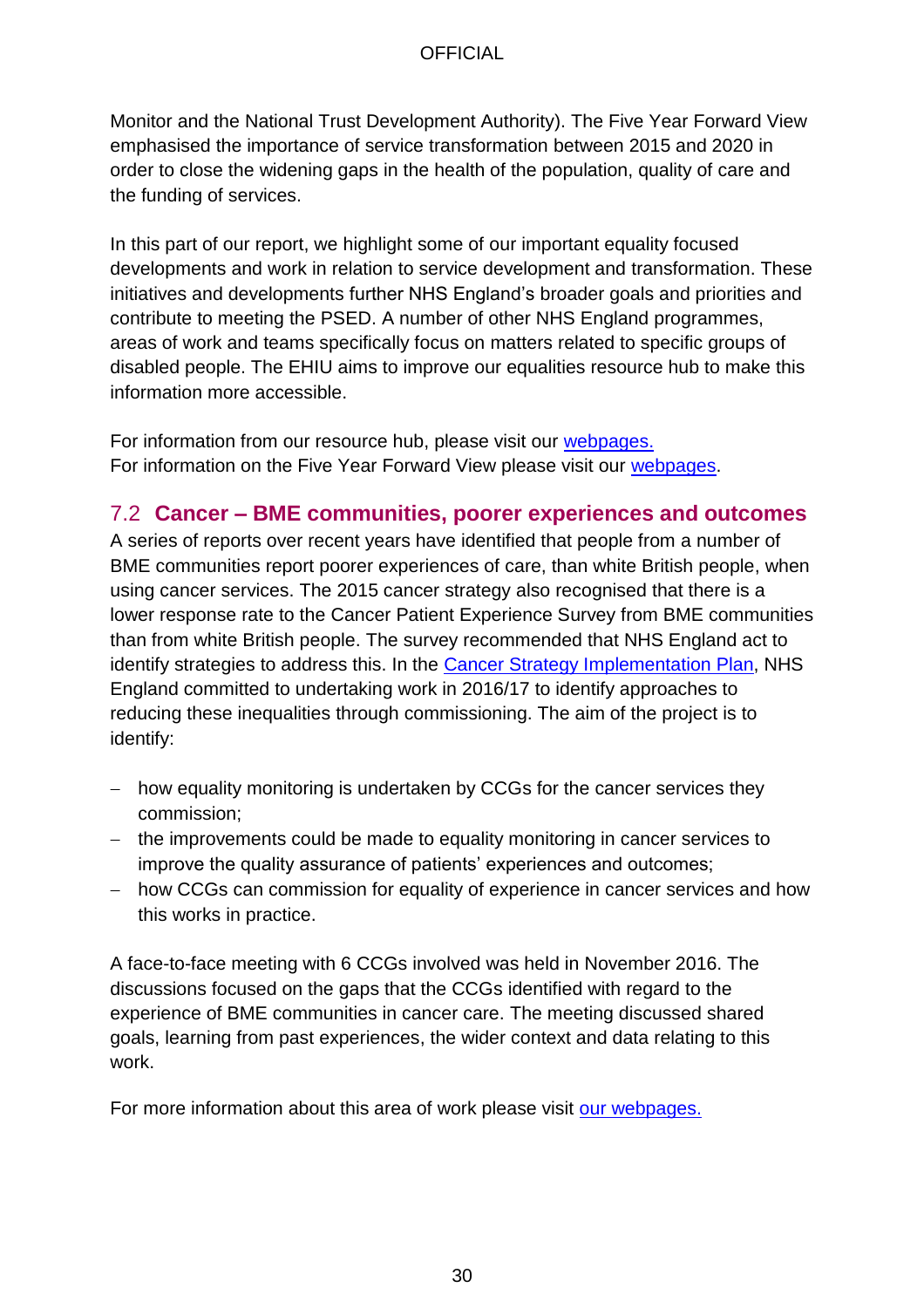# <span id="page-30-0"></span>7.3 **Diabetes**

One of the protected characteristics under the Equality Act 2010 is disability. Diabetes is one of a number of long term conditions which may be defined as a disability under the Equality Act 2010. Diabetes is also associated with other disabilities and long-term conditions. Type 2 diabetes can cause serious health issues including amputation, blindness and kidney failure. In some cases people with the condition can develop life-threatening complications such as heart disease. It is estimated that diabetes costs the NHS in England 9.8 billion a year. Addressing diabetes is therefore both an equalities issue and a health inequalities issue. Failure to address diabetes will increase the number of people with a range of disabilities; diabetes is also potentially life altering and life threatening. Reducing the impact of diabetes contributes to advancing equality of opportunity by improving the life opportunities of this group.

In December 2016, the NHS announced that 50,000 more people at risk of Type 2 diabetes will be offered tailored support to avoid the potentially life-threatening condition. This forms part of a package of new measures to curb diabetes pledged by the Chief Executive of NHS England, Simon Stevens. This includes funding more specialist nurses, providing diabetic foot care teams and a major evaluation of how digital technology such as apps and wearable technology could provide bespoke and easy-to-access support to many millions more people at risk. By 2020, the programme will support 100,000 people a year across the whole country through tailored, personalised help to reduce their risk of Type 2 diabetes including education on healthy eating and lifestyle, help to lose weight and bespoke physical exercise programmes, all of which have been proven to reduce the risk of developing the disease.

The full package of measures announced in December 2016 includes £15m to support further roll out of the Healthier You: NHS Diabetes Prevention Programme – the world's first nationwide programme to stop people developing Type 2 diabetes.<sup>22</sup> It also includes £45 million available for local NHS (Clinical Commissioning Groups) to invest in the treatment and care of people with diabetes including education programmes. In addition, up to 50,000 places will be made available in an expansion of the Healthier You: NHS Diabetes Prevention Programme over the next two years across 13 new areas. There will also be improved care for people with diabetic foot disease by introducing new multi-disciplinary foot care teams where these do not already exist, or expanding existing services. Improved care for people with diabetes in hospital by ensuring access to inpatient diabetes specialist nurse teams when required – introducing such teams where they do not already exist, or expanding existing services.

l  $22$  Healthier You: NHS Diabetes Prevention Programme is run collaboratively by NHS England, Public Health England and Diabetes UK, and providers are now in place in 27 parts of England covering around 45 to 50 per cent of the population of England.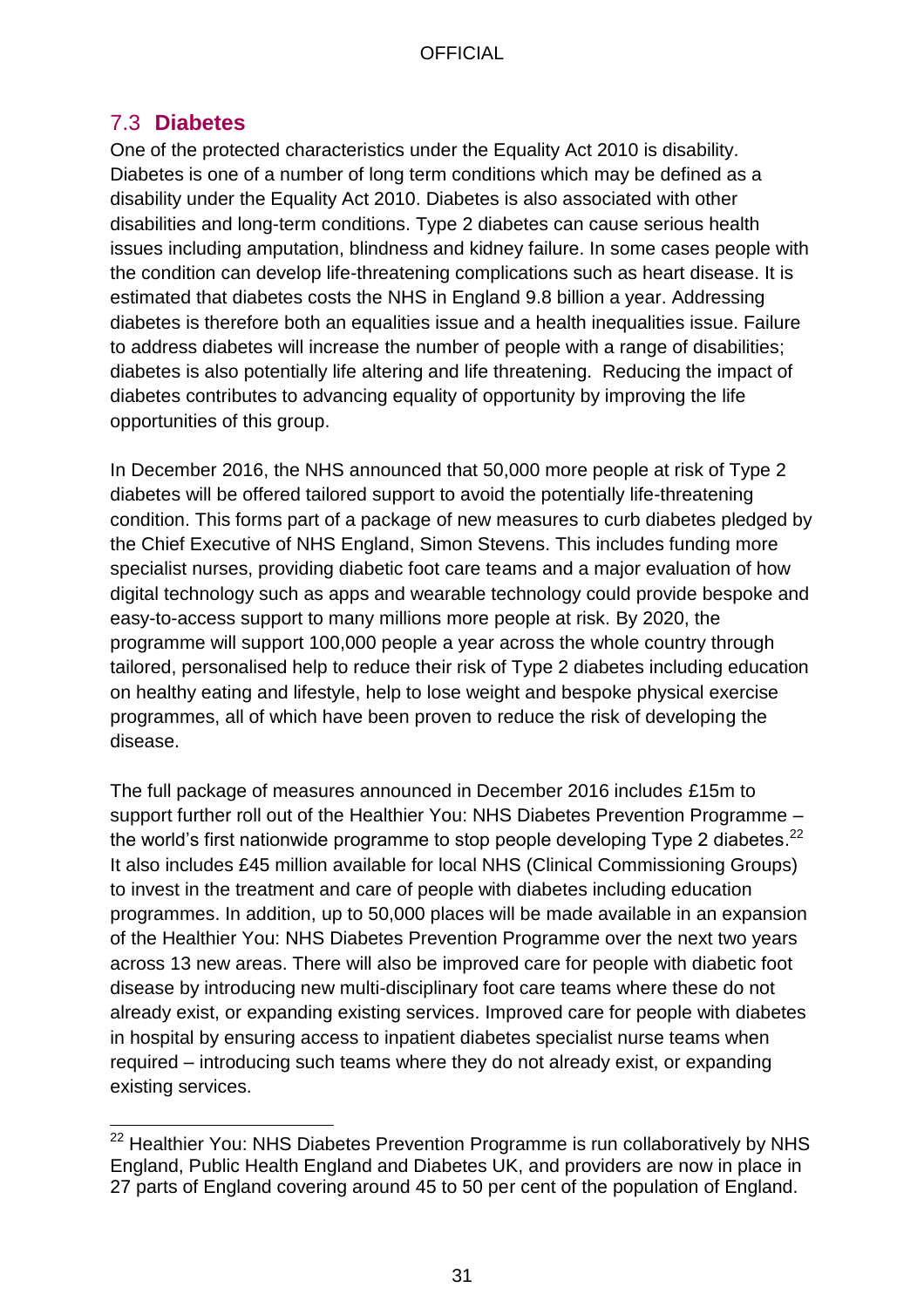For more information about this area of work please visit our [webpages.](https://www.england.nhs.uk/2016/12/tackling-rising-diabetes/)

# <span id="page-31-0"></span>7.4 **Gender identity services**

In 2016, the report and recommendations of the Women and Equalities Select Committee (WESC) on Transgender Equality were published. NHS England has used the WESC's recommendations to inform our work in developing new service specifications for gender identity services. We worked with members of the Transgender Network, members of the Clinical Reference Group and its various working groups. We also engaged with a range of partner organisations at our symposiums; this resulted in a joint initiative with Health Education England to progress training and education, for specialist staff and for others more widely across the health service.

The applicability of the 18 week waiting standard has now been established in the transgender pathway. Surgical providers are now required to publish their monthly waiting time data, measuring compliance with the 18 week waiting standard, and Gender Identity Clinics will begin reporting in 2017; though the requirement to meet the 18 week standard applies to them now. NHS England invested an additional £6.5m in gender identity services in 2016/17, and we will continue to hold the providers to account in demonstrating how that money is being used to tackle long waiting lists.

To address equality concerns raised in the WESC report, published in 2016, and explore possible issues of inequity with respect to BAME communities accessing Adult Gender Identity Clinics (GICs), a Task and Finish group commissioned a piece of work. The work makes recommendations on how NHS England can improve access to services for transgender and non-binary BAME people. This work examines three protected characteristics, "race", "religion and belief" and "gender reassignment", demographic distribution and compares ethnicity and religion and belief to the ONS 2011 Census data. The report '**Gender Identity Services: Ethnicity and Religion and Belief'** will be published, and its recommendations considered, in 2017.

A stakeholder testing group, for registered stakeholders to help shape the specifications for the purpose of consultation, was convened on 5 January 2017. In 2017, NHS England will be going out to consultation on new service specifications for both the adult gender identity clinics and the gender surgical services. The Clinical Reference Group has been given the challenge of delivering new specifications that will provide innovation and new models for care, addressing the concerns identified by the Select Committee and Transgender Network. Once the specifications have been agreed, NHS England will begin a process of national procurement to identity providers and agree new contracts for the delivery of services in line with the requirements set out in them.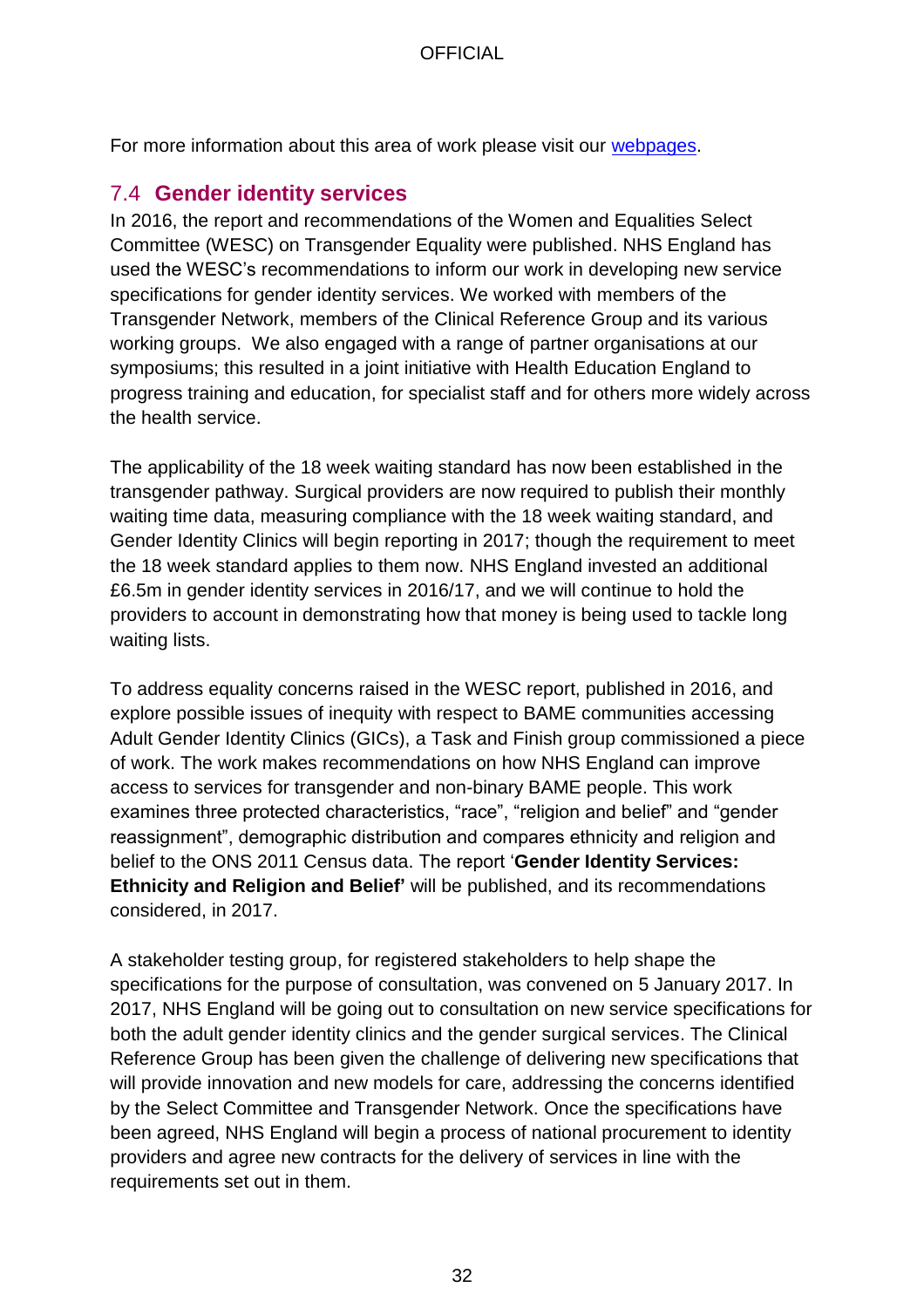Making the transfer from children to adult services as smooth as possible will be one of the expectations in the specifications to be issued in the 2017/18. Depending on the outcome of the procurement process, the experience of having both services in a single provider should help us to understand how to do this better, to the benefit of all people seeking support.

For more information on this area of work please visit our [webpages.](https://www.england.nhs.uk/about/equality/equality-hub/equality-standard/)

### <span id="page-32-0"></span>7.5 **Learning disabilities - Transforming care**

NHS England has set out a clear programme of work with other national partners, in '**Transforming care for people with learning disabilities – next steps'.** The aim is to improve services for people with learning disabilities and/or autism, who display challenging behaviour, including those with a mental health condition. This work is intended to drive system-wide change and enable more people to live in the community, with the right support, and close to home. Led jointly by NHS England, the Association of Adult Social Services (ADASS), the Care Quality Commission (CQC), Local Government Association (LGA), Health Education England (HEE) and the Department of Health (DH), the Transforming Care programme focuses on the five key areas of data, empowering individuals, right care, right place, workforce and regulation.

During 2016, building on the Transforming Care programme's national service model, published in October 2015, NHS England developed three model service specifications to provide additional detail for commissioners about the purpose, functions and intended outcomes for enhanced (intensive) multi-disciplinary health and social care support, specialist community forensic support and acute learning disability inpatient services. Each specification aims to help commissioners review and meet the needs of their local population, giving people the best quality care and quality of life. These model service specifications were published in January 2017. This work is driven forward by the Transforming Care Delivery Board (TCDB). Information on key programmes is provided below.

For more information on our work in this area please visit our [webpages.](https://www.england.nhs.uk/learningdisabilities/care/)

#### <span id="page-32-1"></span>7.6 **Learning disabilities – the learning disabilities mortality review**

In June 2015, NHS England, the Healthcare Quality Improvement Partnership (HQIP) and the University of Bristol launched the world's first national programme to *'*review – and ultimately reduce – premature deaths of people with learning disabilities.' The three-year project is first comprehensive, national review set up to get to the bottom of why people with learning disabilities typically die much earlier than average, and the aim is to inform a strategy to reduce this inequality.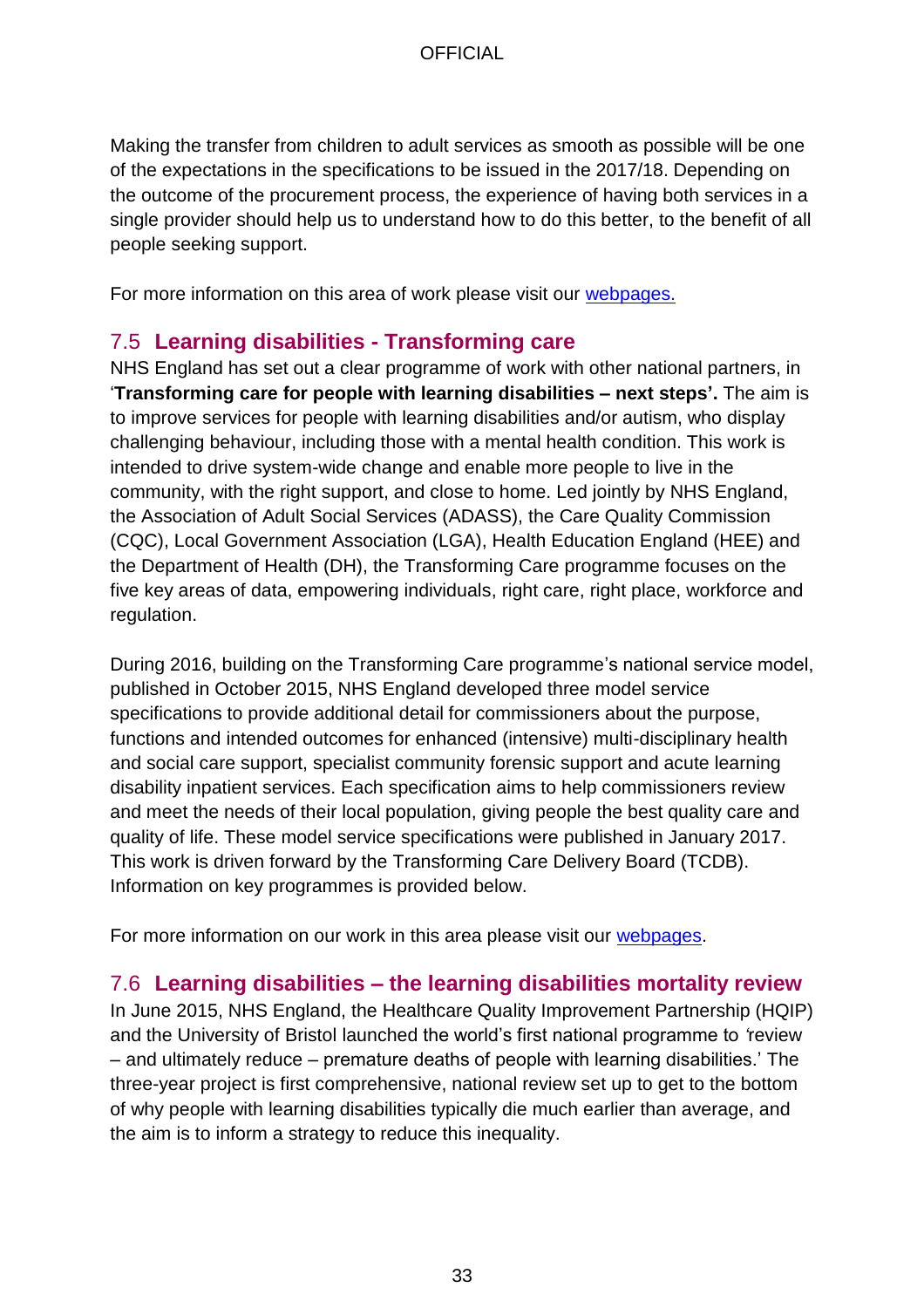The 2010-13 Confidential Inquiry into Premature Deaths of People with Learning Disabilities (CIPOLD), carried out by the University of Bristol, found that nearly a quarter of people with learning disabilities were younger than 50 years when they died, with women dying on average at a younger age than men. Elsewhere, CIPOLD reported that up to a third of the deaths of people with learning disabilities were from causes of death amenable to good quality healthcare (i.e. they could possibly have been addressed by better healthcare provision). The establishment of a national [mortality review programme](https://www.england.nhs.uk/2015/06/reduce-prem-mortality-ld/) for people with learning disabilities was one of CIPOLD's 18 key recommendations.

Led by the University of Bristol's Norah Fry Research Centre, the National Learning Disability Mortality Review Programme was commissioned by HQIP on behalf of NHS England, and will seek to improve the quality of health and social care delivery for people with learning disabilities through a retrospective review of their deaths. Case reviews are being undertaken to support health and social care professionals, and others, to identify, and take action on, the avoidable contributory factors leading to premature deaths in this population. This three year programme, was launched in [June 2015,](https://www.england.nhs.uk/2015/06/reduce-prem-mortality-ld/) is now in its second year.

For more information about this area of work please visit our [webpages.](https://www.england.nhs.uk/about/equality/equality-hub/equality-standard/)

### <span id="page-33-0"></span>7.7 **Maternity Transformation Programme**

Pregnancy and maternity is a protected characteristic under the Equality Act 2010. Improvements in pregnancy and maternity services improve equality of opportunity and health outcomes for women and children. On the 21 July 2016, the [Maternity](https://www.england.nhs.uk/ourwork/futurenhs/mat-transformation/talking-heads/)  **[Transformation Programme](https://www.england.nhs.uk/ourwork/futurenhs/mat-transformation/talking-heads/) was officially launched.** 

The Maternity Transformation Programme Board has been tasked with driving forward the implementation of Better Births, the report of the National Maternity Review, published in February 2016, including work to reduce the rate of stillbirths, neonatal and maternal deaths in England. The formation of the Board marked a clear step forward towards delivering the vision laid out in Better Births, ensuring that key organisations work together to improve maternity services. The Board held its first meeting on 8 June 2016 and is chaired by Sarah-Jane Marsh, Chief Executive of Birmingham Children's Hospital and Birmingham Women's Hospital.

A Maternity Challenge Fund has been established. The vision for maternity services across England is for them to become safer, more personalised, kinder, professional and more family friendly; where every woman has access to information to enable her to make decisions about her care; and where she and her baby can access support that is centred on their individual needs and circumstances. Patient feedback plays a key role in understanding the actual experiences of women and their families during maternity, from their perspective, and determining whether and how services need to improve. The Maternity Challenge Fund builds on the success of the Friends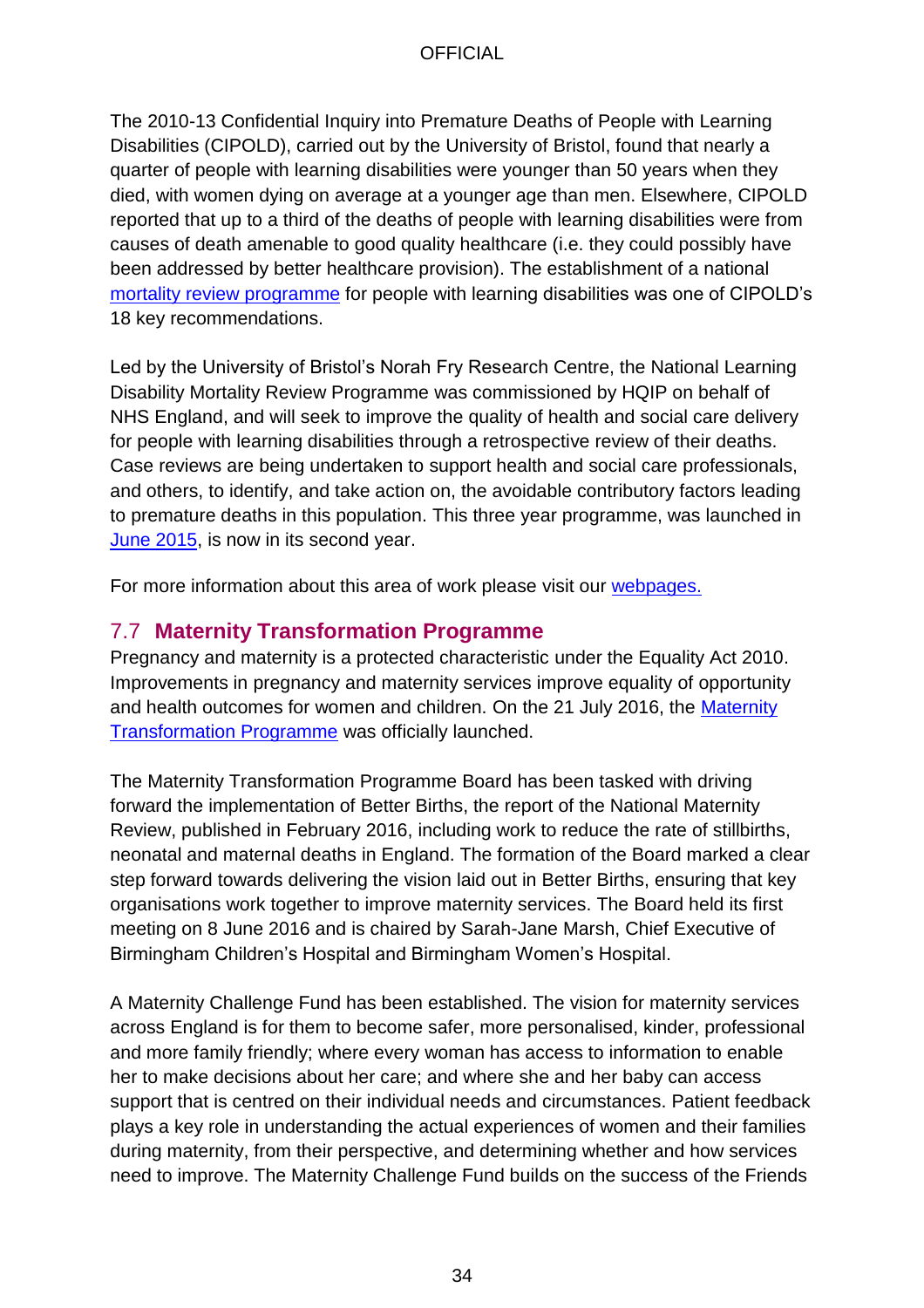and Family Test and supports NHS England's plans for more effective use of patient insight data.

Trusts were invited to apply for funding up to £50,000 per project from a total pot of £100,000 set up to support further advances in this area, linked to the overarching ambitions of Better Births. The Challenge Fund provides an opportunity to test the feasibility of ideas for adding value from patient feedback in maternity services and to see whether, in practice, they work and could be transferable to other trusts.

For more information about this area of work please visit our [webpages.](https://www.england.nhs.uk/ourwork/futurenhs/mat-transformation/)

# <span id="page-34-0"></span>7.8 **Mental health – the 5 year forward view for mental health**

The independent Mental Health Taskforce, formed in March 2015, brought together health and care leader, people who use services and experts in the field to create a Five Year Forward View for Mental Health for the NHS in England. Improvements in access to high quality services, choice of interventions, integrated physical and mental health care, prevention initiatives, funding and challenging stigma were people's top priorities as to how the system needs to change by 2020. This feedback directly shaped the Five Year Forward View for Mental Health.

This national strategy, which covers care and support for all ages, was published in February 2016. The strategy signifies the first time there has been a strategic approach to improving mental health outcomes across the health and care system, in partnership with the health arm's length bodies. The strategy was the product of wide ranging engagement with people with personal experience of mental health issues, families, carers and professionals as well as the review of clinical and economic evidence. Over 20,000 people gave their views to the taskforce – an unprecedented level of feedback which clearly demonstrates that people are passionate about improving mental health care and support across the NHS. The findings from that engagement work were included in a report published in September 2015.

The taskforce was chaired by Paul Farmer, Chief Executive of Mind, and the vice chair was Jacqui Dyer who is an expert-by-experience and a carer. It included members from the partner arm's length bodies who hold critical responsibilities related to the planning and delivery of care, as well as representatives from the Voluntary Sector and professional bodies. Members of the taskforce were responsible for making sure that there was cross-system commitment and alignment when developing actions within the national strategy and that continued partnership, working effectively and meaningfully, enables the strategy to be delivered. Paul Farmer and other taskforce members continue to be involved in the oversight of the delivery of the taskforce recommendations through an independent advisory and oversight group.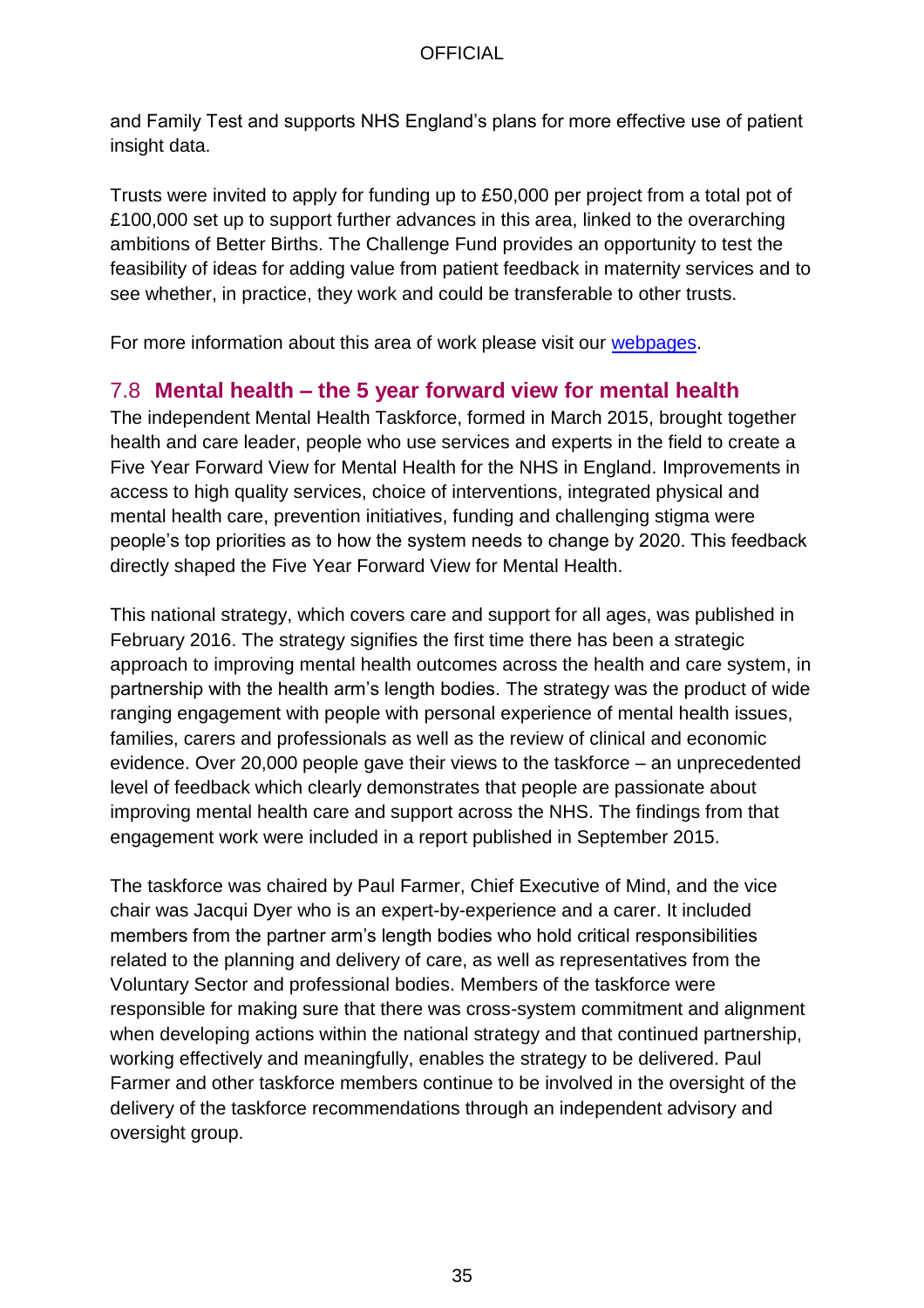In July 2016, NHS England published an Implementation Plan to set out the actions required to deliver the Five Year Forward View for Mental Health. This Plan brings together all the health delivery partners to ensure there is cross-system working to meet the recommendations made by the Taskforce.

For more information about this area of work please visit our [webpages.](https://www.england.nhs.uk/mentalhealth/taskforce/)

# <span id="page-35-0"></span>7.9 **Realising the value**

The Five Year Forward View sets out how the health service needs to change, with an improved relationship between patients and communities. It makes a specific commitment to do more to support people with long-term conditions to help them manage their own health. This will mean that they are more likely to have better clinical outcomes, lower rates of hospitalisation and less need for emergency care.

To support this commitment NHS England set up the Realising the Value Programme to strengthen the case for change; identify evidence-based approaches that engage people in their own health and care; and develop practical tools to support implementation across the NHS and local communities. These approaches include self-management education courses for people with specific conditions, peer-to-peer support and community based activities.

A group led by Nesta and the Health Foundation, in partnership with Voluntary Voices (National Voices, Regional Voices, NAVCA and CSV), and the Behavioural Insights Team, worked together with NHS England, the Coalition for Collaborative Care and other stakeholders on this programme of work.<sup>23</sup> The group also worked with a number of local teams with experience and expertise in implementing these approaches in practice.

The final report on the Realising the Value programme was launched in November 2016. It identifies ten major actions to put people and communities at the heart of health and wellbeing, using the best available tools and evidence.

For more information on this area of work please visit our [webpages.](https://www.england.nhs.uk/ourwork/patient-participation/self-care/value-prog/)

l  $23$  Nesta is an innovation foundation. Nesta's work covers new ideas in education, healthcare, the arts, technology, and economic policy. - See more at: http://www.nesta.org.uk/about-us#sthash.6ZdHglwV.dpufhttp://www.nesta.org.uk/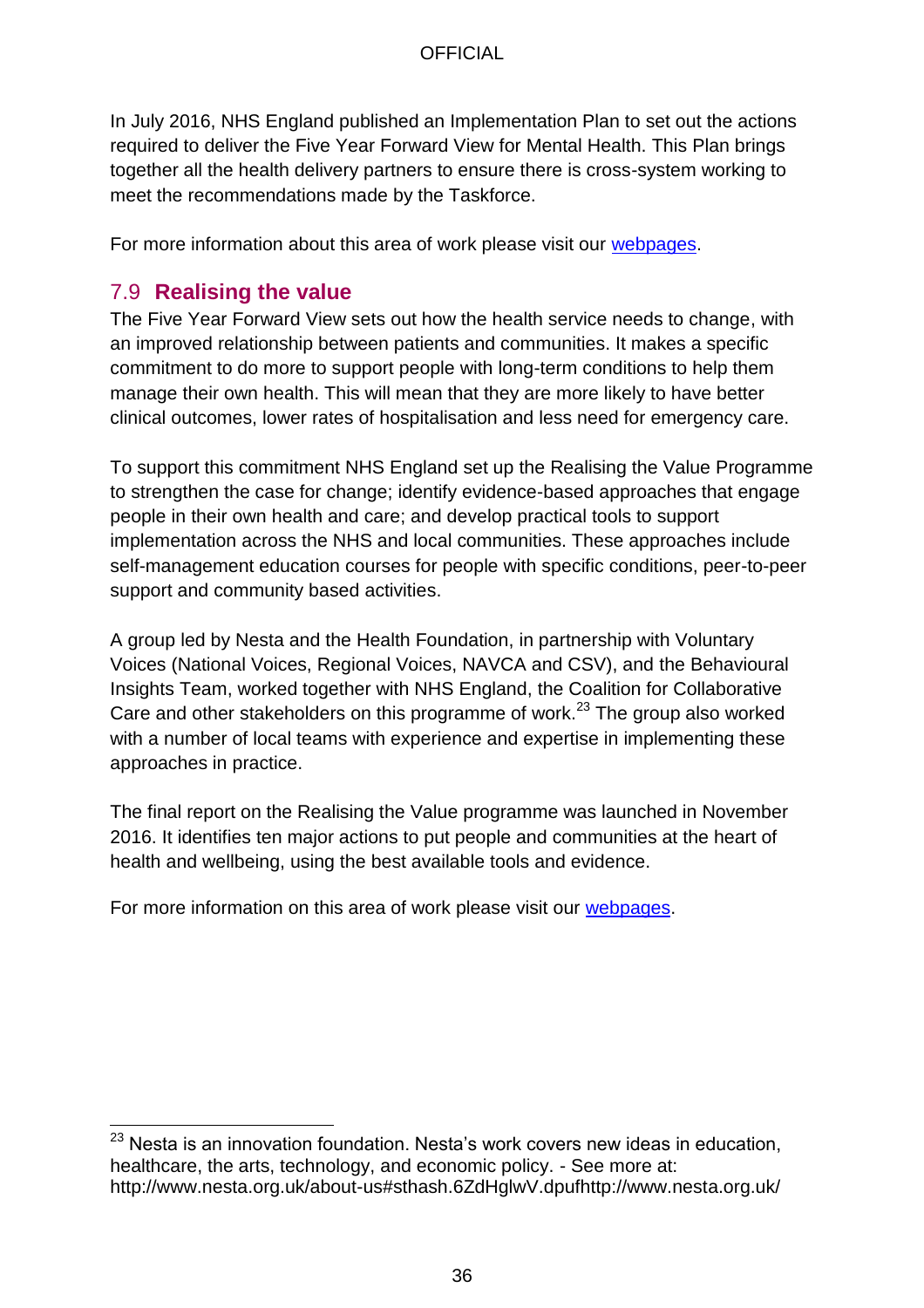# <span id="page-36-0"></span>**8 NHS England as an employer**

# <span id="page-36-1"></span>8.1 **Our people commitments in support of our public sector Equality Duty**

We have continued to shape and strengthen our capabilities, processes and infrastructure during the year to ensure that NHS England can recruit, retain, recognise and develop a diverse range of people with the right capabilities and values to deliver our business plan. Progress made in each of our 'People Commitment' areas is detailed below. Workforce data is provided as appendix 1.

### <span id="page-36-2"></span>8.2 **Talent management and development**

We have continued to build talent and capability at all levels across the organisation to ensure that our people are able to contribute their maximum potential to delivery of the NHS Five Year Forward View. During the year (2016), we expanded the number of interventions on offer to support talent development - including job shadowing, coaching, mentoring, and stretch assignments - and worked closely with our staff networks to directly communicate assignment/job opportunities. Shaped with the insight that we have obtained from our BME leaders, we built talent plans at regional and directorate level that fully reflect our agreed approaches to improving diversity and enable us to best use our available talent to support, lead and or contribute to the delivery of our priorities and meet our challenges.

In August 2016, we strengthened leadership development and line manager capability with the launch of a new Line Management Development Programme which is underpinned by a set of core standards. The cohorts of the programme have since enabled 111 line managers to maximise both the performance and potential inherent in the teams they lead.

We also supported the Government's target to deliver three million apprenticeships by 2020 through the launch of our new 'Skills 4 Success' programme. Significant work has been undertaken during the last year to enable delivery of our vision from January 2017 to offer a range of high quality apprenticeship qualifications to both existing staff and new recruits to secure a highly skilled, diverse and talented workforce that is fit for the future and meets our existing and future skills gaps.

# <span id="page-36-3"></span>8.3 **Improving our workforce diversity and inclusion**

We recognise that people are increasingly keen to work for organisations that give them both the opportunity and freedom to be themselves. Our four inspiring staff diversity networks continue to flourish with over 500 members: the BME network; the Lesbian, Gay, Bisexual, Trans + network; (LGBT+ network) the Disability and Wellbeing network (DAWN); and the Women's Development network. These networks provide opportunity for our people to influence change, gather feedback and present their views on the topics that are most important to them including policy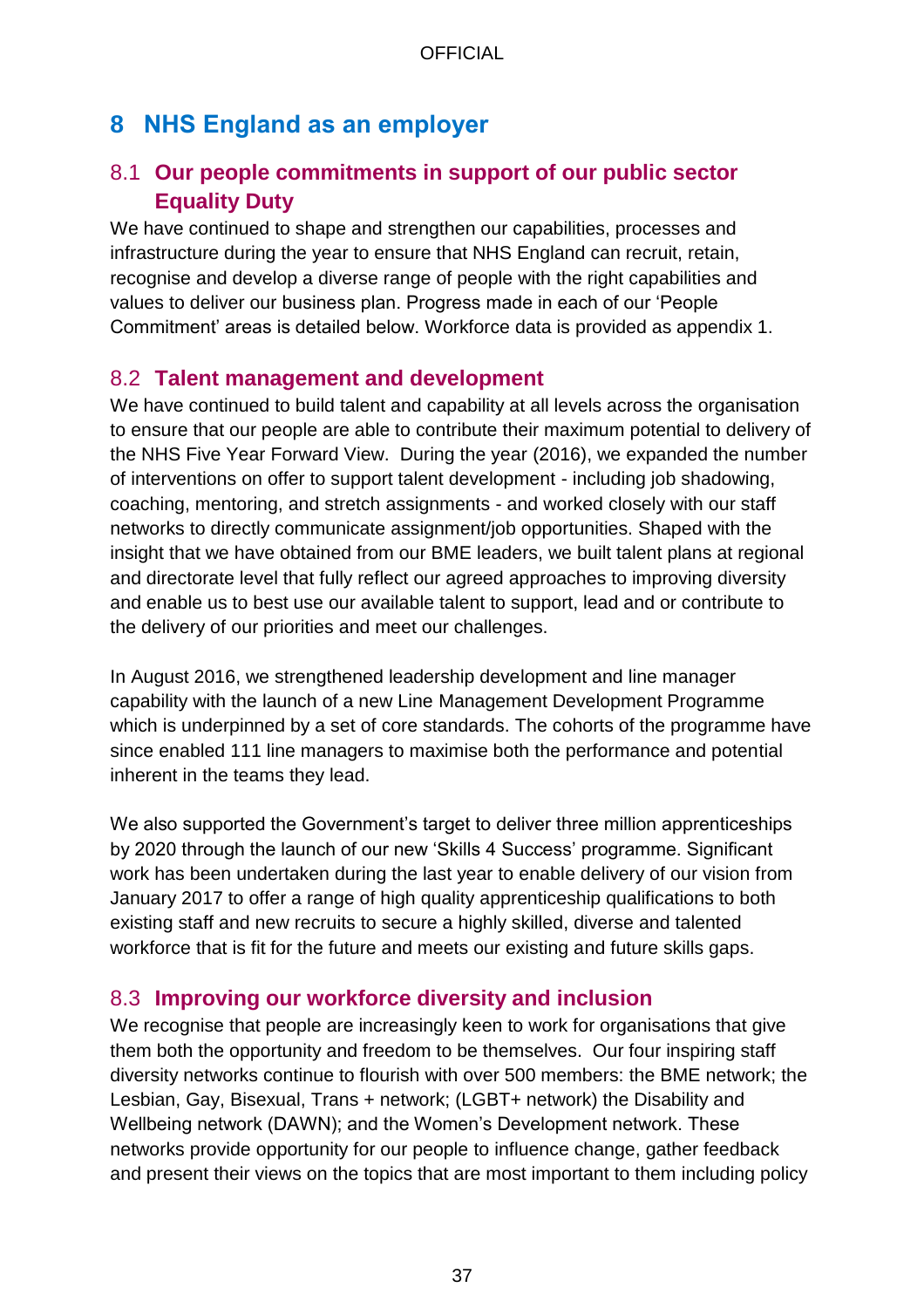and staff development, raising awareness and celebrating diversity. In September 2016, network representatives presented at the Health and Care Innovation Expo 2016 to talk about their work.

A Diversity and Inclusion Group, led by a member of the NHS England Board, was established during 2016 to bring key partners and stakeholders, including our trade unions, together to help create a fairer and more inclusive workforce for NHS England.

We achieved an improved ranking in the Stonewall Workplace Equality Index in 2017, moving up 16 places. We are now ranked 152 out of 439 organisations that have entered the index, as a result of improvements made in networking groups, career development, training and community engagement.

In October 2016, we were awarded Disability Confident Employer status by the Department for Work and Pensions (DWP) in recognition of our commitment to recruiting and retaining disabled people and people with health conditions for their skills and talent.

Our Work Experience Policy, which forms part of our commitment to equality, diversity and inclusion in the work place, was launched in September 2016 and provides a range of opportunities to students and those in vulnerable and underrepresented groups. In November 2016, as part of the Mencap's learning disability work experience week, we hosted two work experience candidates with learning disabilities, both of whom spent time with the Chief Executive and his Private Office. We remain committed to encouraging all NHS employing bodies, including NHS England, to create a more inclusive workforce that is fully representative of the patients and communities that the NHS serves.

# <span id="page-37-0"></span>8.4 **Staff Engagement and experience**

We externally commissioned a staff survey in May 2016, followed by a full 'census' staff survey in October 2016 to enhance the reporting of employee engagement within NHS England, and strengthen the analysis of results to identify areas of success to be sustained and areas for focussed improvement, nationally and locally. Our overall response rate for the census survey was 71%, a +4% positive improvement in both our response rate since the previous survey. Focussed work has taken place locally to review scores and nationally, targeted programmes have supported the improvement in engagement.

Locally, staff engagement groups have been established across the organisation, working with our leadership teams to address issues raised in the staff survey. A national staff engagement group brings together the learning from these local groups, chaired by a member of the Board. These activities have led to a major improvement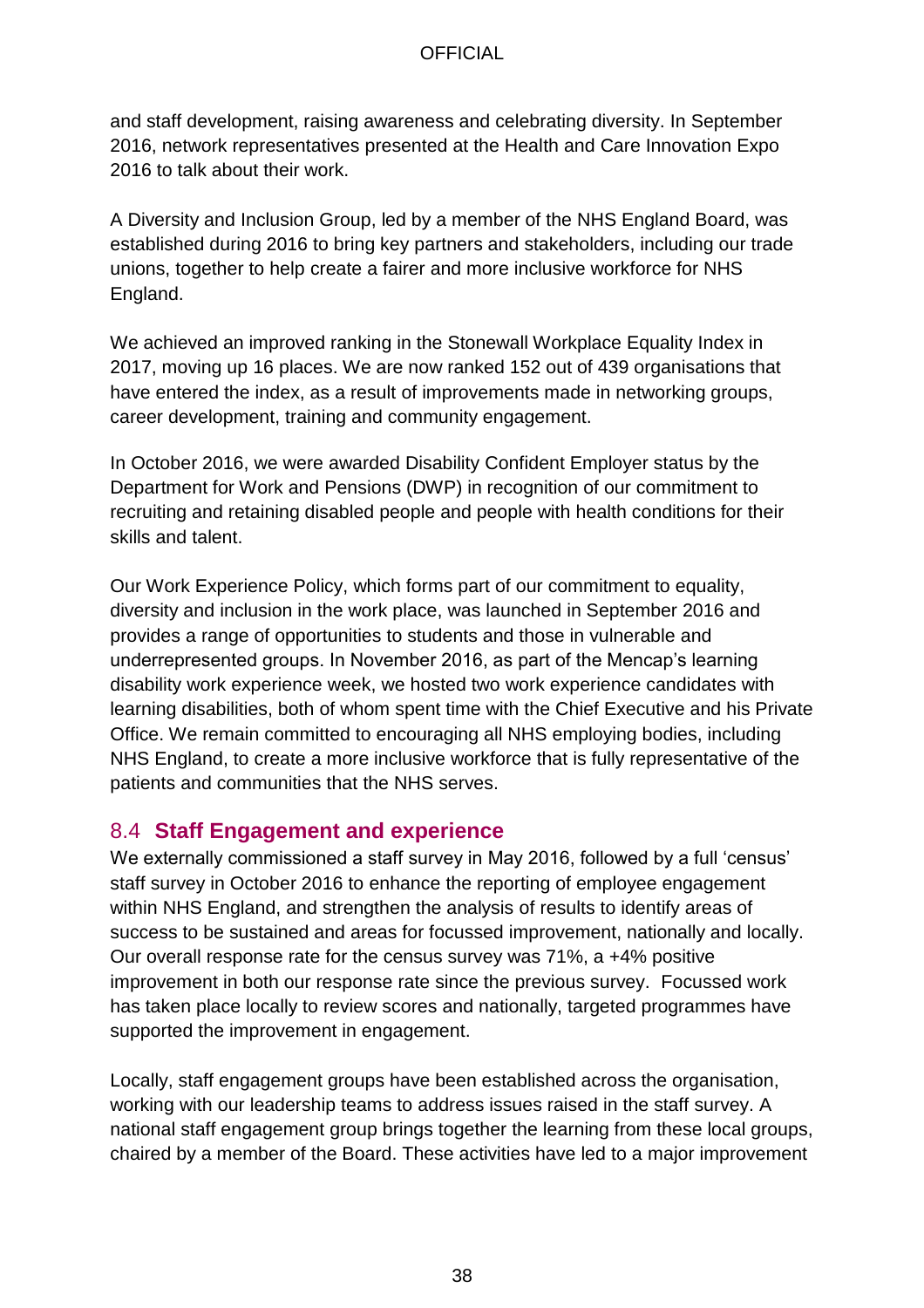in our engagement score of +10% within 12 months, leading to a 73% engagement score for NHS England as reported by staff in October 2016.

We have built on the success of our staff recognition scheme 'Everyone Counts Awards', recognising those colleagues who have gone the extra mile and been a true advocate of our values and behaviours with 20 colleagues attending award ceremonies in 2016 during which they were recognised and thanked by the Board for their excellent work and contribution and for being great advocates of our values. Award winners include a colleague nominated for high professional standards at work delivered whilst having a mental health illness and being an advocate for open conversations about mental health at work and supporting others. An award was also made to a colleague nominated for work undertaken to support the Black and Minority Ethnic Network Group, her commitment has ensured the network is now well established and integrated into the work of the organisation. A further recipient was recognised for their excellent leadership whilst supporting a major relocation; ensuring colleagues were included in the development of and move to their new location.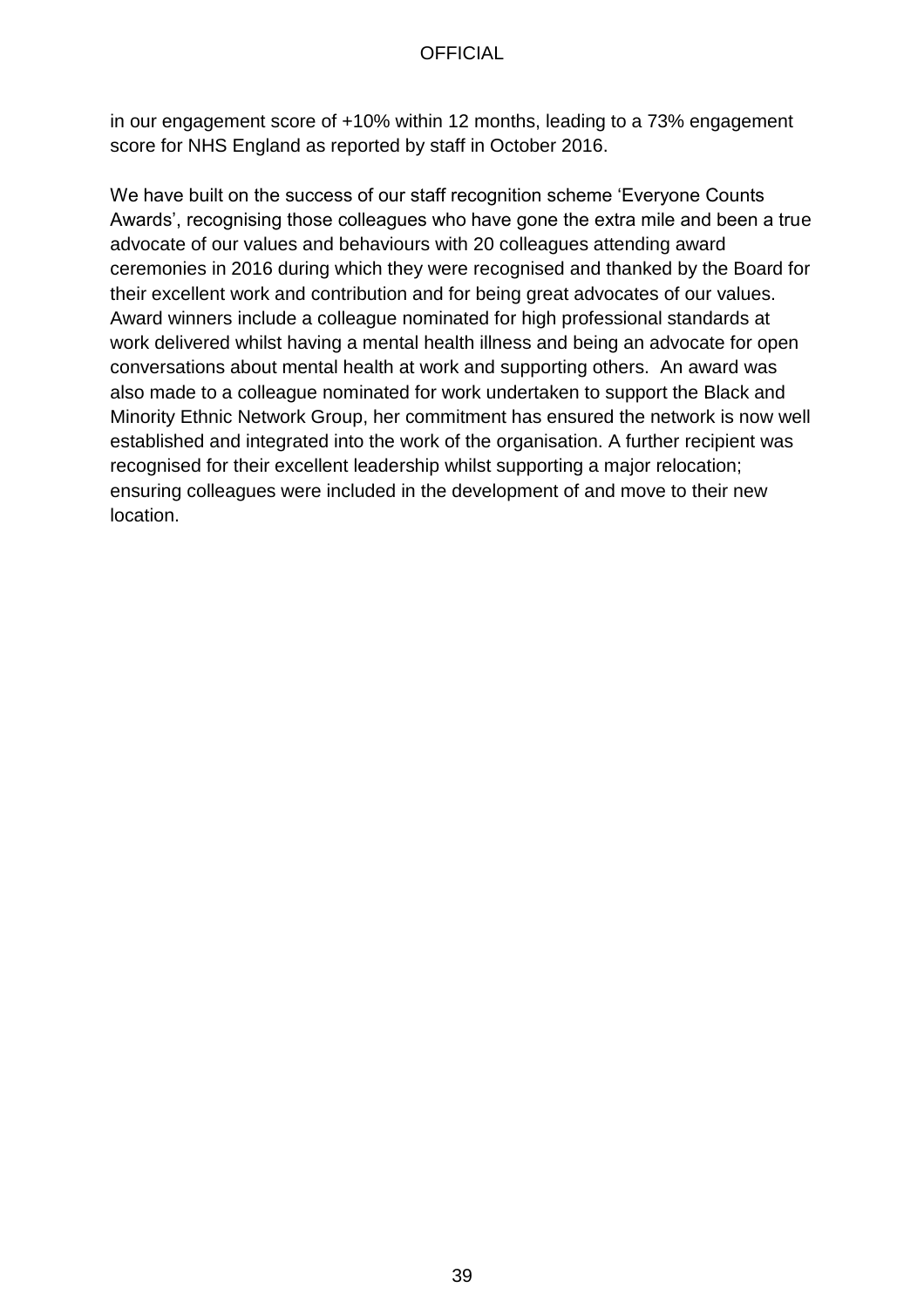# <span id="page-39-0"></span>**Appendix 1: NHS England – our progress as an employer**

#### **Employment**

l

As at 31 December 2016, NHS England directly employed 4,553 people on recurrent, open-ended contracts of employment, based around the country within seven directorates. In addition, a further 768 people were employed on payroll on fixed term, time-limited, contracts of employment (see table below).

| <b>Directorate</b>                                    | Number of people employed |
|-------------------------------------------------------|---------------------------|
| Chair and Chief Executive's Office                    | 17                        |
| Commissioning Strategy                                | 302                       |
| Finance                                               | 181                       |
| Medical                                               | 334                       |
| <b>Nursing</b>                                        | 219                       |
| Operations and Information (including Regional Teams) | 3,657                     |
| <b>Specialised Commissioning</b>                      | 145                       |
| Transformation and Corporate Operations               | 466                       |
| <b>Total</b>                                          | 5,321                     |

The following tables give a further breakdown of the 5,321 people directly employed by NHS England, as at the end of December 2016.  $^{24}$ 



#### **All staff by pay band as at December 2016**

<sup>&</sup>lt;sup>24</sup> CSU staff are employed via the NHS Business Services Authority and are therefore not included in this analysis. The term 'senior manager' denotes all staff remunerated at or above the pro-rate salary of £78,629 per annum. This is consistent with the definition used within Cabinet Office and HM Treasury returns.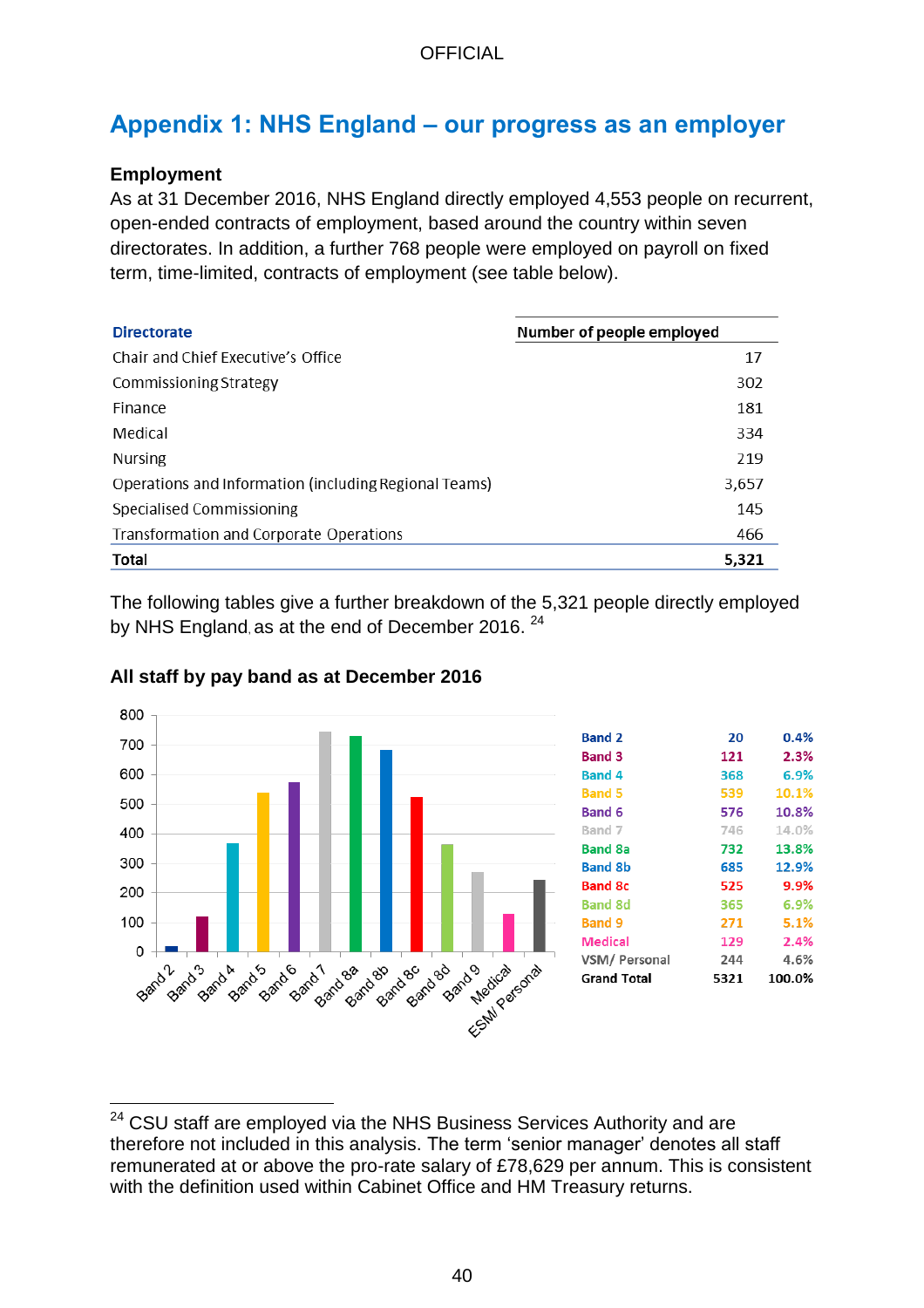As at December 2016, NHS England has seen an increase in headcount of 6% compared to 2015/16, with the biggest increases between Pay Bands 6 to 8c (salary range £26,302-£68,484 per annum).



#### Senior managers by gender



Whilst there has been no change in the senior manager percentages for gender representation, the overall staff gender percentage has shifted by 1%, with more men in post as at 31 December 2016 than the previous financial year (2015/16: 30% All Staff, 48% Senior Managers). The diversity of our Board is covered in our Annual Report and Accounts for NHS England, which are published separately.

#### All staff by ethnicity 73% 14%  $13%$ Headcount Percentage White 3910 73% **BME** 733 14% **Unknown** 13% 678 **Total** 5321 100%

# Senior managers by ethnicity



The number of people employed by NHS England that consider themselves to come from a black or minority ethnic (BME) heritage has increased by 3% compared to the previous financial year (2015/16: 11.2% All Staff, 5% Senior Managers). This is a consequence of focussed work to improve diversity and inclusion, in line with the public sector Equality Duty and NHS England's response to the Workforce Race Equality Standard (WRES) for the NHS. NHS England has worked in close partnership with the NHS England BME staff network to achieve these improvements and learn from the 'lived experience' of BME people in our employment across the country and working at various levels of the organisation.

We have also worked closely with our Disability and Wellbeing Network (DAWN) staff network to close the gaps in our workforce diversity data and encourage people to self-classify. By December 2016, 2% more staff had chosen to disclose whether they have a disability or long-term condition this year (2015/16: 14.5% All Staff, 24%